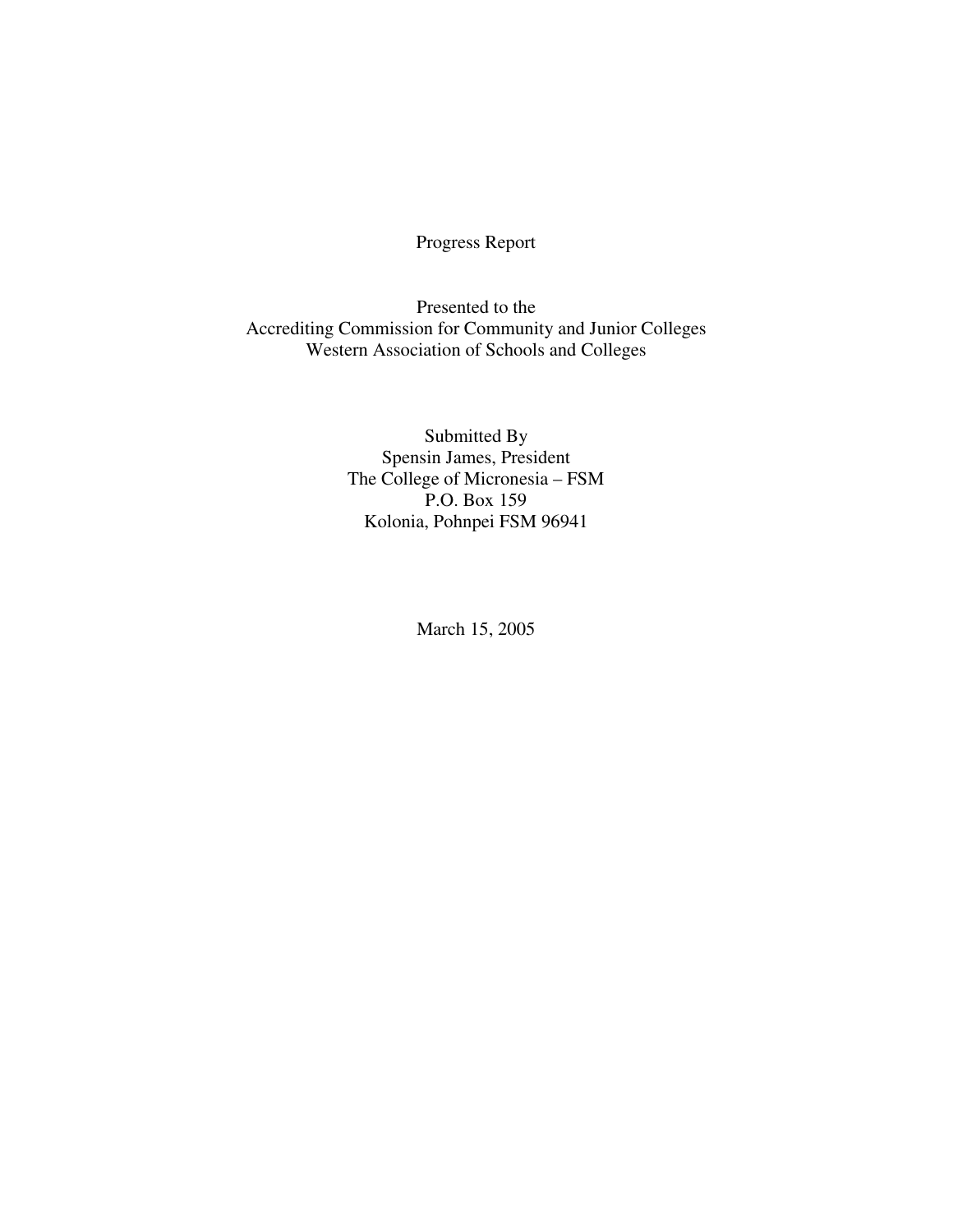# Table of Contents

| <b>Institutional Background</b>                                             | 1              |
|-----------------------------------------------------------------------------|----------------|
| History and configuration of the COM-FSM                                    | $\overline{2}$ |
| <b>COM-FSM Mission</b>                                                      | 3              |
| <b>Statement on Report Preparation</b>                                      | 4              |
| Response to Recommendation One                                              | 6              |
| Response to Recommendation Two since October 2004                           | 11             |
| Response to Recommendation Three                                            | 18             |
| Response to Recommendation Four                                             | 22             |
| Response to Recommendation Five                                             | 30             |
| Response to Recommendation Six                                              | 40             |
| Timeline of Additional Plans for the College                                | 56             |
| Other Changes or Issues Currently Confronting the Institution               | 60             |
| <b>Concluding Statement</b>                                                 | 60             |
| Appendices                                                                  |                |
| a) Example of log of face to face visits between campuses                   | $\mathbf{i}$   |
| b) Brief Review of October 15, 2004 Progress Report to WASC                 | $\mathbf{ii}$  |
| c) Executive summary of response to FSM Government regarding planning       | iii            |
| Summary of Dept of Interior, Office of Insular Affairs grant proposal<br>d) | iv             |
| e) Summary of COM-FSM Technology Plan                                       | V              |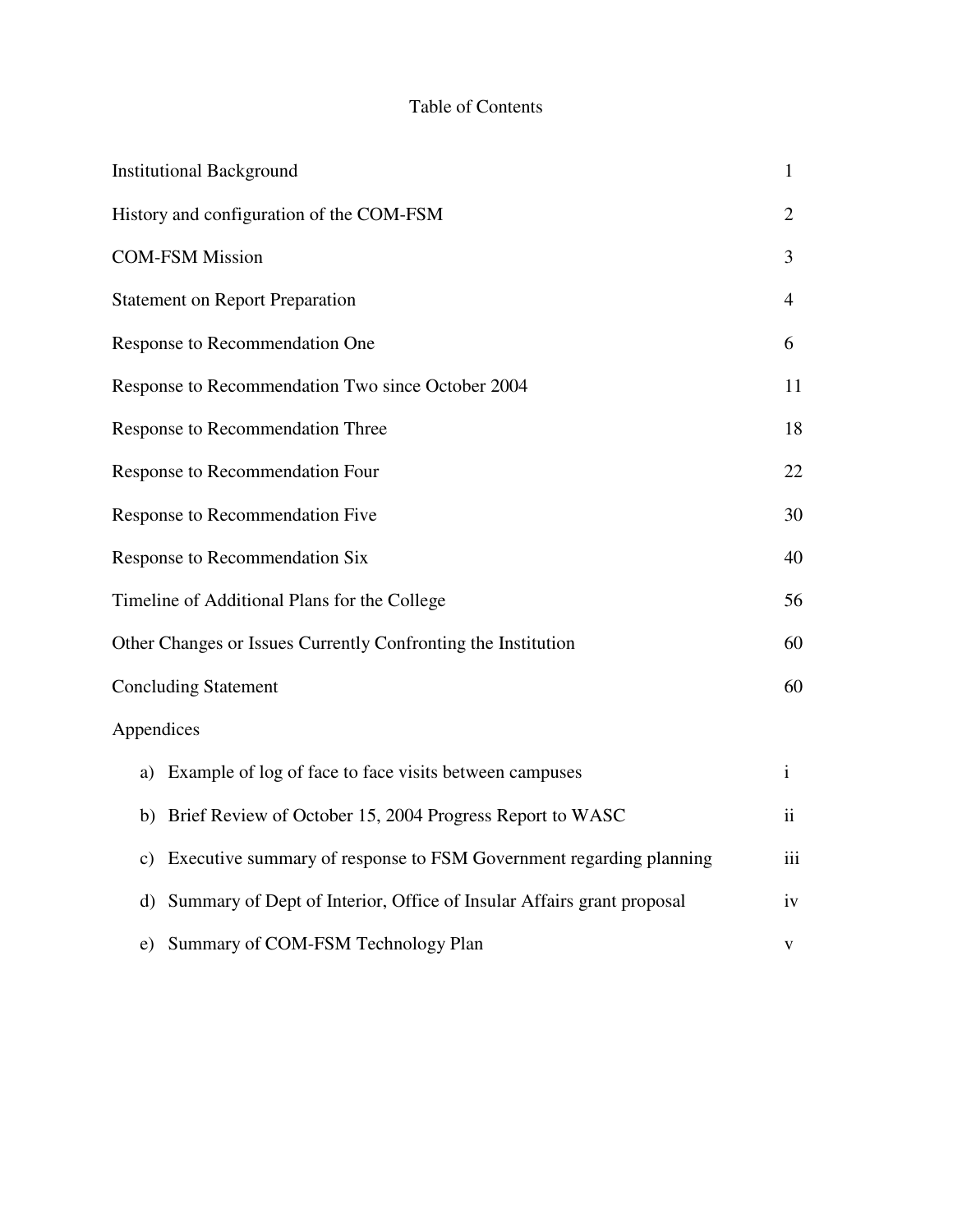#### **Institution Background**

The College of Micronesia-FSM (COM-FSM) serves as the only higher education institution in the Federated States of Micronesia (FSM), comprising 607 islands in the Western Pacific Ocean. Although the area encompassed by the FSM is large (almost 2 million square miles), most of the area is ocean. The total land area for all islands is 271 square miles, populated by the approximately 120,000 residents. The distance between islands creates a geographic barrier, as do the fifteen different languages and cultures that comprise this developing nation.





The Federated States of Micronesia includes four states, which are quite uneven in land area and population. The largest population is found in the state with one of the smallest land areas; based on the 2000 census, Chuuk has approximately 54,000 people making their homes on 49 square miles. The largest state, Pohnpei, has approximately 35,000 people on 132 square miles. Pohnpei is the home of the FSM national government, the source of local funding for the College of Micronesia-FSM.



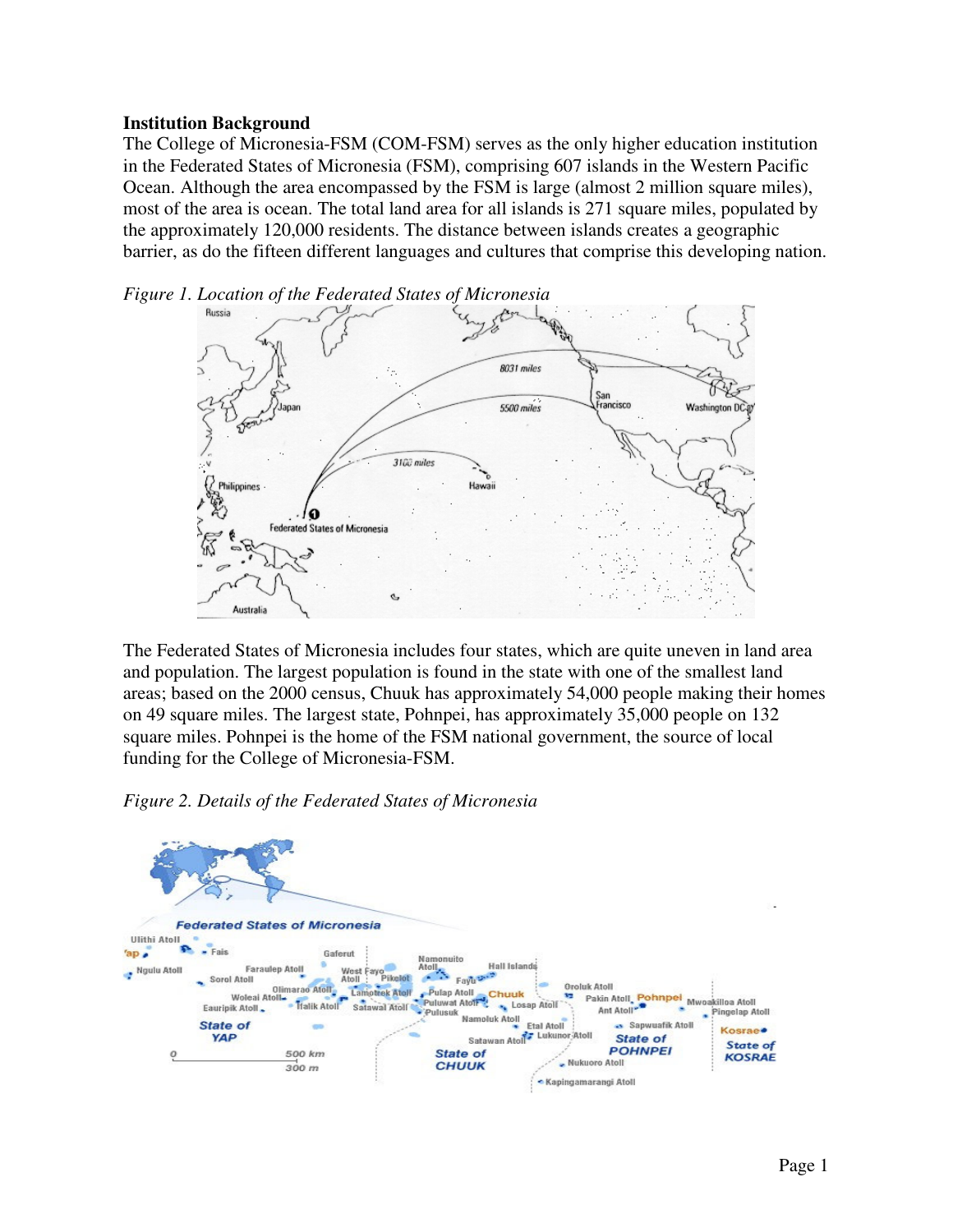### **History and configuration of the COM-FSM**

The COM-FSM is one college with six campuses located in the four island states of the Federated States of Micronesia. The administrative center is located at what is called the national campus, which serves students from the four FSM states who are interested in the offerings of the national campus. The national campus is located on the island of Pohnpei, close to the FSM national government complex in Palikir. The island of Pohnpei has a campus in Kolonia, Pohnpei. The other college sites are the campuses on Kosrae, and on the main islands in the states of Yap, and Chuuk. The newest site, the FSM Fisheries and Maritime Institute, is also located on the island of Yap. Although sometimes casually referred to as a system, everyone at the college has a clear understanding that this is one college, located in six places in the FSM.



*Figure 3. The College of Micronesia-FSM six campuses on four islands* 

Higher education was first established for this developing nation in 1963 when the United Nations Strategic Trust Territory of the Pacific Islands (TTPI) and the University of Hawaii created the Micronesian Teacher Education Center (MTEC) to provide in-service teacher training opportunities. When the focus of MTEC changed from in-service to pre-service teacher education, the center was renamed Community College of Micronesia (CCM). With being called a community college, CCM expanded into other areas, such as business management, liberal arts, and continuing education. The Western Association of Schools and Colleges first accredited CCM in 1978.

Continuing Education (CE) Centers were established in each district of the TTPI by assuming the operation of the district-run teacher education centers to provide in-service teacher education closer to home. When CCM was united with other postsecondary institutions in the TTPI under the College of Micronesia (COM) system, administration of the CE Centers was placed under the COM main office. After the TTPI split into three independent nations—the Republic of Palau, the Republic of the Marshall Islands, and the Federated States of Micronesia—the three institutions in the COM system also separated. In April 1993, the College of Micronesia-FSM (COM-FSM) separated from the larger system and became an autonomous college with the mission of exclusively serving students in the Federated States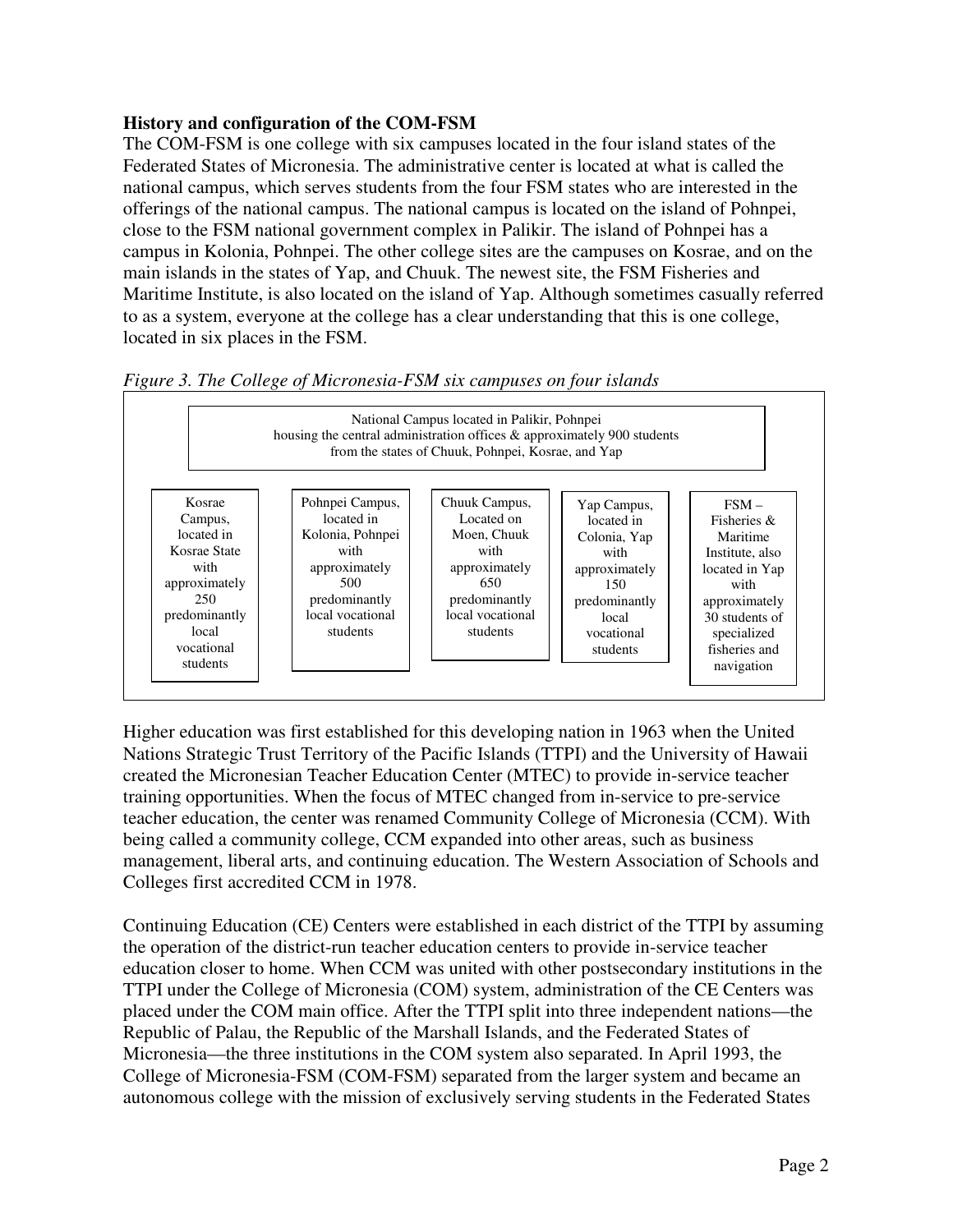of Micronesia. This move included placing the CE Centers located in the FSM under COM-FSM.

Once autonomous from the larger College of Micronesia, the COM-FSM Board of Regents created an ambitious vision for higher education as a strategy to develop the employment capacity of Micronesian citizens. In the 1994 - 1998 strategic plan it was envisioned that the four continuing education centers on Pohnpei, Chuuk, Yap, and Kosrae would each become comprehensive community colleges and the former Community College of Micronesia located in Pohnpei would become a baccalaureate-degree granting institution for the FSM. The Board renamed the CE Centers to COM-FSM Campus/(state) to reflect this new mission. As a result, each state campus practically operated independently.

Due to fiscal limitations, this ambitious plan has been adjusted to the current status of one college – the College of Micronesia-FSM – with six campuses located on four islands: a comprehensive community college campus (referred to as the National campus) in Pohnpei, four state campuses focusing on vocational training, and the specialized FSM Fisheries and Maritime Institute (not yet offering accredited courses). In addition to physical fragmentation, large distances between the islands, and an increase in student population, the newer mandate has created administrative challenges for the college. The college is addressing these challenges with the help of the recommendations from WASC and by choosing an experienced new President whose willingness to improve and understanding of the college will make the community stronger.

## **COM-FSM Mission**

The college's mission is directly tied to the nation's challenge of uniting disparate cultures and languages. The college's mission statement begins by acknowledging that fact and mentions national unity, a vital concept for a young nation. After a long and inclusive public consensus-building process, the Board of Regents adopted the current mission statement in 1999. During extended negotiations between the FSM government and the United States, it was clear that the future of the college would depend to some degree on the agreement that is now reflected in the Amended Compact of Free Association. Therefore, a review of the mission statement was delayed until the compact was ratified. The compact has now been ratified by both countries and a review of the mission statement and strategic plan is scheduled to begin in the summer of 2005. The current statement is a remarkably strong guiding principle for the college. It is frequently cited in conversations and is read before meetings of the Board of Regents. There is some opposition to changing any of the wording of the mission statement, but it is beginning to be realized that educational opportunities for all people may no longer be a financial possibility.

*Historically diverse, uniquely Micronesian, and globally connected, the College of Micronesia-FSM is the national institution of higher education of the Federated States of Micronesia. Originally established to develop teacher education, its current mission is to provide educational opportunity -- academic, vocational and technical -- for all people. Aimed at nourishing individual growth and national unity, scholarship and service, COM-FSM is dedicated to developing integrity, critical thinking skills, a breadth of vision, and the habit of reflection in an educational environment enriched by cultural traditions.*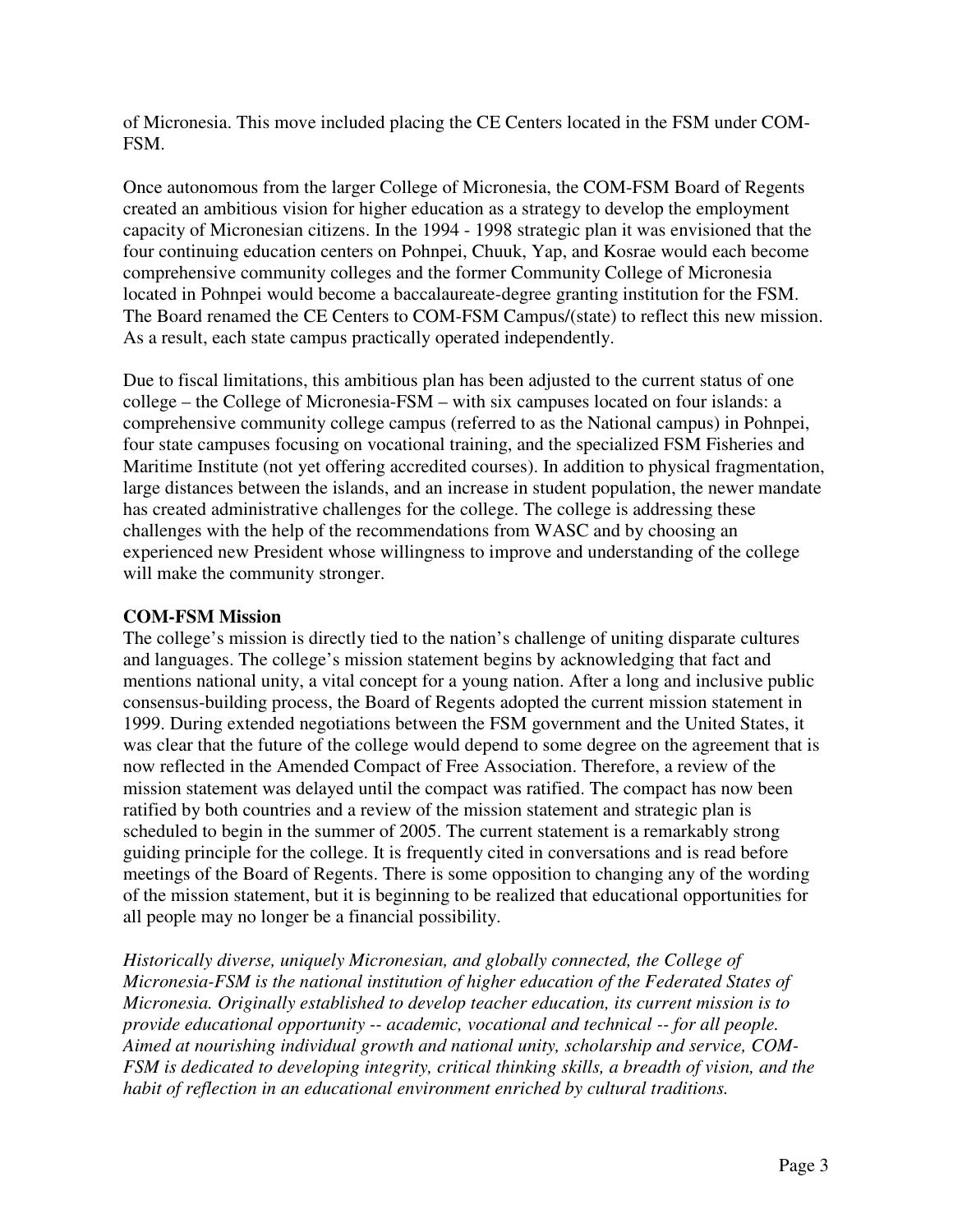### **Statement on Report Preparation**

On March 5, 2004, the accreditation visiting team held an exit meeting at the College of Micronesia-FSM. The accreditation team mentioned four primary areas the college needed to address. These included:

- improving communication
- integrating planning
- creating continuity
- identifying and assessing student learning outcomes

Immediately following the visiting team meeting, the senior members of the administration began to formulate plans to improve communication, continuity and planning, and create a unified campus across the Federated States of Micronesia. The faculty reaffirmed the commitment to completing student learning outcomes for all courses and including program learning outcomes in the new catalog. The biweekly Presidential Updates were returned to their original function of reflecting the monthly activities of the college. The campus directors were included in regular cabinet meetings by telephone links; members of the administration made regular visits to campuses; and, some faculty members rotated to a different campus to teach during summer session. Planning was addressed in numerous forums including a weeklong campus directors meeting in May.

When the official letter from WASC was received in June, several groups were already addressing a number of the recommendations mentioned in the letter that delivered the warning. Interim President Spensin James immediately informed the college and the general community of the accreditation status. Within days he had formed an accreditation working group of faculty and senior administrators to guide the activities necessary to address the concerns. The accreditation working group has grown and changed membership slightly, but the group has continued to coordinate the responses to all the recommendations. The group has participated in the preparation and circulation of drafts of both progress reports.

The report was first created in outline form, and was widely circulated to all campuses. A detailed work plan was created and advice and information was received from the entire college community. Many hours have gone into the preparation of the report, but many more have been spent actually creating, strengthening, and renewing the communication pathways; planning the future activities and direction of the college; reviewing performance and identifying student learning outcomes in all aspects of operations. This report is a result of that effort and the authors hope we have accurately reflected the work that has been performed and supported by the entire community. The college has appreciated the opportunity to address the concerns raised by the accreditation commission and has enthusiastically addressed the issues and the changes that have been made.

### **Creating a continuous cycle of renewal**

It is an underlying premise of this progress report that work completed to date is only the beginning of the planned responses to the accreditation recommendations. The accreditation working group has taken the lead on organizing this report. During this process, members have assured the college community that the commission does not expect the scope of work called for in this recommendation to be completed in the time passed since the accreditation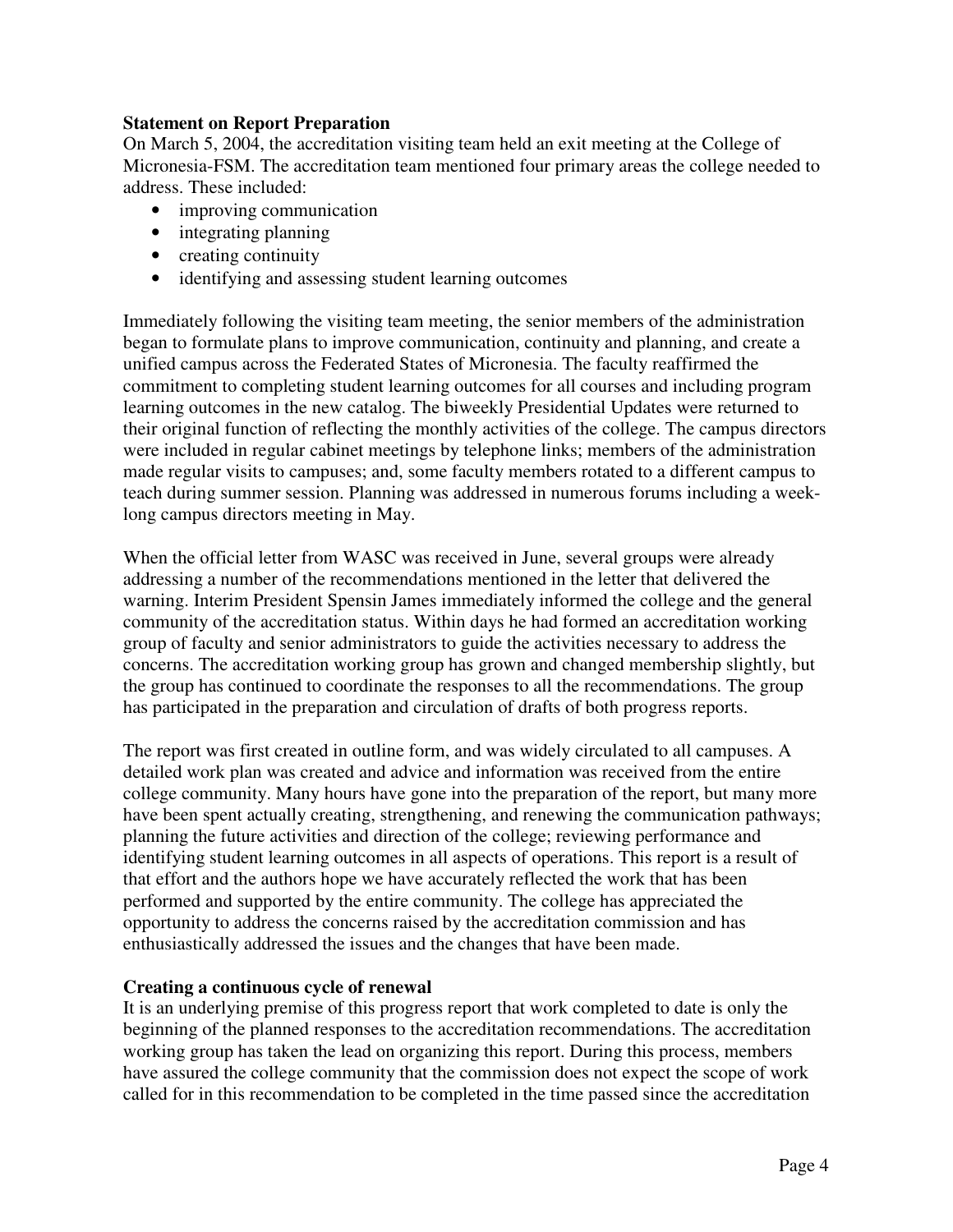team visited the college. In general, the college has responded to the recommendations by following these steps: a) reviewing and assessing the need for improvement; b) examining the existing issues and determining the ability to affect learning outcomes; c) using consensus to develop plans for improvement; d) putting in place procedures that will assure continuation of the improvements; e) outlining the measures that will be used to evaluate progress; and; f) planning to use the evaluation to improve the process. This report will describe the steps completed to date and plans to continue improvement. Evidence will be available. The report will discuss the involvement of numerous individuals, committees and study groups to ensure that although the plans detailed here may be modified, the process will continue to be a part of the culture, so initiatives will not be sidelined. By embedding the planning process into the college culture, improvement will be a shared responsibility.

The recommendations of the commission have caused the college to examine the relationships between the campuses. The administration has strengthened the support given to the campuses and worked at creating a clear and consistent administrative organism, spread across four island states. Although the distances are great, members of the community have traveled between the islands to strengthen the relationships and the procedures. The office of the college President and the central administration have made regular electronic, telephone and face to face contact a priority. Campus staff and faculty have increased their appearances at the national campus and administrative personnel have visited campuses and provided assistance during registrations, with financial aid applications, and with general meetings to share information. The central administration has provided training for state and national campus representatives in management issues, and increased the flow of information to and from the campuses. All documentation of the improvements cited in this report will be available to the team members during their visit. A timeline of activities planned for the remainder of 2005 are included in the final section.

### **Members of the team**

The members of the accreditation working group are: Spensin James, President; Linda Maradol, Director, Human Resources; Jean Thoulag, Acting Vice President for Instructional Affairs; Ringlen Ringlen, Vice President, Support and Student Affairs; Jessica Stam, Director, Institutional Research and Planning; Norma Edwin, Executive Assistant to the President; Felicia Hunt, Institutional Effectiveness Coordinator; Dana Lee Ling, Chair, Math/Science Division and Co-Accreditation Liaison Officer; and Joe Saimon, Co-Accreditation Liaison Officer; Jonathan Gourley, Chair, Languages/Literature Division; Jon Berger, Director, Academic Affairs; Danny Dumantay, Comptroller and Tracy Longanecker, Administrative Specialist.

This report is a collaborative work in every sense and as such addresses the recommendations that encourages the college to increase communication. All members of the college community have assisted in making the progress shown here possible. People have worked together to think about the issues, make suggestions, listen to each other, and consider new ideas to improve the organization. The staff, faculty and students also wish to recognize the members of the Board of Regents, whose leadership has enabled the college to perform the tasks necessary to address the recommendations.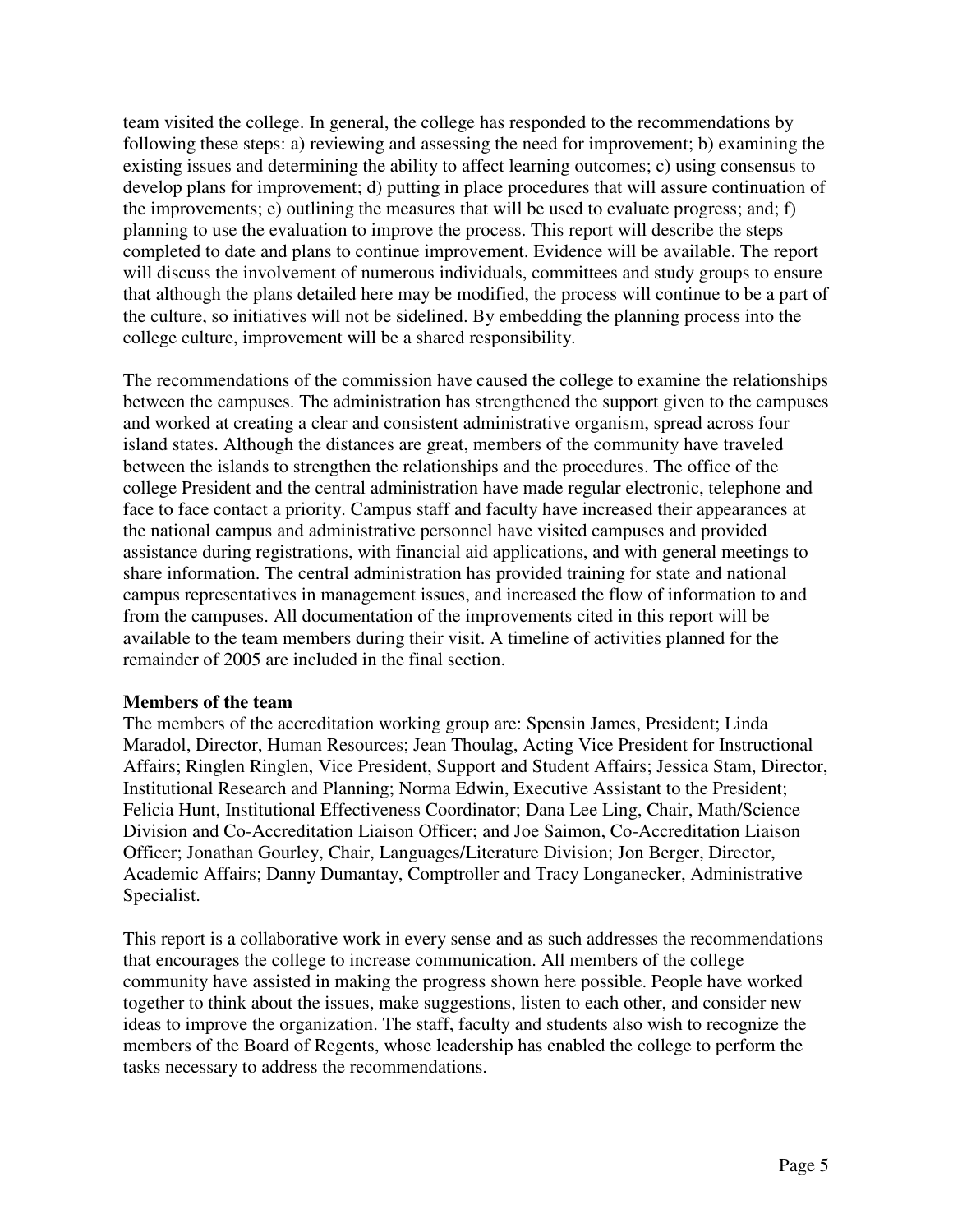### *Recommendation 1: Improve Communication*

*The college must implement a collaborative process that:* 

- *(I) Includes faculty, staff, students, and administrators at the college's six sites.*
- *(II) Identifies the roles and scope of authority of the faculty, staff, students, and administrators in the decision-making processes.*
- *(III) Identifies the roles and scope of authority of college committees in the decisionmaking processes.*
- *(IV) Includes dialogue as a means to develop, document, implement, and evaluate assessment plans for student learning outcomes in both instruction and student services.*
- *(V) Includes formal pathways for effective communication and recommendations are distributed across the college's six sites.*

\_\_\_\_\_\_\_\_\_\_\_\_\_\_\_\_\_\_\_\_\_\_\_\_\_\_\_\_\_\_\_\_\_\_\_\_\_\_\_\_\_\_\_\_\_\_\_\_\_\_\_\_\_\_\_\_\_\_\_\_\_\_\_\_\_\_\_\_\_\_\_\_

The following evidence and documentation in support of this section of the report will be found in the team room during the accreditation visit:

- $\triangleright$  Examples of the Presidential Updates; the new college-wide newsletter; results of a communication survey and focus groups with staff, faculty and students;
- $\triangleright$  Staff and faculty senate by-laws;
- $\triangleright$  Committee responsibility memos, minutes and terms of reference for committees; information on proxy representation for remote campus committee members;
- Materials in support of the student services assessment plan development; documentation of dialogue regarding assessment; assessment study group notes;
- $\triangleright$  Chronological log of activities in support of communication.

To address the expectation of collaboration and improved communication, the College of Micronesia-FSM has renewed and begun a number of initiatives to strengthen the connections between faculty, staff, students and the community. As this report will make clear, the college community is undergoing significant change. There has been a change of leadership in the President's office, a new organizational chart, and a refocused assessment initiative. Additional activities are planned, including a retreat on communication pathways in May. That day long activity will be the culmination of an intense needs assessment underway now at the college [Bullet I, Recommendation #3, Standards IB.1, IVA.1, IVA.3, IVB.2bi].

The challenge of responding to the WASC recommendations with two progress reports within six months has energized the leadership of the college. The faculty, staff, and students are benefiting from the many renewed efforts to have frequent and inclusive communication that clarifies issues and sets direction. [Standard IB.1] Examples of open dialogue are obvious in every aspect of the college and the community is rightly proud of the exchange and the wide ranging discussions that are generated. Many feel that it reflects local culture and much of the discussion strengthens the community. These discussions are the forum where good ideas do battle with not so good ideas but the community hears and considers it all. One of the discussions is how to get the good ideas into action, and how to make sure everyone can hear the facts amid the opinions [Bullet I, Standards IVA.1, IVA.2a]. Some of the discussions have been on how to assure that there are methods to make ideas into reality and that everyone needs to have access to the procedures to that pathway. Serious efforts are underway to allow college community members a way to harness the energy of the college, to focus attention on issues and bring data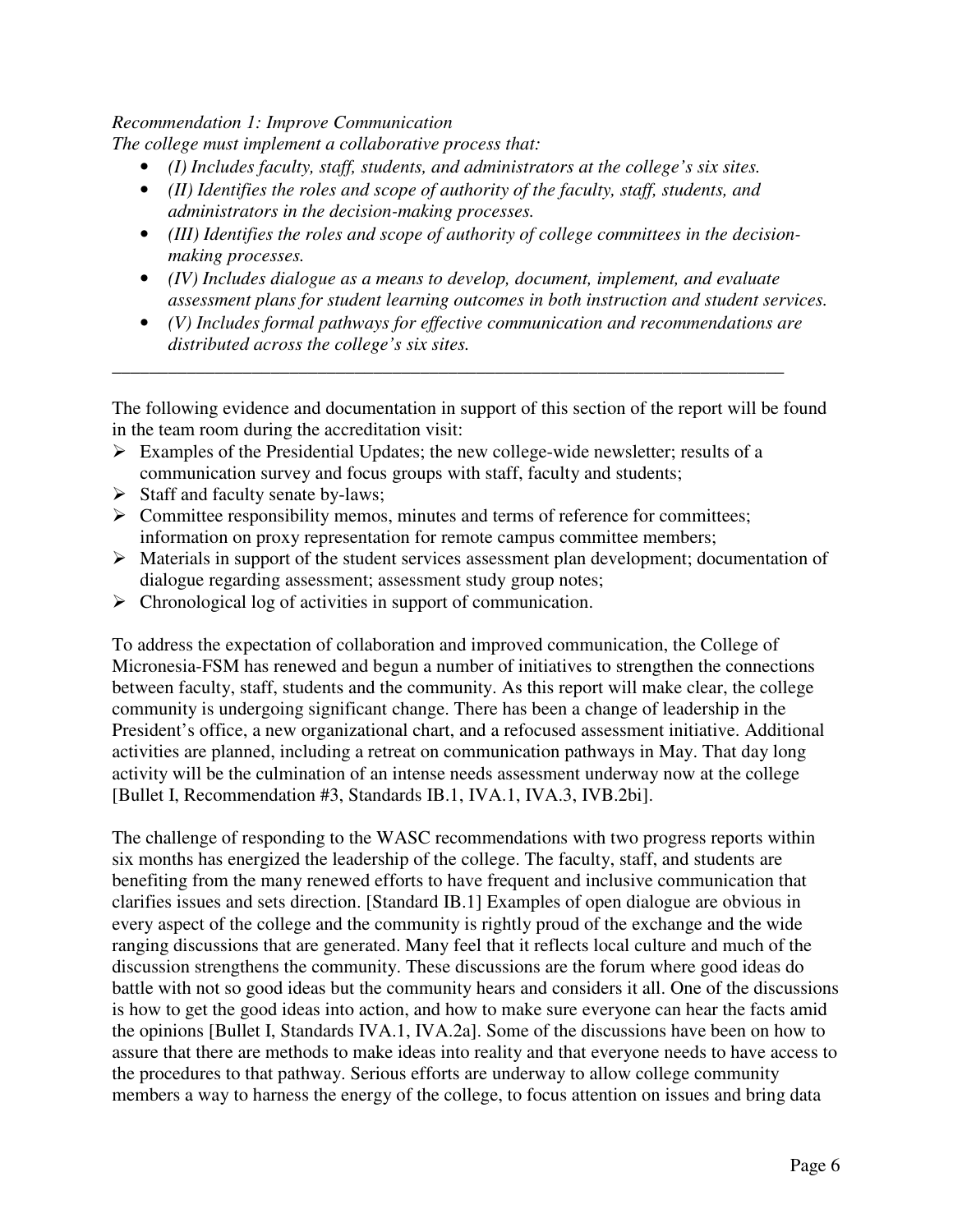into the discussion [Bullet I & II, Standards IB.5, IIA.2f]. Progress is being made in meeting this goal and faculty, staff, and students are all participants in the progress that is reflected in this report.

### **Change in leadership in the Office of the President**

For just over a year, Mr. Spensin James has led the College of Micronesia-FSM. With over 27 years of experience in various administrative and instructional positions at the college, he has reinstituted many policies and procedures, fostered a climate where new ideas have been developed into action and been accessible to the community. Focused all-campus meetings on issues affected the college have been held for the first time [Bullet II & V, Standards IB.1, IVA.1]. The first three of these have been on planning issues, organization, and budgeting respectively. Minutes of these meetings and other documentation will be available in the team room during the accreditation team visit. Faculty and administrators have traveled to campuses to deliver training, assist with procedures, talk to leaders, monitor progress and listen to the college community, especially the students [Bullets I & II, Standard IVA.1].

The again regularly published "Presidential Update" has returned to the original format of containing information from all the campuses. [Standard IVB.2e] A newsletter with a more informal style has been initiated to supplement the Presidential Updates. Monthly reports from all areas are again required, and delays have become rare. Regular meeting schedules are announced, and committee minutes are being documented and circulated [Standard IVA.3]. Policies and procedures are enforced and reminders have been distributed to all concerned [Bullet V, Standard IVA.2]. During this period, the college community has performed a very large number of tasks. These could not have been accomplished without adequate communication and the definition of roles [Bullets II & III, Standard IVA.2a].

## **Working together**

Interaction between the members of our far flung campuses has increased dramatically. All members of the college community have been kept informed and are invited to comment on the responses to the recommendations [Bullets I & V, Standard IVA.3]. Many members of the college community have offered their comments and assistance during the dialogue and that is reflected in this progress report. As in any organization, many have participated, but some have watched and waited to see how much real change would happen. Some have expressed noisy opposition; but most opposition is manifested in the usual way, as slow cooperation. However, momentum is building, deadlines have been put in place, and those who welcome the changes are moving in the right direction and will carry the college community. The benefits of these activities are beginning to show [Bullet V].

The enormous amount of revitalization and change that has been undertaken has caused some discomfort. Questions arise that need considered answers, and information can sometimes flow imperfectly. The uneven distribution of resources cannot be solved overnight [Standards IIA.1, IIA.2, IIB.1, IIB.3a, IIIA, IIIB.1], the redefinition of roles can cause discomfort, almost everyone has had too much to do, and change is not really ever comfortable. The plans call for time to solve these issues, and evaluate the changes at regular intervals so that adjustments can be made. Eventually the culture will shift as the benefits of the changes become more apparent. The warning status from WASC has been an opportunity for the college to review and examine the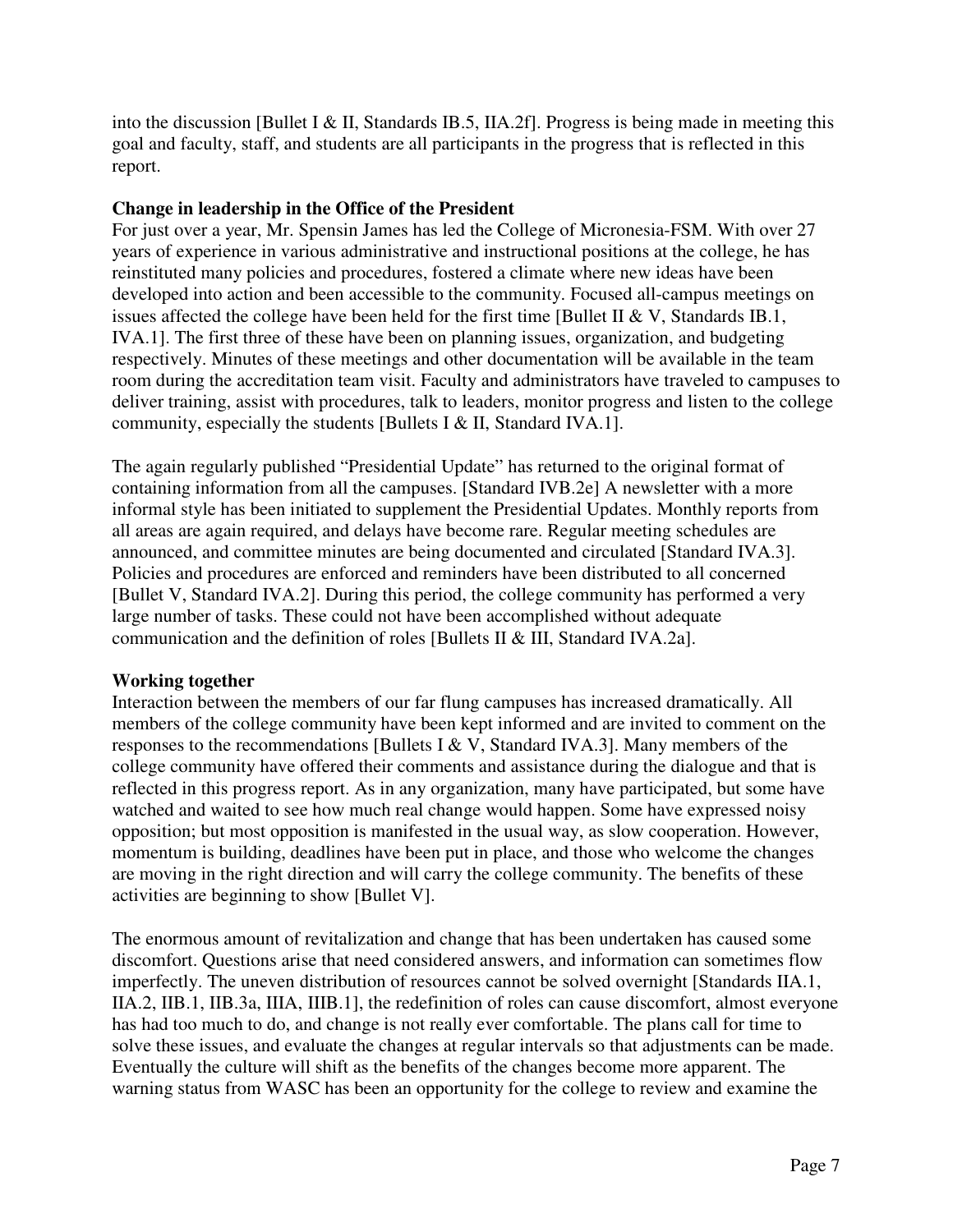roles and scope of authority of the various aspects of the campus community. This process will not be completed by the time the WASC team visits, because the college is attempting to make this an ongoing process of evaluation and readjustment [Recommendation #5, Standard IB.1].

### **Strengthening the connections**

One change that is apparent to all is the amount of increased contact with the campuses that has been initiated. The needs and opinions of all members of the college community have been counted and will continue to be sought [Bullet I, Standard IB.1]. The three all campus meetings that have been held, and the next that is planned in May have been of great assistance in the progress that has been made in addressing issues of organization, accountability, and administrative functions [Bullets II & V]. Our campuses are located great distances from each other and much communication is done by email and the telephone. Face to face meetings make these written communications more personal, and relationships between counterparts in other states has done much to reduce misunderstandings and increase real interest in resolving issues [Bullet I].

### **Improved pathways of communication**

The total population of the FSM is approximately 120,000 spread over miles of Pacific Ocean. Extended Micronesian families and the inclusiveness of local traditions make long distance relationships easier to maintain than the same relationships would be in a dense, urban environment. Representatives of the management of all the campuses have become more familiar faces at the national campus, attending training and exchanging ideas. Members of central administration have made more frequent appearances at the campuses, and have listened to the issues that concern the staff, faculty and students at each site [Bullets I, II & V, Standard IVA.1]. A log of these trainings and working visits will be available to the visit team and a sample is attached as an appendix. Although disagreements and misunderstandings can arise, the regular communication has helped with problem solving. Issues surrounding communication are on many agendas. Staff and faculty are working with their counterparts at other campuses, and the frequent exchange of information has become more commonplace. An inventory of communication needs and focus groups on every campus are being conducted at this time [Standard IVA.5]. A retreat on improving communication is scheduled for late spring. The group has discussed approaching Dr. Jamie Mason as facilitator. Dr. Mason's assistance was greatly appreciated when the college deliberated on the reorganization.

### **Committee structure helps communication across campuses**

One way in which all the faculty, staff, students and administrators of the College of Micronesia-FSM are involved with each other and with governance is through the committees of the college [Standard IVA.2b, IVA.3]. These large and busy committees have seats for representatives of every campus. Meetings are held regularly and many committees publish their meeting schedule in advance. The members of the committees represent constituents and minutes and concerns are shared regularly with these constituents. This is designed to foster open communication and clear access for all members of the college community [Bullets III & V, Standard IVA.2b, IVA.3]. This procedure has been reinforced with memos from the office of the President regarding the functioning of the committees, the roles of the members and by soliciting membership from the faculty and organizing the membership of the committees to reflect all areas of the college.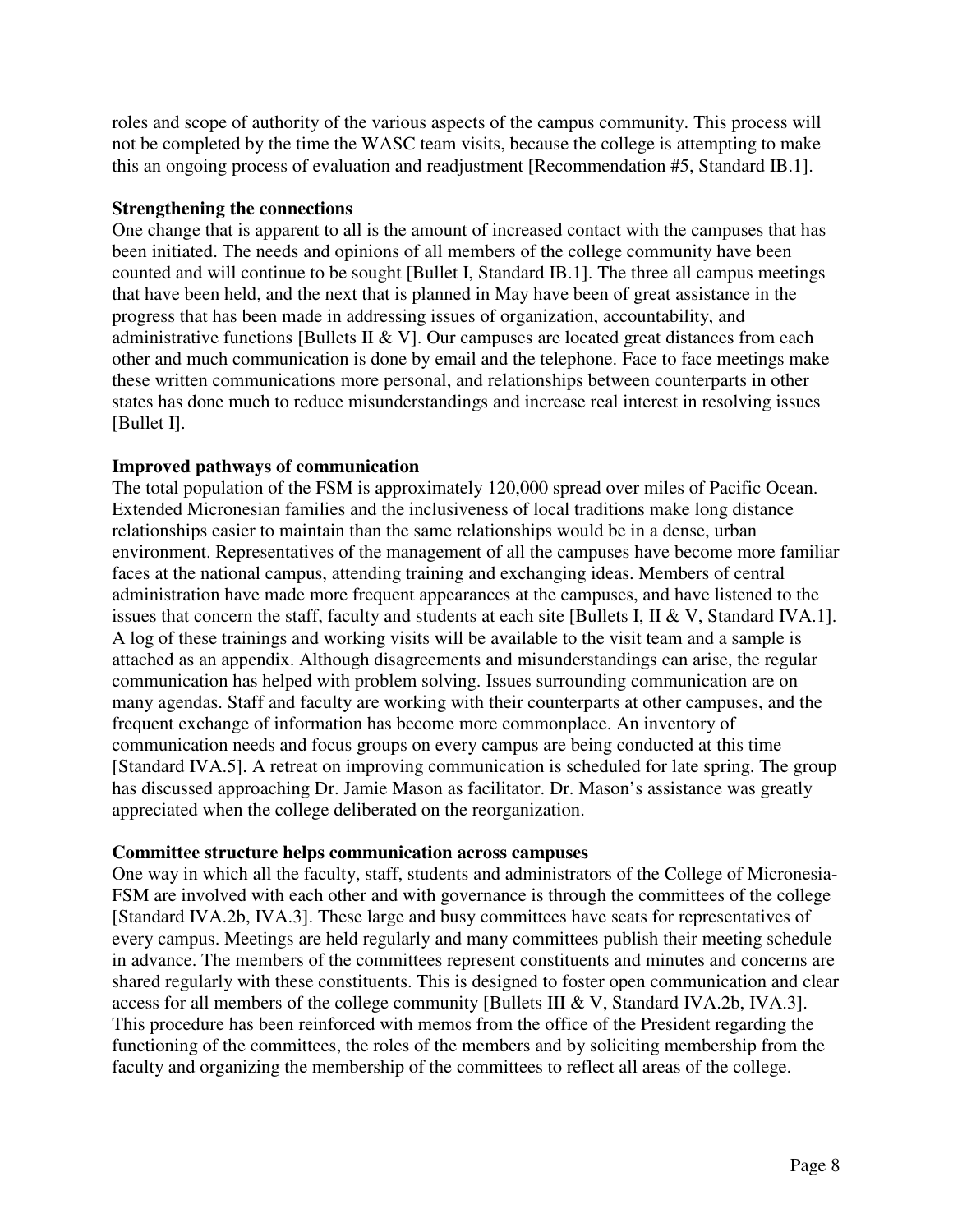Chairs of the committees have assisted by participating in the regular distribution of agendas and minutes [Bullet V, Standard IVA.1].

Committees develop policy at the College of Micronesia-FSM, and this is done by listening to suggestions of the members, and by responding to directives from the Board or from the Cabinet. Data and information is sought, draft policies are formulated and then the process of circulating the policy for comment from the community follows. Many policies undergo several drafts during this period of comment. Eventually the policy is approved by the committee and forwarded to the cabinet. The cabinet has the option of approval or returning the policy to the committee for further development. Policies that have not been circulated, or are inadequately detailed, confusing or inconsistent are returned for further work. The President monitors this activity through the minutes and confers with the committee chair if necessary [Bullets III & V, Standards IVA.1, IVB2e].

### **Proxy representation**

Increasing effective communication to and from the meetings by the members located at the campuses is in the best interest of the committee and the college. Numerous ideas have been suggested, conference calls and a satellite connection are sometimes used, but these are too expensive to be used on a regular basis. This year an experiment in proxy representation has been tried for several committees whose members report an increase in awareness at the campus of the issues addressed by the committee and an increase in the perspective of the campus by the committee members. At the very least, there is increased participation by the remote members in the processes of the committees [Bullet I & II]. A formal evaluation of proxy representation is planned for the end of spring term. Included in that plan will be a review, suggestions for improvement and the potential further implementation of proxy representation to additional committees [Bullet III & Recommendation #4, Standards IVA.1, IVA.3, IVA.5].

### **Increased interest in the well being of all campuses**

A significant change in the college over the past year is the perception that assistance in staying on schedule is now seen as a college, not a campus problem. Solutions to problems are addressed by all relevant employees, not just the campus directors. There is a movement at the national campus to address and assist with campus problems. Assistance with compliance has been given by visits to the campuses and by trainings at the national campus. Departments have created documentation of the necessary procedures and distributed this information. Revisions of manuals are underway, budget hearings are attended by representatives of the whole college and the budget directives reflected the need to improve the libraries and staff development at the campuses. These changes in the distribution of resources, and data to support decision making will improve the perceptions of all members of the college community, although it will take time to change. The campuses have also been actively involved in the budget hearing held by the financial committee and in a joint meeting of the curriculum committee and the student services committee on the managed enrollment instituted this year at the college [Bullets II, III & V, Standards IIA.2c, IIB.1, IIID.1a].

### **Assessment study group**

The assessment study group is an excellent example of the development of roles and scope of authority of the committees. The college community is willing to undertake assessment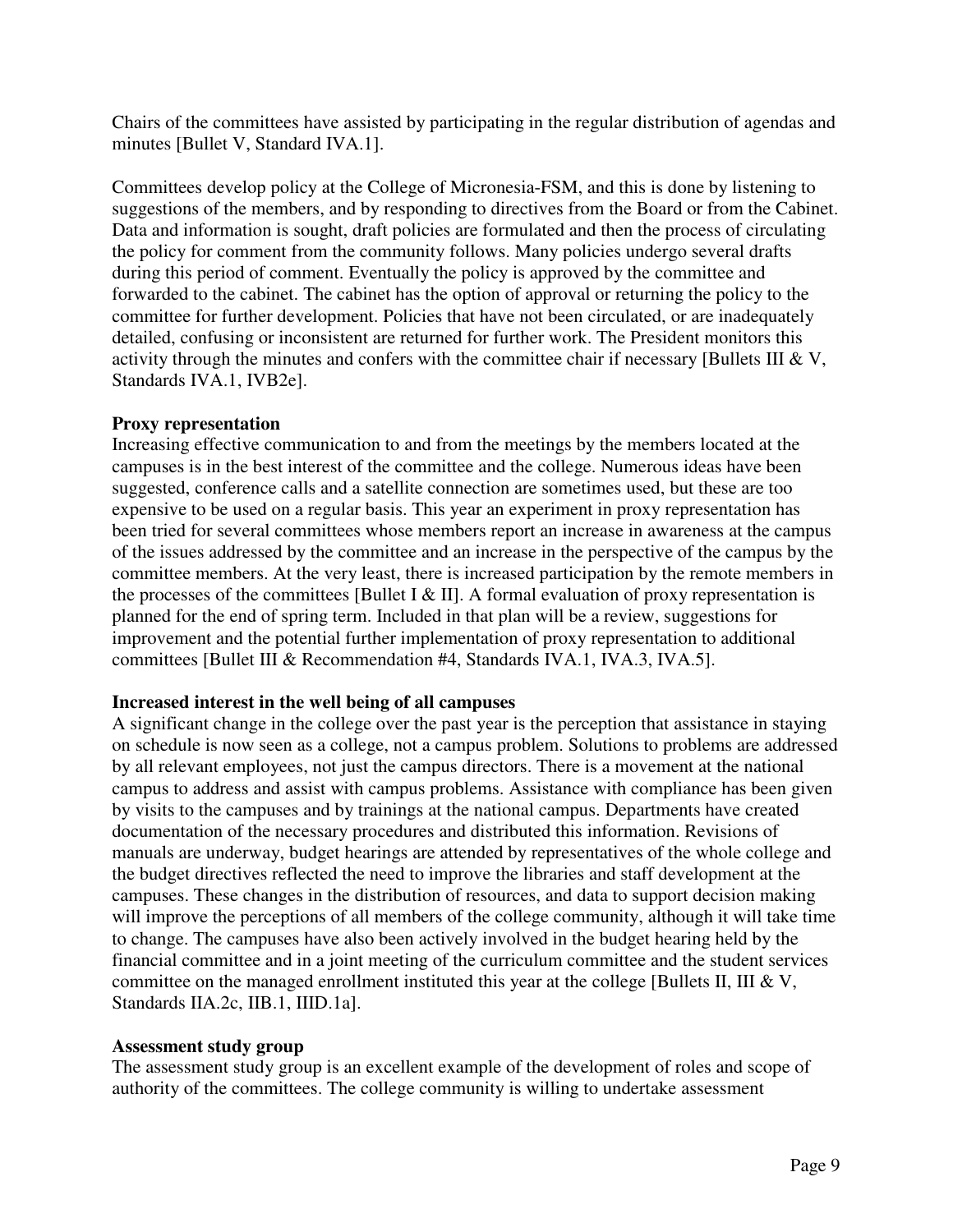activities, and a committee structure would allow input and dialogue regarding assessment. But the work of the accreditation self study showed that there were some concerns about how the committee should be structured and how the groups should be represented. This year an assessment study group was formed to review the needs, and the potential structure of an assessment committee. The group hopes to develop the terms of reference and strike a committee by the end of the spring term.

The assessment study group has been considering the issues and educating themselves on the experience of other schools, and will recommend a clear path for monitoring the progress of assessment. This group is open to anyone with an interest and meets as a group but also works as small subgroups interested in ways of assisting the assessment efforts. Members of the assessment study group were instrumental in suggesting that assessment be the keynote of the staff development day this year and also participated in bringing Dr. Mary Allen to work with the college during staff development week [Bullet IV, Standards IB3, IB6, IB7].

## **Staff and Faculty Senate assists in communication**

The College of Micronesia-FSM was involved in a Presidential search for many months following the accreditation team visit. Like other colleges, this activity involved representatives from all parts of the college including the faculty and staff senate. Unlike most colleges, at COM-FSM the staff and faculty have a combined senate, which represents every employee of the college except the President. The Board of Regents agreed that the staff and faculty senate would lead a forum where the final candidates would respond to questions generated by the college community and refereed by the senate [Bullets I & II, Standard IVA.1].

The college faculty and staff senate had been involved in assisting with issues of maintaining communication and connections between the campuses before the accreditation recommendations. These issues have been important to the college and the senate addressed this issue when it changed the by-laws in 2002 to include representatives of the campuses.

### **Issues of improved communication discussed under other recommendations**

Improved communication has been facilitated by the visits of the vice presidents and the administrative staff to the campuses, the implementation of email distribution list and some wireless communication installed at Chuuk campus. All of these are discussed under the implementation of the new organizational chart under recommendation #2.

The communication needs assessment currently being conducted and the focus groups at each campus are thoroughly discussed under recommendation #3.

Communication is improved by the distribution of the manual of administrative policies and procedures, which includes the Board of Regents manual is listed as Governance, and is discussed under the appropriate bullet in recommendation #6.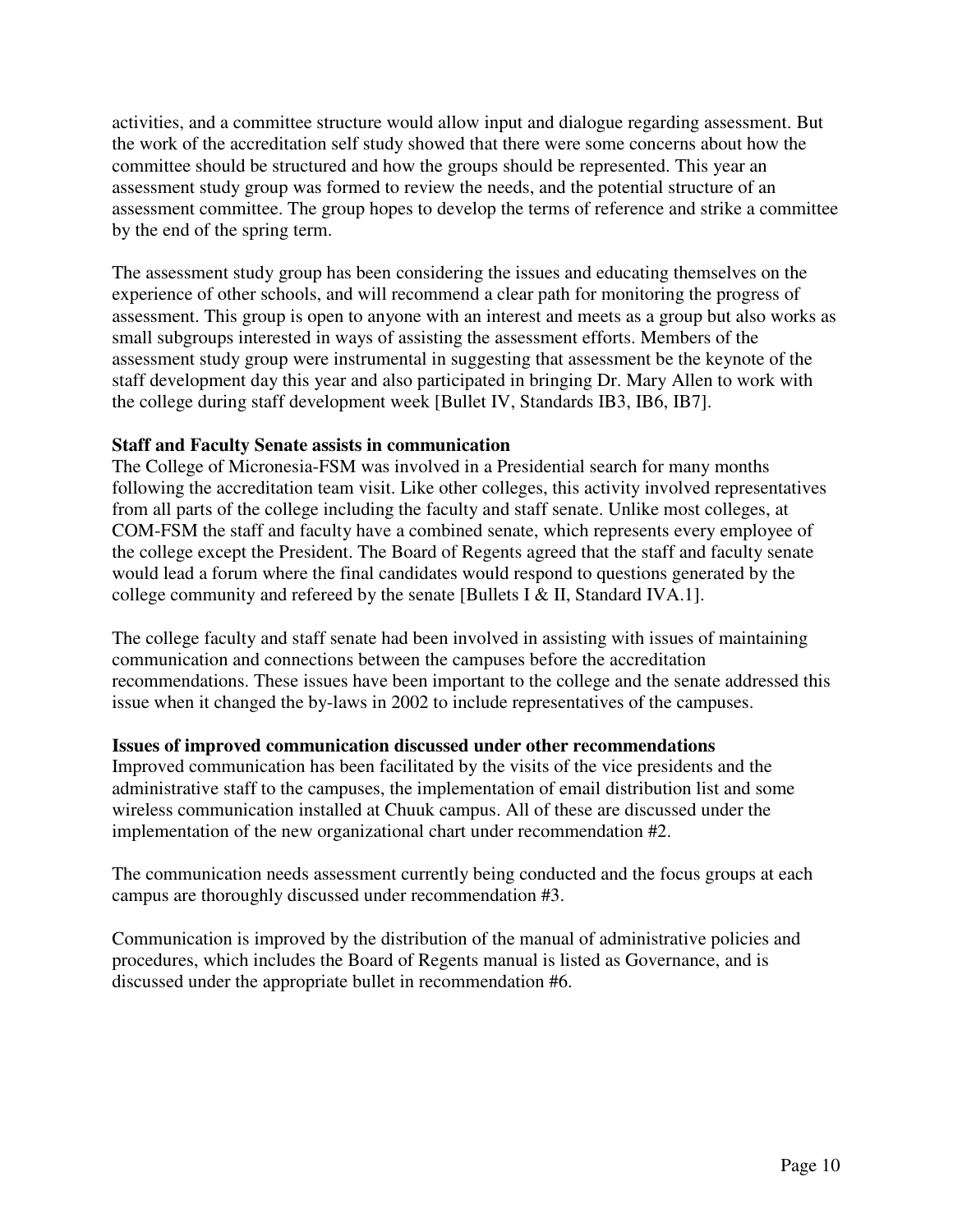### *Recommendation 2: Improve Communication*

*The college must develop, document, and implement an organization of administrative responsibilities across the six sites that ensures continuity in student support and instruction and gives a clear, consistent line of administrative authority such as,* 

- *For all instructional programs cross all sites to the Vice President for Instructional Affairs*
- *For all student service programs across the sites to the Vice President for Support and Student Affairs*
- *For all learning resources programs across the sites to the Director of Learning Resources Center.*

The following evidence and documentation in support of this section of the report will be found in the team room during the accreditation visit:

- May 2004 Board of Regents minutes on the role of the campuses;
- October 15 progress report to WASC;
- Implementation training materials used in December 2004 training; and participant evaluation report; and documentation of follow-up discussions;
- Log of visits between campuses for training and monitoring; enrollment monitoring factors & criteria; documentation of communication on instructional issues; field notes and trip reports of face to face visits;
- Documentation of all college librarians meeting, revised policy and procedure manual for college learning resources centers;
- Campus implementation plans for Chuuk, FSM-FMI, Kosrae, Pohnpei, Yap and national campus.

## **Introduction**

In the progress report submitted to WASC on October 15, 2004, the College of Micronesia-FSM reported on a collaborative process of organizational review that culminated in a revised organizational chart. That chart, with minor clarifications inserted, is produced on the following page. This report is a description of the progress in following the plans made last fall. The implementation of the organizational chart was done in three phases. The first phase, October to December, culminated in a day of training and discussion attended by key personnel from all campuses. This training was rated a success overall by the participants.

The nearly completed second phase began in January 2005 and ends in April. During this phase the faculty and staff have been meeting the identified objectives. For example, many training and monitoring visits have occurred; each campus has created an implementation plan; research and planning has begun the evaluation of the strategic plan and the performance based budget; student services has begun instituting student learning outcomes; the college community has been offered assessment training and each department has deliberated on assessment; and the college has welcomed the President, Spensin James. While the college officially begins the third phase of this process in May, much of the assessment work assigned to this phase has already begun. The members of the college have been very successful in responding to this recommendation by engaging the college community in a collaborative process of evaluation, reorganization and planning.

## **COM-FSM Organization Chart follows**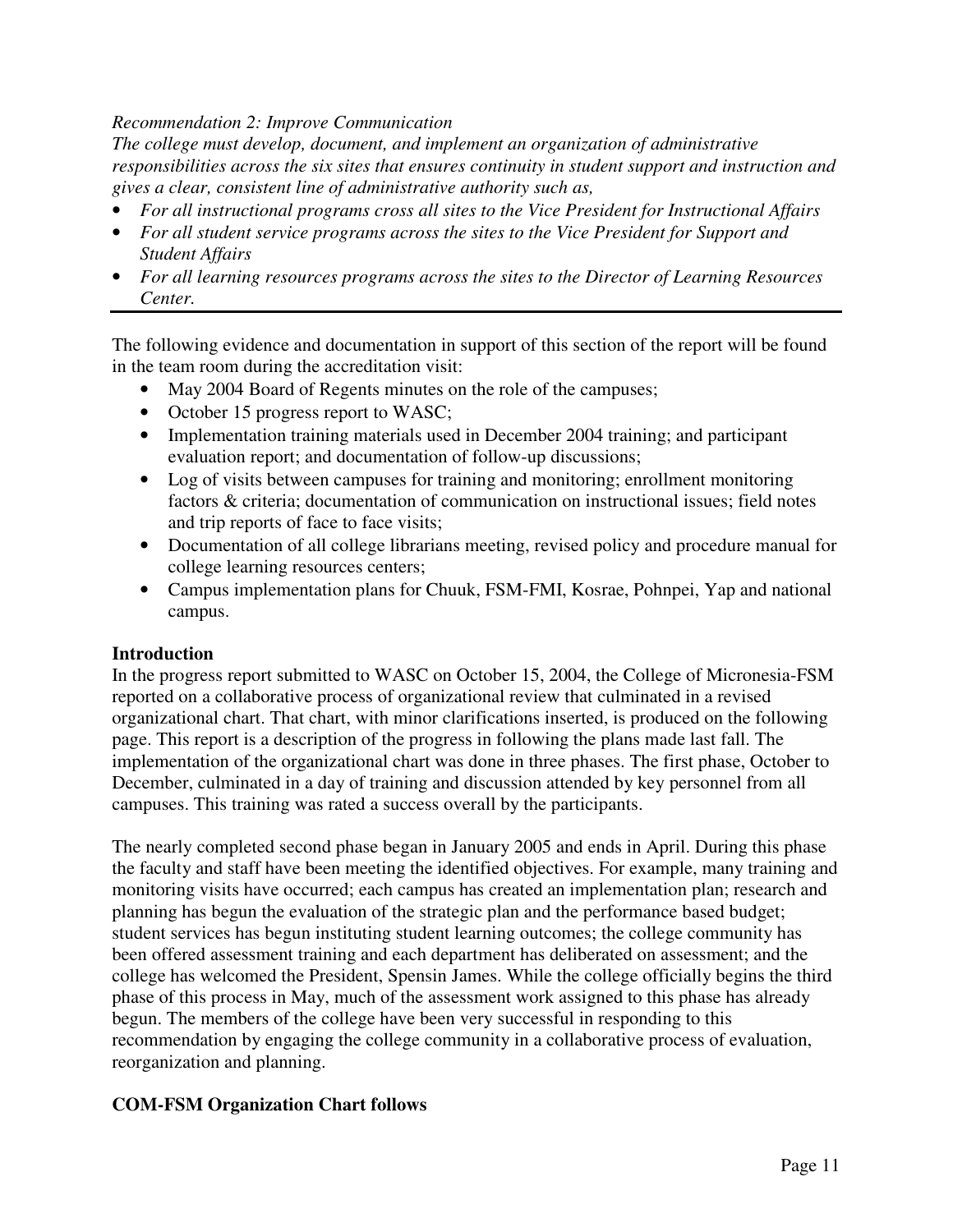### College of Micronesia – FSM Organizational Chart

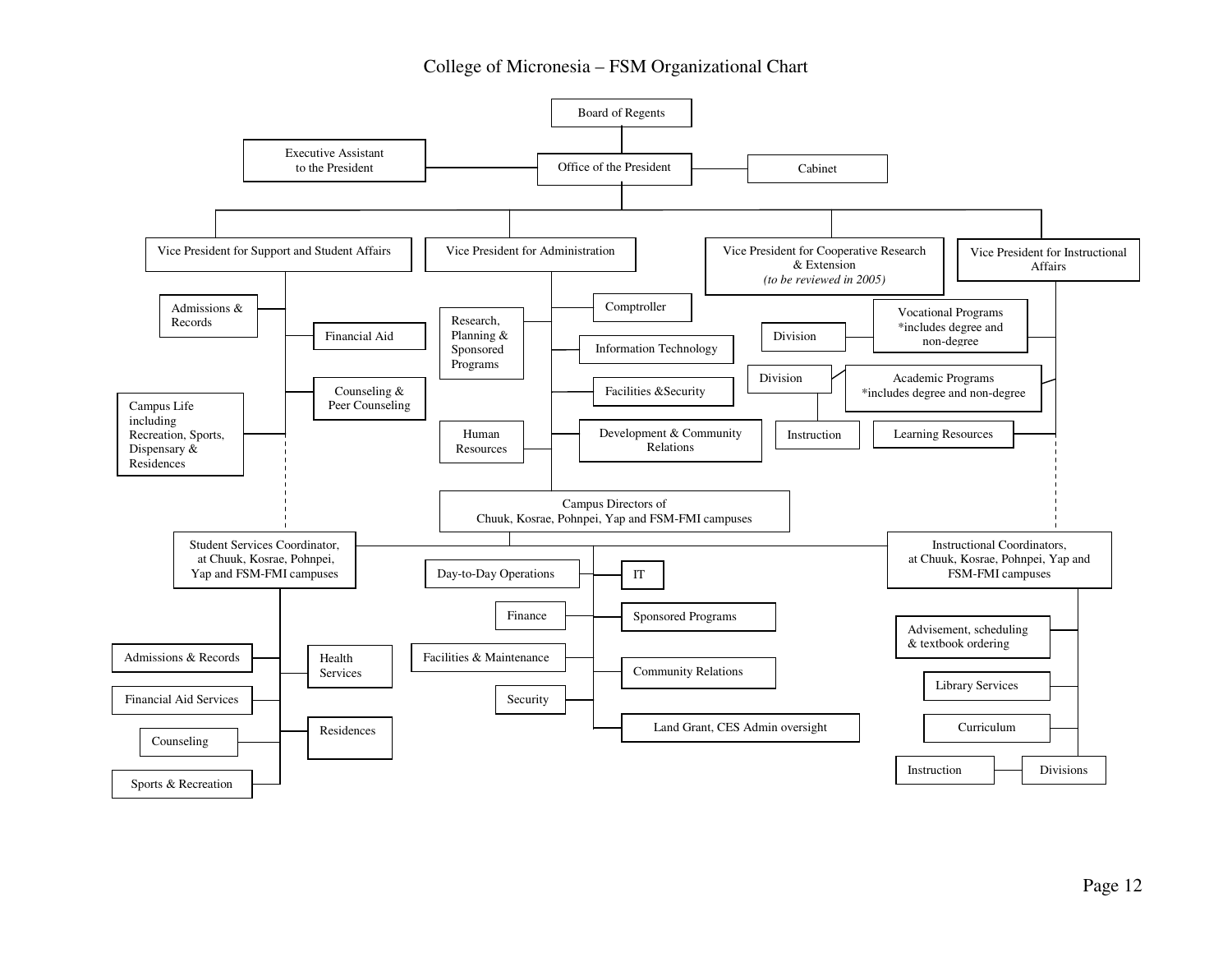#### **Role of the campuses**

The role of the state campuses had been an important issue for the Board of Regents for several years. In March 2004, the Board of Regents strongly encouraged the administration to resolve issues and conclude with a recommendation. Issues of decentralization, efficiency, and economies of scale were complicated by local needs and the political issues confronting a young federated nation. Administrative deliberations included an all campus and director meeting which culminated in a September 2004 Board of Regents motion approving the role of the campuses and included as an appendix.

With this issue successfully resolved, the WASC recommendation to clarify the lines of authority resulted in a reorganization of the reporting relationships. The changes also create a stronger link between the responsibilities at the campuses and the administration at national campus. Coincidentally the business office made several changes including an increase in the amount of imprest funds available to campuses, improvements in the book ordering process and the level of responsibility that the business officers and directors at the campuses can assume for day to day financial transactions. These financial adjustments were most welcomed by the campuses and have been implemented at all campuses.

### **Phase one - October to December 2004**

The progress report submitted to WASC on October 15, 2004 was distributed to the college community and shared with national and state leaders. Discussions of the changes were included in nearly every major meeting, discussed in the Presidential Updates and in the new college newsletter. The accreditation working group continued to meet regularly and began planning for a discussion and training to address implementation. Additionally, an outline of the response to all the recommendations was begun and circulated to the college community for additions and comments [Standards IVA.1, IVA.3]. The president's cabinet was kept up to date on the discussions surrounding the reorganization, discussed the issues regularly, and took an active role in decision making [Recommendation #1, #2, & #3].

A training and discussion of the organizational changes took place at national campus on December 13, 2004. The goals of the training and discussion were to: a) understand the new organizational chart and the line of authority within divisions and departments and review the changes at COM-FSM; b) cover topics that included changes in job descriptions, finance procedures, committee representation and communication; c) review and update the outline on progress in meeting the WASC recommendations; d) review and discuss the plans for assessment activities; e) hold an administrative organizational unit meeting; and f) evaluate the needs of the members of the college community. At least three representatives of each campus and administrative managers and directors attended. [Standard IVA.1].

To facilitate the sharing of information, the training materials were contained in a binder which also contained a CD with the WASC recommendations, the progress report of October 2004, and all materials pertinent to the changes. These materials will be available to the visit team. The morning session was attended by all participants. The afternoon breakout sessions addressed the details by area. Details of the first two of the phases were reviewed, but it was agreed that the evaluation phase would be planned during the spring.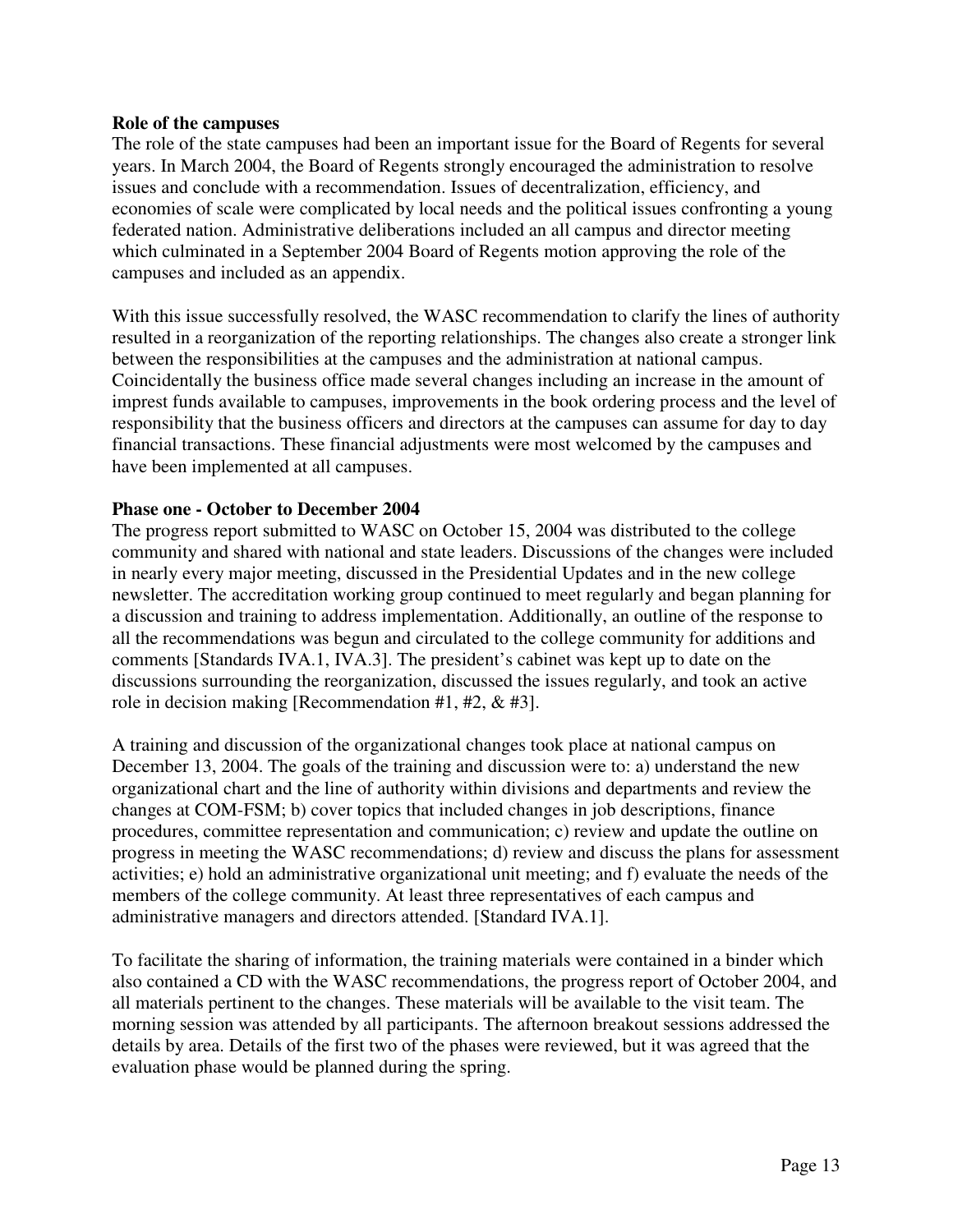#### **Phase two – January to April**

The focus of this phase of the transition was to: a) continue trainings and increase communication regarding integrating the changes into the existing COM-FSM structure and culture; b) monitor the progress of consistent delivery of instruction and student services during the transition and; c) develop implementation plans for each area. The increase in widespread information has increased confidence in the new organization plan. Under the integration plan it was agreed that an existing position might be converted to one of the two new coordinator roles. Most of the campuses were able to name both an instructional and a student services coordinator from amongst their experienced employees. This experience facilitated communication and allowed the issues to be addressed quickly. Also during this time, the vice presidents increased the number and amount of contact with the campuses. This contact has improved overall understanding of college policies and procedures. It has also improved communication between leaders at the college.

### **Review of integration by instructional and student services personnel**

The Vice President for Support and Student Affairs has placed a high priority on the consistency of services across the campuses and these issues are also discussed under Recommendation #6. During the past six months, and covering both fall and spring terms, administrators have assisted with the regularization of the numerous processes by traveling state campuses to deliver training and monitor the delivery of student services [Standard IVA.5]. Performing the trainings were Mrs. Arlene Dumantay, Admissions and Records Coordinator and Mr. Joey Oducado, Registrar at National Campus, Mr. Faustino Yarofaisuk, Work Study Coordinator and Ms. Arinda Swingly, Financial Aid Counselor [Standard IB3].

### **Admission, registration and student records**

During trainings with campus staff members, issues involving admission, registration and student records policies and procedures were reviewed, including: schedules and deadlines; procedures for applying for graduation, admissions and re-admissions, and concerns on how to expedite transmitting and receiving of reports, i.e., campus to campus transmissions [Standard IIB.3f]. Also included were registration process add/drop period, creation of official enrollment lists, registration cards, individual development plans, graduation requirements, transcript requests, change of major documentation, missing grades, class scheduling, course selection, strict compliance of the Third Year Teacher Education-Elementary admission policy, and activities to ensure consistency and standardization of the registration process and procedures.

### **Financial aid**

Issues involving financial aid included financial aid staff preparation for registration and review of student progress; entering and correcting financial aid data online, financial aid policies and financial aid preparation for the upcoming school year; understanding how to measure student progress, and why students are being placed on either financial aid probation or suspension. This training will assist campus personnel provide immediate help to students which will speed up the Pell Grant awarding process. Training was also given on helping students fill out FAFSA or Renewal FAFSA correctly and gave campus personnel more understanding of the SAP process so that they could be more confident in giving financial aid advice [Standard IIB.3a].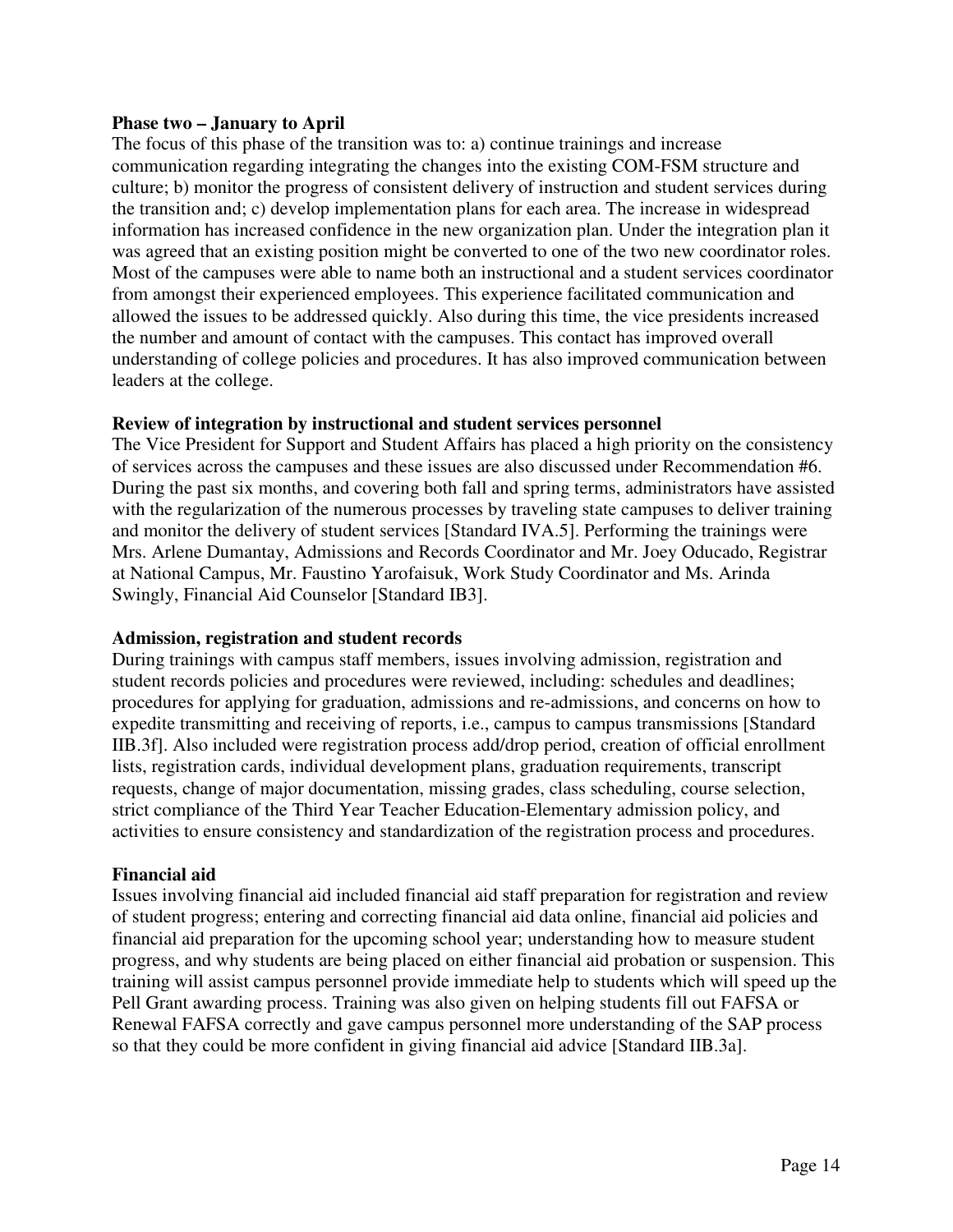### **Training and support**

Personnel traveling to campuses have also participated in the following activities at several campuses: workshops for staff & faculty on student learning outcomes; orientation programming; direct counseling with students; and other issues addressing individual needs and concerns of students. During these trips to the states, several of the national campus personnel were able to meet with state education leaders and address issues of importance to the college and the states. For instance, in Kosrae meetings were held with both the chair of education division and the designated instructional coordinator on matters pertaining to the individual development plans for students in the Third Year Certificate of Achievement and A.S. in Teacher Education-Elementary programs.

### **Consistency and Quality of Instructional Programs**

The acting vice president for instructional affairs and the director of academic services have traveled to campuses to assist with the integration of the reorganization and to assure consistency of instruction across the six campuses of the College of Micronesia-FSM. The campus visits, combined with the increased electronic communication, have improved information sharing, training, monitoring instructional quality, and planning. Course schedules, requests for course outlines, and timely distribution of curriculum committee agendas and minutes have increased attention to detail and compliance with instructional affairs procedures and policies.

Since the accreditation team visit, these activities have improved communication:

- a) campuses and the instructional affairs office have coordinated all course offerings, schedules, book orders, and part time teacher certification across the campuses;
- b) a course approval process is being developed that includes an assurance that the campus has a qualified instructor, adequate facilities and resources to conduct a course, and the required and approved course text or materials.
- c) a new system is being implemented in which course syllabi from each instructor are collected;
- d) training in response to faculty questions on policies and procedures, such as faculty work load assignments, faculty work hours, course overload, academic advisement on prerequisites, academic suspension, mid term deficiency course selection, and reporting information on the faculty feedback form.

The bulk of this review process can be conducted through electronic communication. However, site visits provide first hand opportunities to observe the quality and consistency of instruction. Site visits will include classroom observations in the future.

The new position of instructional coordinator will be assisting in the above activities at each campus, and will also be responsible for observing and evaluating faculty. The instructional coordinators will assist in planning and implementing, monitoring, and assessing instructional activities. Combined with the site visits by instructional affairs office staff, a collaborative effort is underway to address consistency. Face to face visits will continue frequently to discuss concerns and limitation in implementation.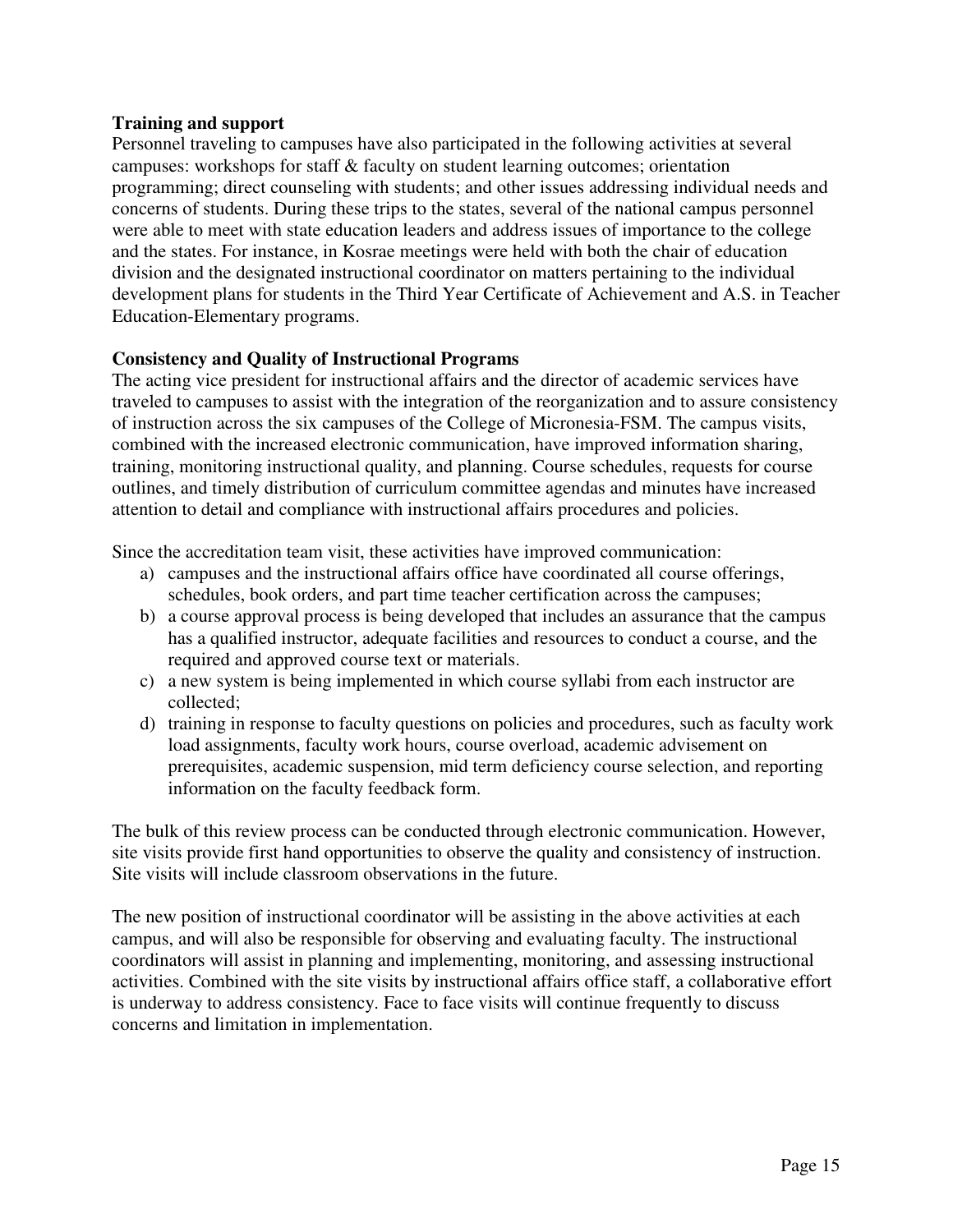### **Enrollment Management**

After several years of rapid growth, the college is now controlling enrollment to avoid over extending the campuses ability to provide quality student learning outcomes. Initially, the upper limits were based on three factors, seating capacity, student/teacher ratio, and instructor overloads. A new process for determining enrollment limits will be based on the previous factors and characteristics of the student body served at the respective campuses, factors related to student services, instructional, information and learning resources, recreational facilities, and available transportation for off campus students. At the present this work is ongoing and expected to be completed and presented to the cabinet by mid April [Recommendation #6, Bullet 3, Standard IIIB1a].

### **Information and Learning Resources**

Libraries and computer centers have also been visited by the VPIA. For the libraries, one focus was to follow up on collection development efforts conducted by the campus libraries over the past year to add print and electronic resources for students and faculty. Discussion on the need for campus wide student learning outcomes and assessment for information literacy also occurred.

In September, the acting VPIA and Acting Director of the Learning resources center organized a meeting with key campus library staff. This two day meeting covered the new organizational structure, identifying issues in addressing continuity in information resources across. During the meeting the librarians examined and identified the issues and needs for providing continuity and consistency in resources and services at each campus, made plans, to address the needs to improve the quality and consistency of information resources and libraries at their respective campuses. Additionally the campus libraries, with assistance form the national campus, developed budget recommendations for FY 06 to present to the administration in order to address the needs for improvement. As a result of this effort, the FY 06 budget has provided increased funding to allow the campus libraries to improve the quality of services and resources [Standard IIC1].

### **Area implementation plans**

Another major outcome was to create a detailed implementation plan for each of the campuses and each of the three areas of the national campus. A template was created to assist with consistency and is attached as an appendix. Implementation plans have been completed by each campus director after consultation with their management teams, the president and the director of human resources. The plans have now been shared with the vice presidents and the comptroller. The President, with the assistance of members of the accreditation working group, will lead the coordination of the implementation and recommend an implementation date for each campus.

Pohnpei campus will be the first to implement the new structure completely. The organization of Pohnpei campus most closely matched the new positions, and the management team was already functioning as a group. Personnel are currently performing in their new roles and the campus is pleased with the effects. Chuuk campus will likely be the second to convert to the new titles, and like Pohnpei campus, they are functioning in their new roles. At Chuuk, the English division chair, a long time instructor, has assumed the instructional coordinator role and the results have been significant. The vice president for instructional affairs reports increased communication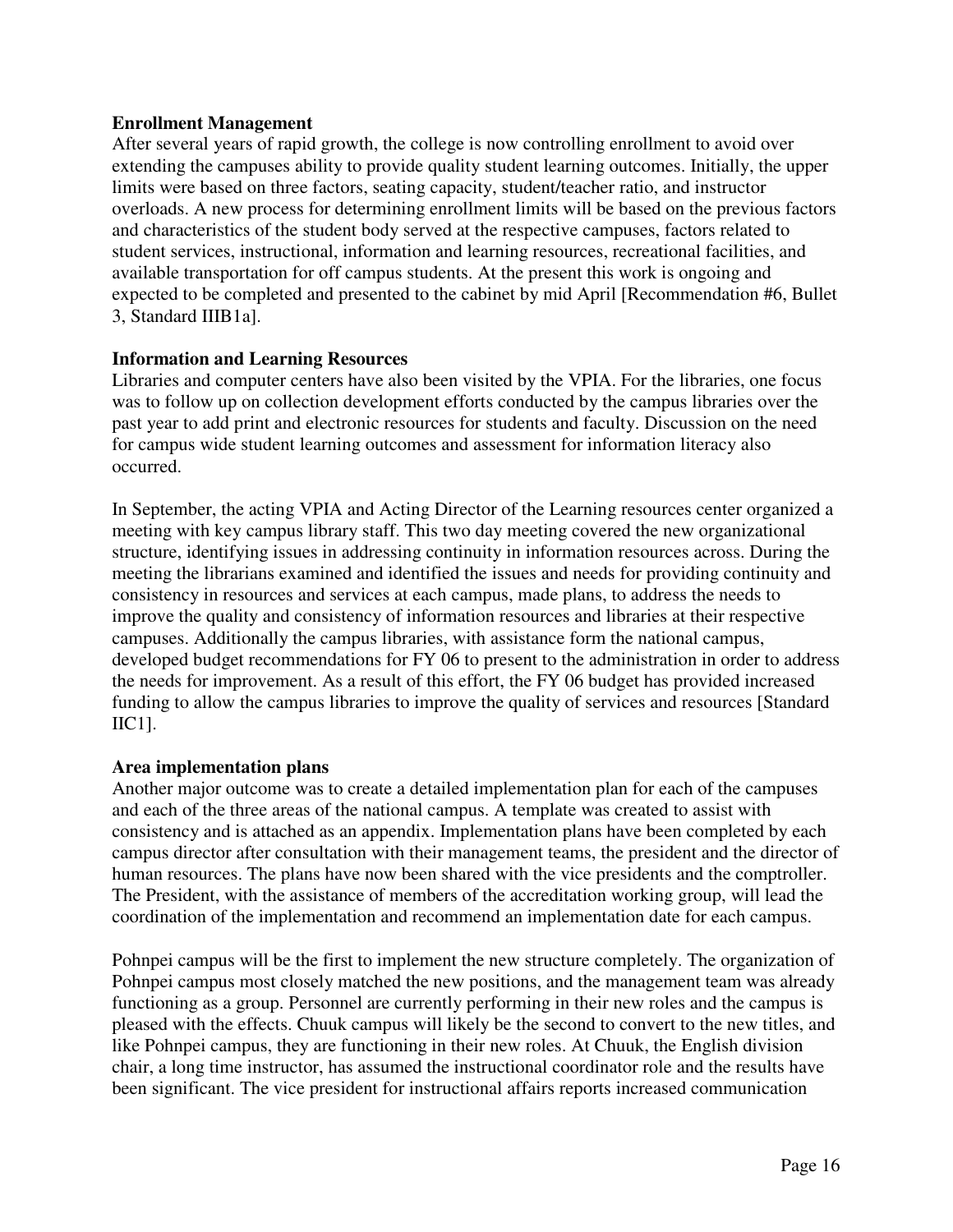with the campus. Kosrae and Yap have reassigned personnel to cover the key positions of instructional and student services coordinators and both have vacant positions to fill. Both of these smaller campuses also have new positions in the FY06 budget to strengthen their student services and instructional delivery. FSM-FMI has reassigned duties and has adequate staff to perform the necessary tasks for their small student population.

## **Staff development training**

Campus faculty and staff have also visited the national campus for several specialized staff development training sessions [Standard IIIA.5]. Dr. Mary Allen was the keynote speaker and workshop facilitator of the staff development activities that take place every February. She led discussions of student learning outcomes and assessment with the several departments of the college. Campus faculty and staff have had the opportunities to develop and review policies and procedures with their counterparts from other campuses. Procedure manuals are under revision to standardize numerous areas throughout the college. An important review of communication is underway, with a survey and focus groups completed with the participation of each campus. Benchmarks for evaluation are being identified by each area, and these are planned to be incorporated in an assessment cycle.

### **Phase three - Evaluation**

The assessment plans at COM-FSM will be detailed in the response to recommendation #3. Briefly, plans for the upcoming evaluation phase include: a) reviews of the remaining positions affected by the reorganization will be completed by the human resources office; b) the new positions of vice president administration and community relations/fundraising director will be finalized and advertised; c) the evaluation of the 2001 - 2006 strategic plan, including alignment of the performance based budget with the strategic plan; d) preparing the 2004 annual report for the FSM Congress with data to support the conclusions and e) the Board of Regents will complete WASC training this spring. A review of the land grant structure and activities is also planned for 2005.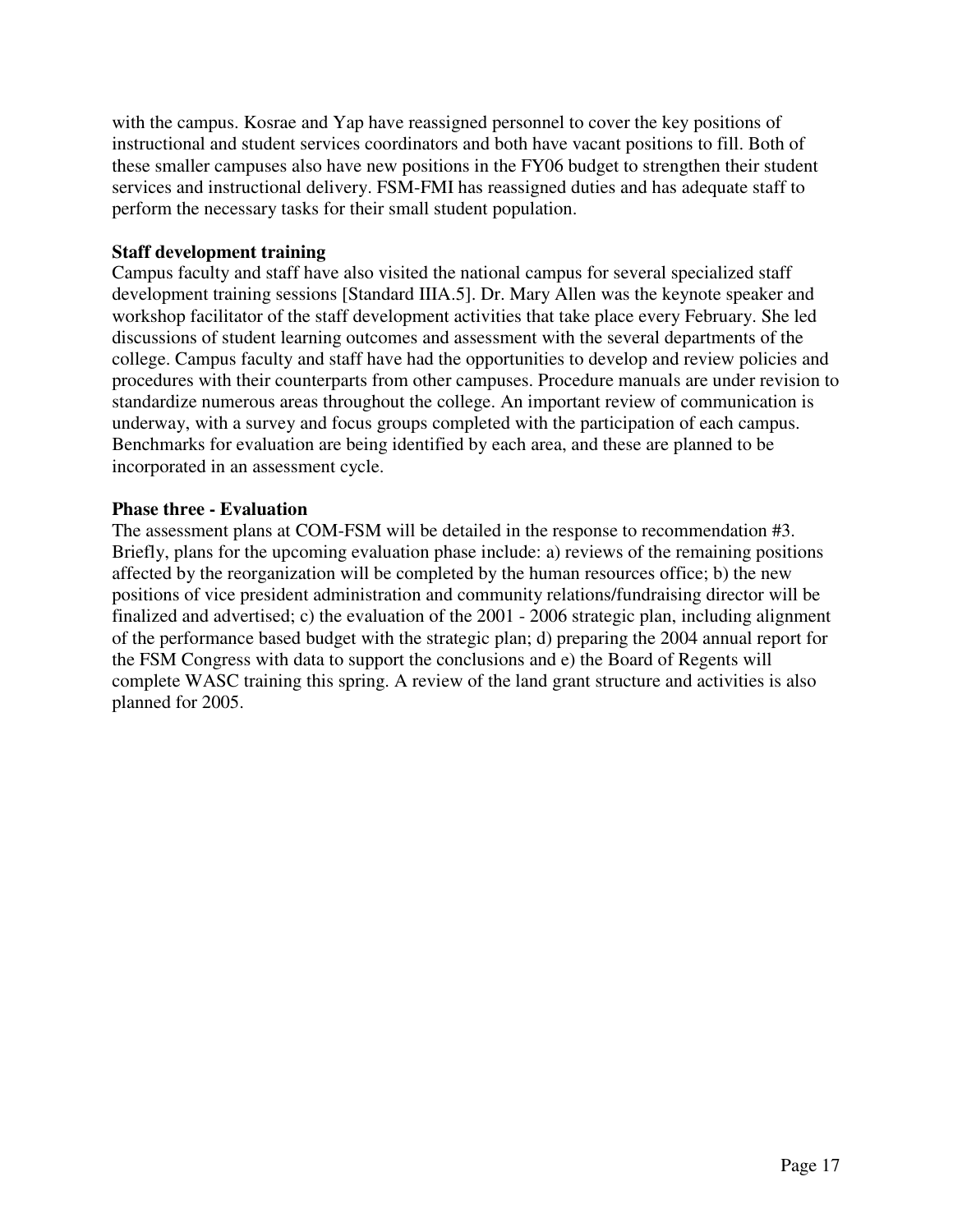#### *Recommendation 3: Improve Communication*

*Once the collaborative processes (Recommendation 1) and the organization of administrative responsibilities (Recommendation 2) are developed, documented, and implemented, they must be periodically and systematically evaluated to facilitate a cycle of continued improvement.* 

The following evidence and documentation in support of this section of the report will be found in the team room during the accreditation visit:

- $\triangleright$  Grant from the US Dept of Interior, Office of Insular Affairs to fund institutional effectiveness activities for the calendar year 2005
- $\triangleright$  Detailed results of web based communication survey administered Feb & March 05
- Reports on focus groups and face to face meetings at all campuses completed March 05
- $\triangleright$  FIPSE grant application

### **Introduction**

The college is working to improve communication. One part of this is to identify a process of evaluation of both processes and outcomes. The implementation of the work in the previous recommendations is now well underway and a communication survey currently underway will assist the college in establishing benchmarks. Additional evaluation methods are being identified and further implementation of assessments is scheduled during the next six months. A detailed communication study currently underway includes a survey and focus groups with staff, faculty and students on all campuses. The report on the results will be available to the visit team members during their visit in April [Standards IB7, IIA2, IIB4, IIC2, IVA5, IVB2].

Work is progressing on the identification of measurable student learning outcomes relating to the reorganization. Plans to gather and analyze data and other information in support of student learning outcomes for student services are in compliance with predicted timelines. An inventory of information on administrative functions is being prepared. Much of this work is being organized and performed by the office of research and planning with the support and guidance of the accreditation working group. A one year grant from the US has allowed to college to hire a temporary institutional effectiveness coordinator, Dr. Felicia Hunt. A summary of that proposal is attached as an appendix and the full proposal will be available in the team room during the visit.

Overall, Dr. Hunt's efforts are directed to three areas: (1) develop consensus and continuity in assessment of outcomes for all programs and all campuses [Standard IIA.1]; (2) integrate all aspects of institution and program evaluation and resource allocation [Standards IIID.1a, IIID.1b]; and (3) help the institution facilitate effective communication and documentation [Standards IB.1, IB.5, IVA.3]. Her work to date will be particularly evident in this section and under Recommendation #5, reviewing the increased efforts in the areas of evaluation and assessment.

The development of a collaborative processes and the organization of responsibilities at the College of Micronesia-FSM have been discussed in the previous sections. Recommendation #1, improve collaboration and #2, organize administrative responsibilities are helping the staff and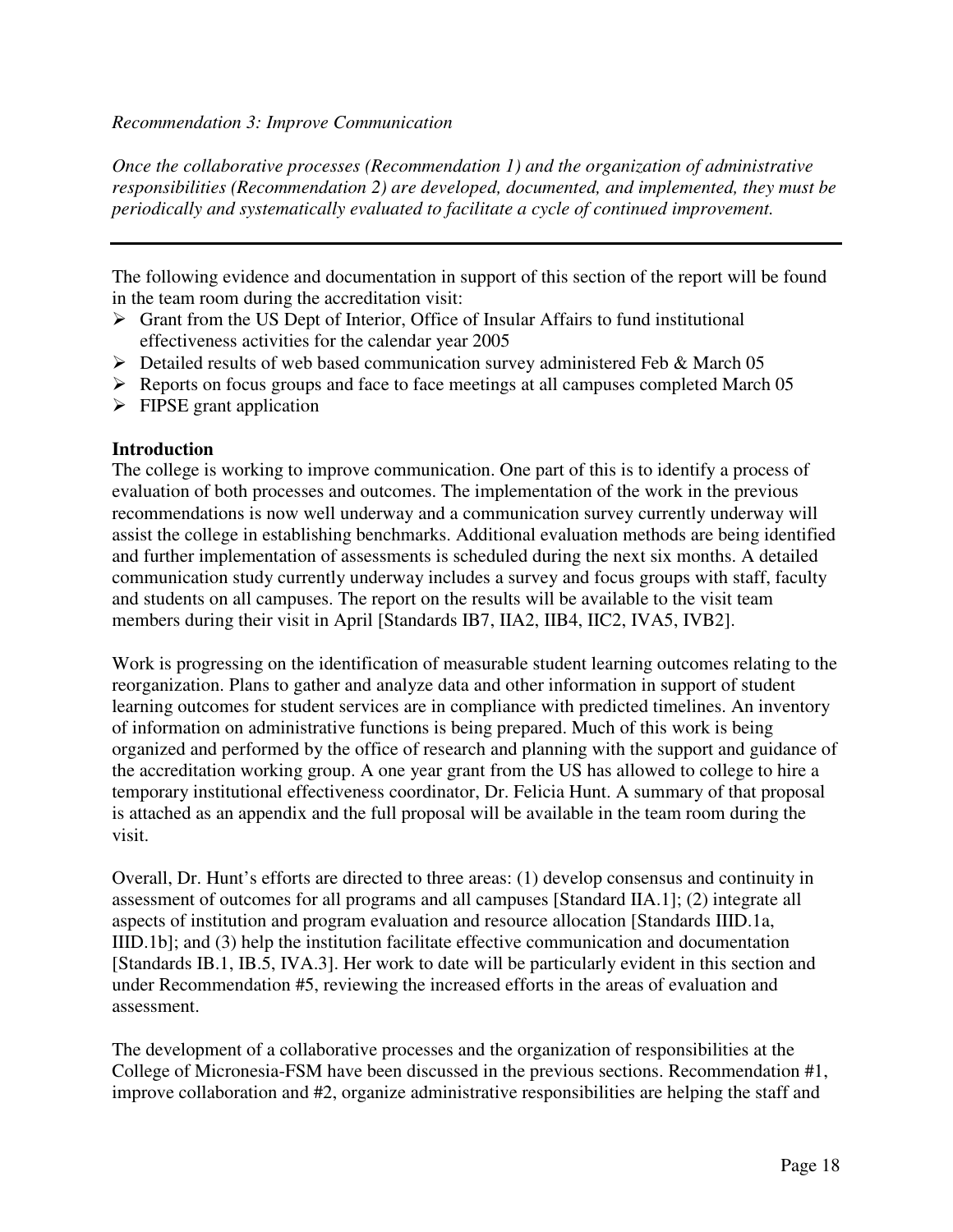faculty and students see new ways of working together. These responses outlined the communications and organizational structures that were improved during the last year. Assessment of these changes can and will be part of the process. This section of the progress report will highlight (a) the college's efforts to assess communication, and (b) the college's plan for assess its new organizational structure.

### **Communication Assessment**

The college has completed a large part of the work on reviewing the college's methods and modes of communication [Standards IB.1, IVA.3]. The goal for this assessment is to use the information collected to improve communication on, and across, all six campuses. To help the institution facilitate effective communication and documentation, the college has conducted a communication needs assessment. This assessment was conducted in three ways.

The first aspect of the communication needs assessment was conducted quantitatively. Members of the college community, including all employees and students, had the chance to participate in an online survey. More than 500 members participated. Preliminary survey results showed that most respondents appear to be sophisticated users of information and prefer electronic communication [Standard IIIC.1]. It was also significant that more than half of all respondents want more information on every area of the college.

During the second part of the communication needs assessment, the college's the institutional effectiveness coordinator traveled to all six campuses and conducted focus groups. These focus groups were held with faculty, staff and students. Discussion from these focus groups provided the data necessary to not only improve communication, but also to improve operations. Themes that emerged from the data included the information that more information is being asked for, the effects of the reorganization have not yet been felt by the students, and in general, most participants feel informed but want better services. Recommendations from the needs assessment will be used to develop policies, organize information and improve communication [Standards] IB.1, IB.7].

Finally, the college has plans to hold an all day evaluation of all existing communication pathways. As part of the assessment the college will identify all critical constituencies - the community, national and local leaders, reporting agencies, alumni, parents, and the media - and will consider ways to strengthen and clarify communication with each. Specifically, the findings of the communication needs assessment will be delivered to the college's Planning Council and to the leaders of the accreditation working group. These groups will review and analyze the needs assessment and the existing communication pathways and make recommendations for improvement [Standard IB.1, IVA.3].

As a result of the communication needs assessment, the college will be collaborating with constituents regarding issues that affect the success of the College of Micronesia on a regular basis [Standard IB.5]. The outcome of this needs assessment will be improved, strategic and effective links between all members of the community. One important link is between the college community and the FSM government. To that end, college leaders will be connecting with local and national government officials; Executive Director of WASC, Barbara Beno; and other visiting WASC representatives this spring. Facilitating dialogue between the college and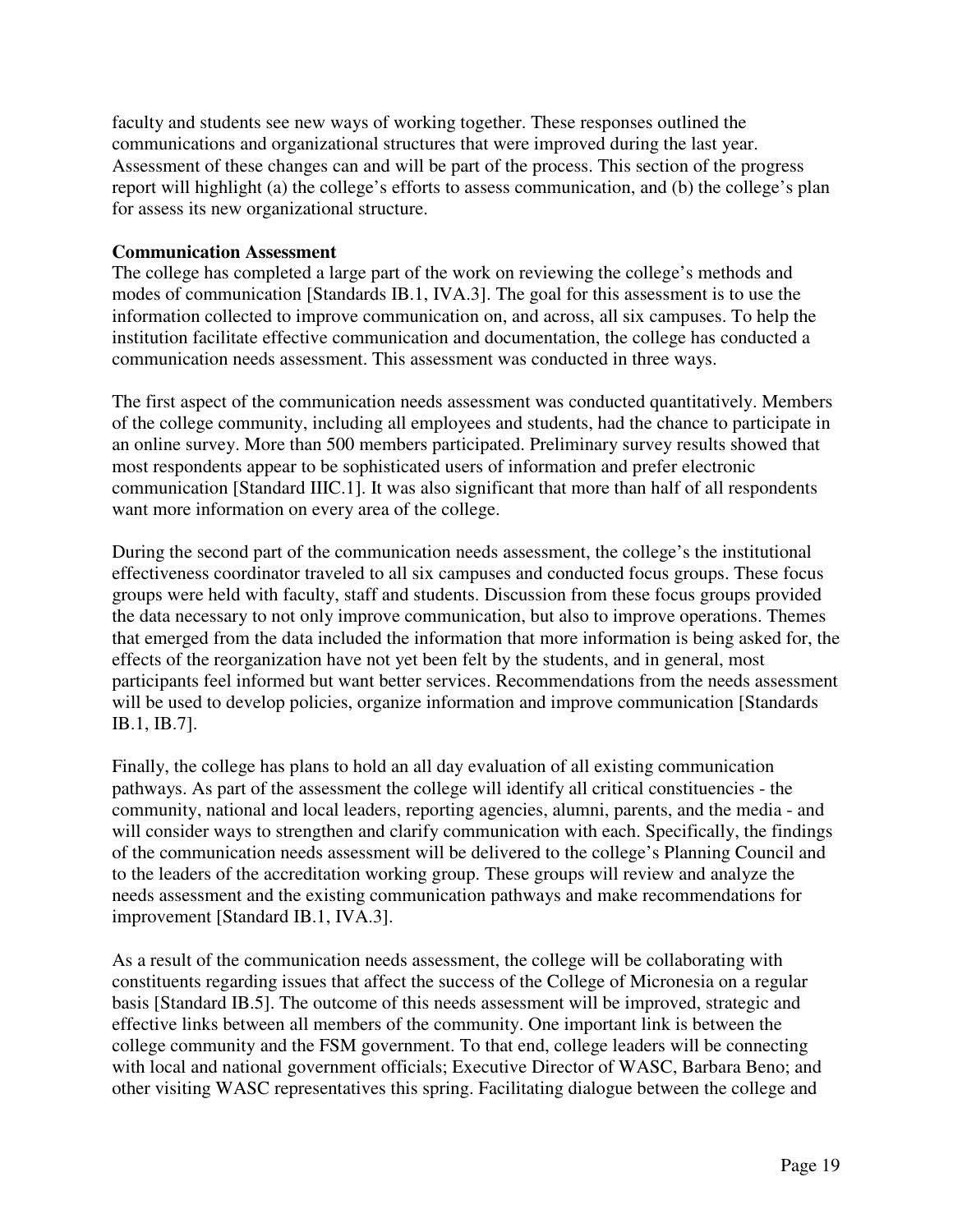the community and should increase understanding, improve working relationships as well as offer important feedback and input for the college. The next steps for assessing communication at the College of Micronesia-FSM are included in the table of tasks at the end of the report.

From March to November meetings will be organized with the college and the nation's leaders, including the state leaders, the FSM Executive and Congress. The purpose of these meetings will be to develop institutional structures that bring together the college's constituents in order to exchange information and strategies regarding the work and the future of the institution. Specifically, in August there will be an all campus meeting to address assessment and communication issues. All campus directors, instructional coordinators, student service coordinators, division chairs and administrators will attend. In September, the institutional effectiveness coordinator will assess and re-evaluate communication pathways including changes, and new communication strategies and report to this information to the Planning Council. In November we will report on the progress and effectiveness of improving communication to stakeholders, leaders and the college community. From October to December, the documentation will be organized into a procedure manual for ongoing communication improvements throughout the college.

### **Organization of Administrative Responsibilities**

Over the last year the College of Micronesia-FSM has coordinated a new organizational structure. This structure identifies a clear and consistent line of authority and facilitates improved communication between faculty, staff and students on all six campuses of the College of Micronesia [Standards IVA.1, IVA.2a]. The new structure was developed in the fall of 2004 and plans for the implementation have been created for each campus. Some aspects of the reorganization are already in place and when approved, each campus will fully implement their individualized plan.

Once all of the campuses have implemented the new organizational structure and have integrated the newly created positions into its staff, the college will begin an evaluation of this structure [Standard IVA.5]. The assessment will survey key informants to identify how information and authority is shared among leaders, committees, and staff on all campuses. Results from these interviews will help the college improve learning, services, operations, decision making, planning and governance [Standard IB.3]. Health indicators and surveys will also be used. The criteria for this evaluation will be developed with consultation with faculty, staff and students and will focus on evaluation of student learning outcomes.

This assessment will be informed by the two critical activities currently taking place at the College of Micronesia - FSM. The first activity is the evaluation of the strategic plan [Standards IB.2, IB.3]. The findings of this report will inform future institutional planning and evaluation. A number of activities will be included in the overall assessment of the organizational structure. As a first step, senior level administrators have visited all campuses and met with colleagues at all levels. These visits have been largely training, information, communication and implementation visits. The outcomes of these visits are that lines of authority and communication are improved and that services have been streamlined.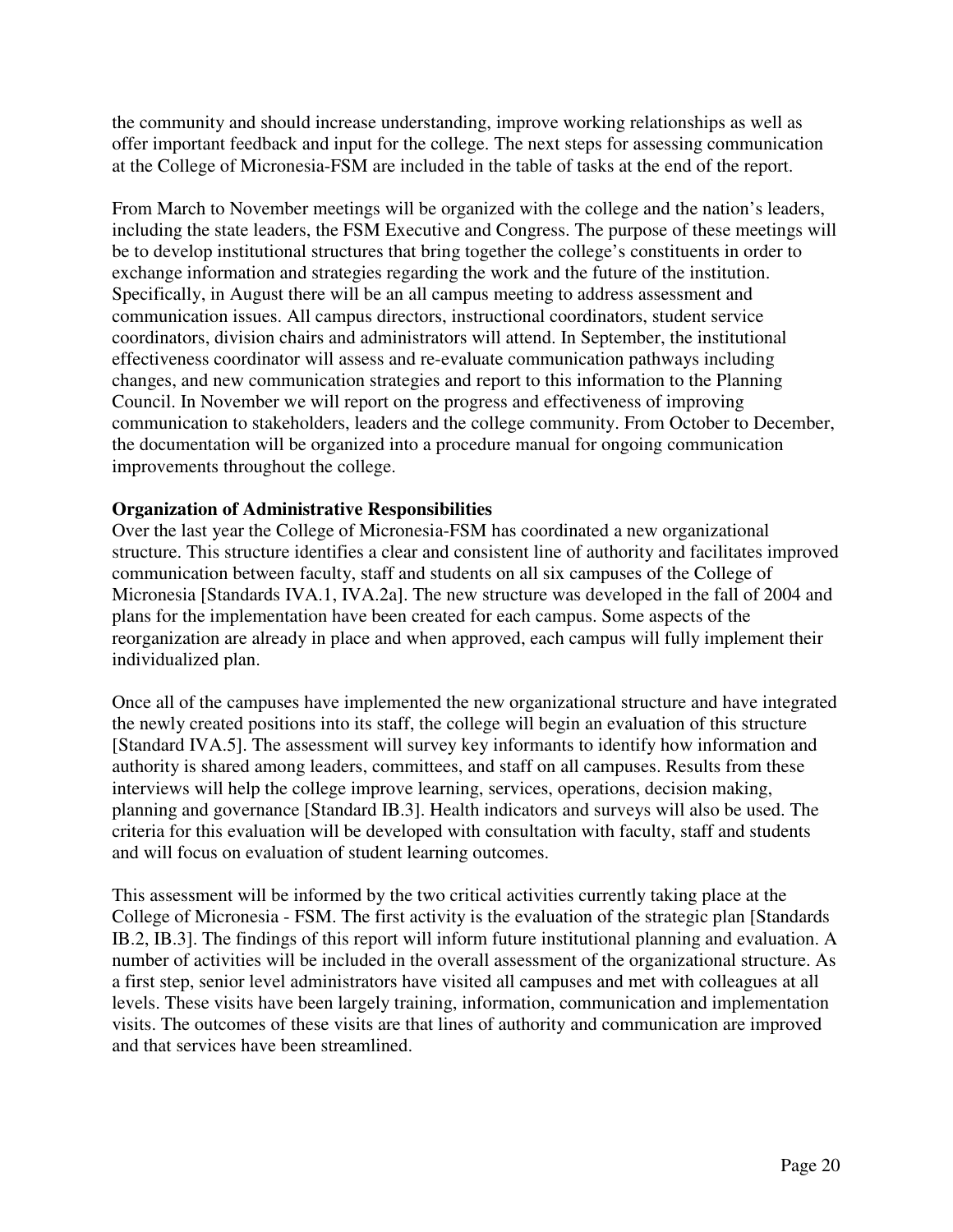Other activities to address this recommendation include aligning the college's goals in the performance based budget with those in the COM-FSM mission and strategic plan; conducting interviews with the community to document the college's achievements against the goals of the strategic plan; reporting this information to institutional leaders; making recommendations for next steps and traveling to regional colleges to learn more about assessment as a tool for institutional improvement [Standards IA., IA.3, IB.3, IB.5, IIA.2f].

Other activities include strengthening institutional effectiveness; analyzing informational interviews with campus leaders in order to document the college's progress addressing the strategic plan; reviewing indicators cited in the performance based budget; identifying realistic and integrated goals for the strategic plan and performance based budget, and making recommendations on short and long-term planning [Standards IB.3, IB.6, IIID.1].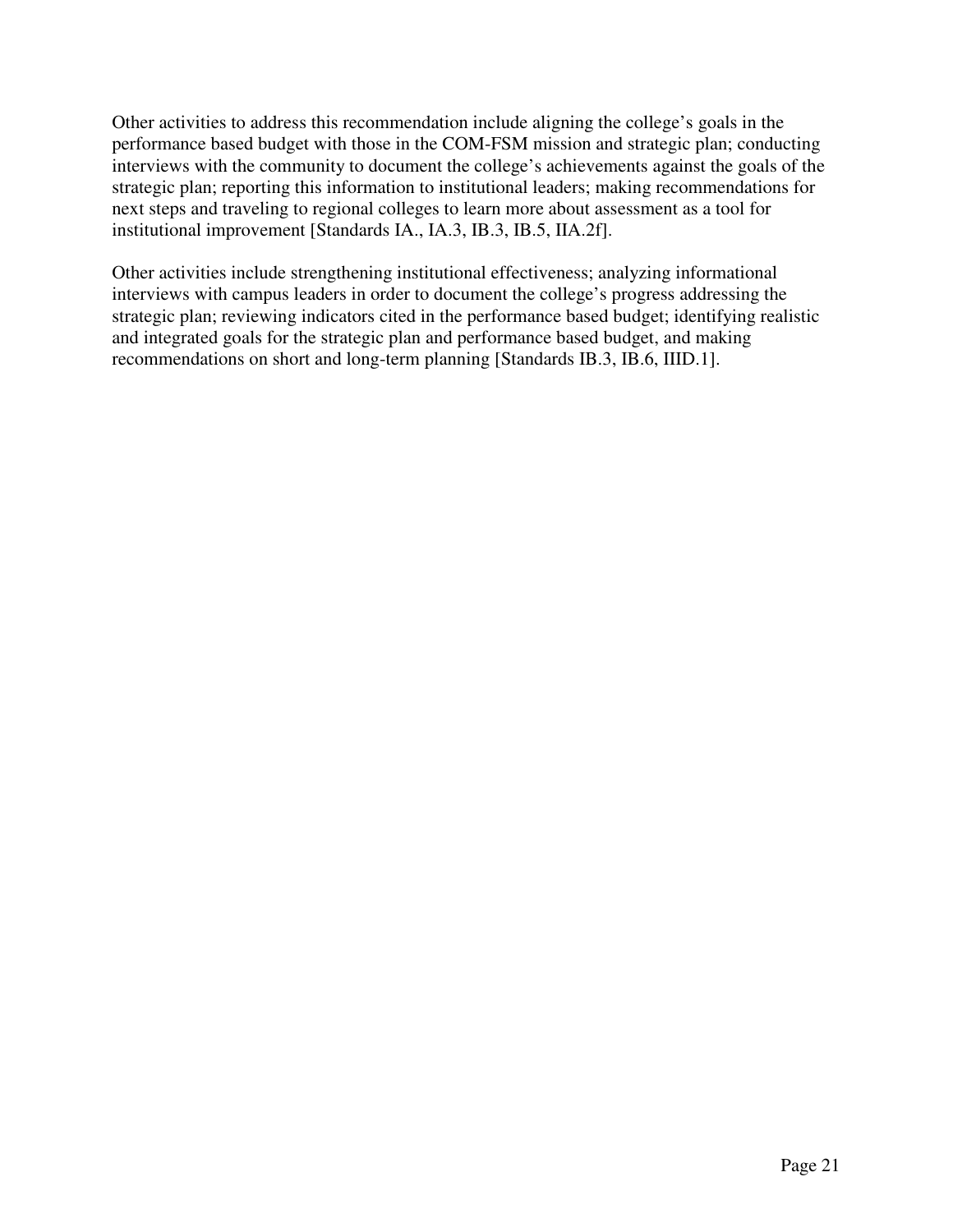### *Recommendation 4: Integrate Planning*

*The college must develop and implement college-wide planning that* 

- *(I) Includes all sites*
- *(II) Integrates all aspects of planning, evaluation, and resource allocation*
- *(III) Includes a technology plan and evaluates, supports, and plans for the future of instructional student services and administrative functions across the college's six sites.*
- *(IV) Is driven by the college mission and goals*
- *(V) Relies on involvement of faculty and staff across the college's sites*
- *(VI) Incorporates research and data in a strategic plan that contains measurable outcomes*
- *(VII) Guides decision-making for both short-term and long-term planning*
- *(VIII) Is well-documented and widely disseminated*
- *(IX) Is periodically reviewed to assess the validity of the process.*

The following evidence and documentation in support of this section of the report will be found in the team room during the accreditation visit:

\_\_\_\_\_\_\_\_\_\_\_\_\_\_\_\_\_\_\_\_\_\_\_\_\_\_\_\_\_\_\_\_\_\_\_\_\_\_\_\_\_\_\_\_\_\_\_\_\_\_\_\_\_\_\_\_\_\_\_\_\_\_\_\_\_\_\_\_\_\_\_\_\_\_\_\_\_\_

- $\triangleright$  Planning Council terms of reference; minutes and informational materials; plan and examples of proxy representation for campus members;
- **FY03** and FY04 Annual Report to the FSM Congress;
- $\triangleright$  Documentation of link between budget planning cycle and strategic planning;
- $\triangleright$  Technology plan and timeline;
- $\triangleright$  Revision of performance based budget and strategic plan goals; FTE and expenditures worksheet for the FY 06 budget preparation;
- $\triangleright$  Timeline and details of mission statement review; alignment of performance based budget and strategic plan;
- Data book, data collection definitions and publication calendar.

## **Introduction**

This section will focus on the progress that has been made in developing and implementing integrated college-wide planning. Planning Council and the research and planning staff have taken a major role in the response to this recommendation. Important gains have been made: two annual reports, supported by data, have been produced and a third is in production; short term planning is taking place at the every level of the college; the long term planning process is underway; evaluation is being integrated with resource allocation and both of these will be aligned with planning during the summer of 2005 when the FY07 budget is prepared; and a technology plan is being developed that will assist with strengthening communication [Bullets I – IX, Standard IB3, IB4, IB5, III6]. All aspects of this recommendation have been addressed in some way, and plans are laid for progress to continue. As in previous sections, the bullet points above and the accreditation standards are cited in the text.

## **Planning Council has been re-activated**

The membership of chairs of the standing committees at Planning Council facilitates communication with a wide range of faculty and staff at COM-FSM. Members are encouraged to participate in the council in consultation and collaboration with members of the college community and are encouraged to bring information and concerns to the committee [Bullet V,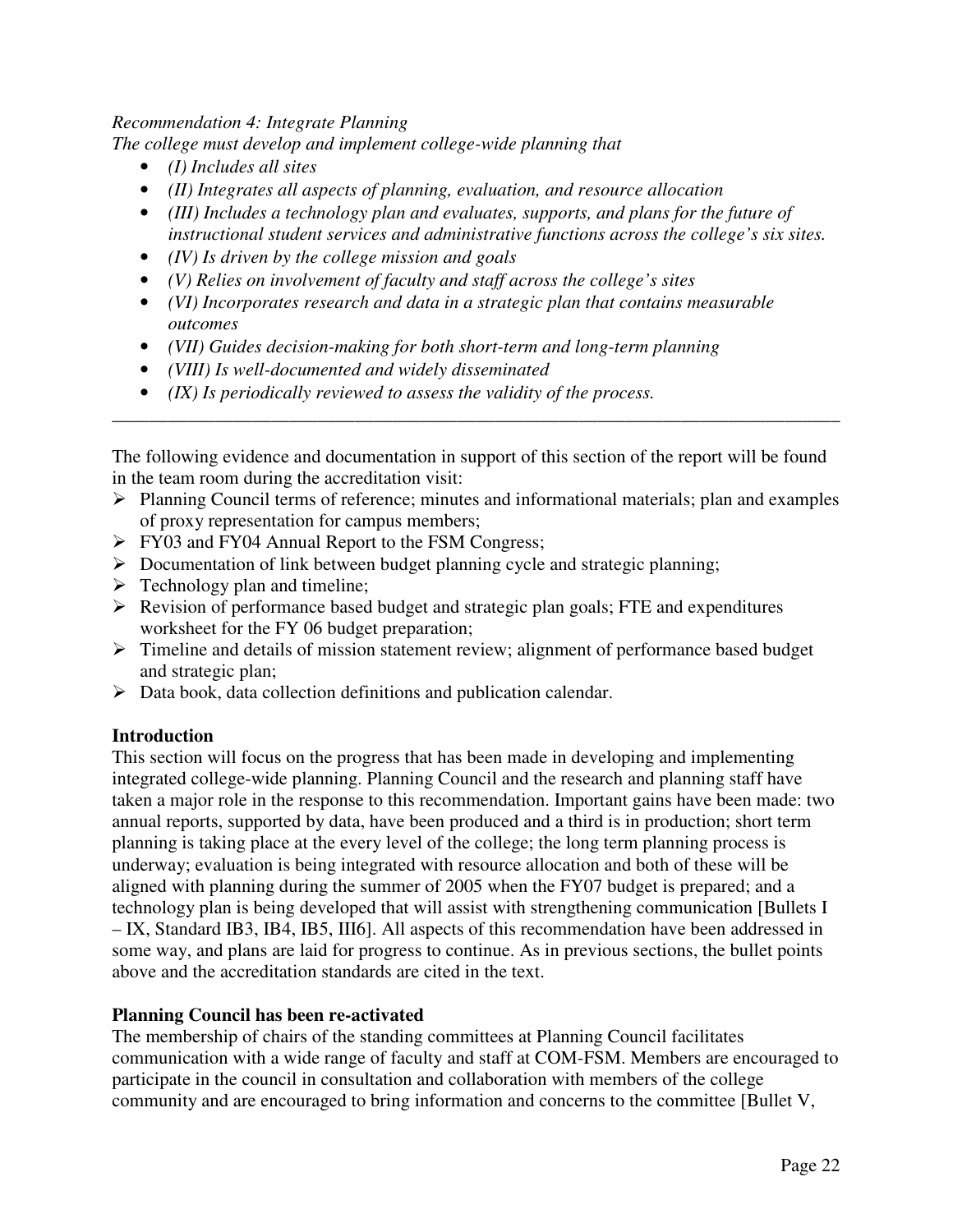Standard IB1, IB6]. This process increases the flow of communication to and from the campuses and encourages planning behavior throughout the college. The members of the planning council, and their constituencies, have been instrumental in the response to this recommendation, and will continue to play an active role in long and short term strategic planning [Standard IVB2b].

The director of research and planning and the President are co-chairs of Planning Council. The restructured membership consists of the fourteen chairs of the standing committees, the five campus directors, two representatives of the Staff and Faculty Senate, and two representatives of the Student Body Association. The change in leadership in the office of the President and the hiring of a new research director were nearly coincident in the weeks surrounding the accreditation team visit in March 2004. The reconfiguration of Planning Council was accomplished by summer 2004.

### **Achieving representation**

Mechanisms have been created to achieve representation of all faculty and staff across the college, to assure community involvement and to overcome the problems caused by the distances separating the campuses. An arrangement has been established for Planning Council whereby committee members who are remotely located and cannot attend regular meetings can be represented by a proxy. This proxy attends the meetings, participates in discussions, keeps the member informed and ensures their point of view is represented at meetings. So far, proxies have a high attendance rate and are in frequent contact with their member. This has helped in the revitalization of the Planning Council. Critical issues are required to have at least two readings, which allows for discussions with constituents, campus members and those who may be out of town. The Council is also developing a culture of planning as a basic responsibility of all leaders and managers. The Council's goal of encouraging the incorporation of planning-oriented behavior at all levels of the organization is reinforced by the well-distributed minutes and materials. The activities of planning council are disseminated to all committees, senate and the campuses. By informing the college community about planning issues, and modeling communication behavior, the committee encourages planning by all members of the college community [Standard IB1, IB4, IB5].

Advisory boards have been implemented at some campuses and for some vocationally oriented programs. For instance, the Pohnpei campus has an advisory board [Standard IVA2b]. It has members from the local government and from the campus administration, but the majority of the members are local business representatives. These members are encouraged to see the educational opportunities at the campus as a partnership. The Pohnpei campus also has a management team made up of the senior managers of the campus. This group meets regularly to review and discuss issues and plans for the campus. Other campuses are in the process of creating similar management teams [Bullet I, V & VIII, Standard IB3, IB5].

### **Research and planning activities during the past year**

During the past year, significant efforts to establish a formal research program have been undertaken. These efforts have included:

a) The research office has been relocated, reorganized and employees have been added to create continuity and standardize procedures. The permanent positions of sponsored programs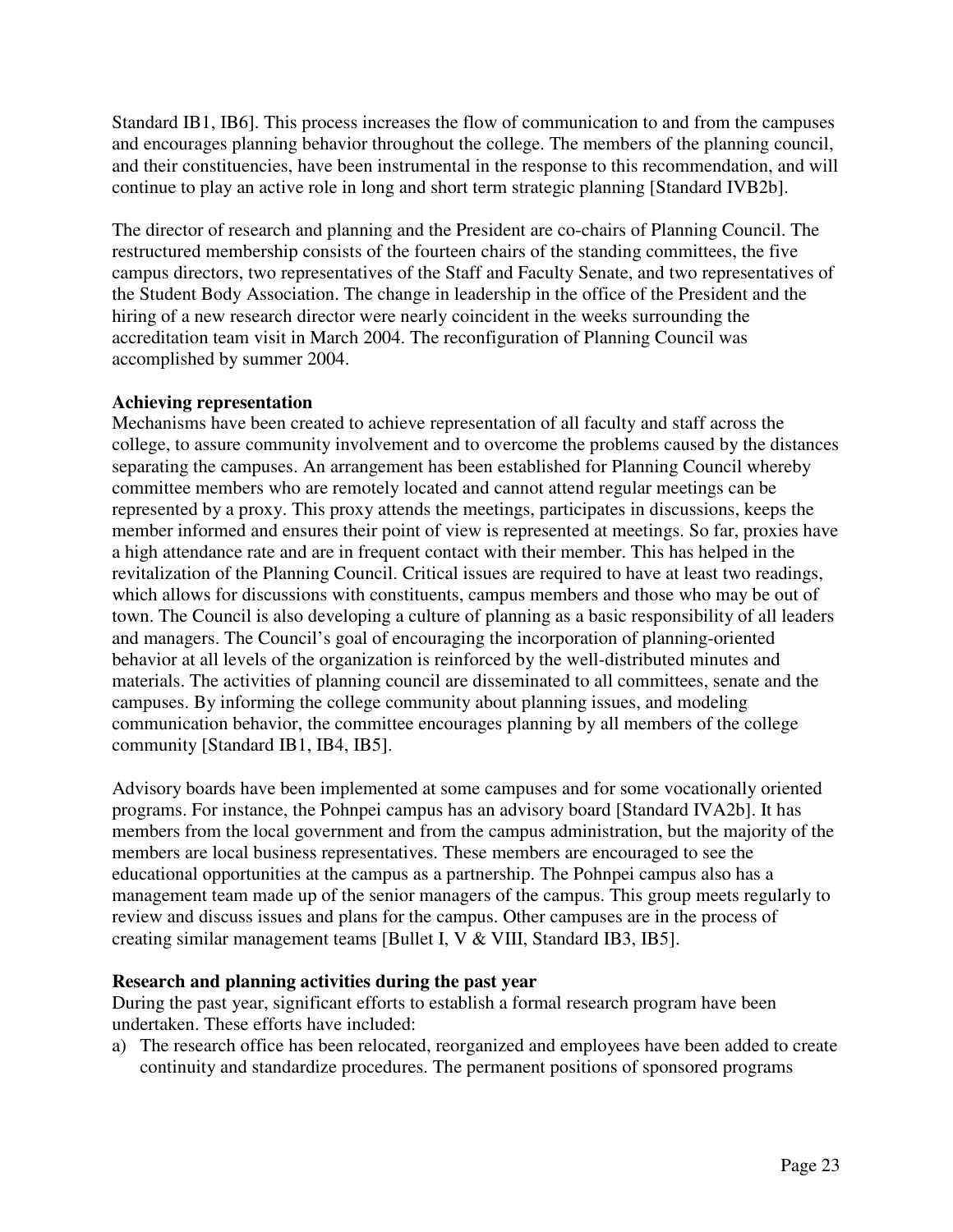coordinator and data manager have been added and a grant funded institutional effectiveness coordinator has joined the office staff for 2005 [Bullet VI, Standard IB4].

- b) The FY03 and FY04 annual reports which include enrollment and performance data as well as narrative were prepared by the research and planning office. A data book of published information on college performance is in production and will be widely available. In addition, members of the staff were major contributors to the activities documented in the two progress reports to WASC [Bullet VII, Standard IIA6e].
- c) As mentioned above, Planning Council has been re-organized and revitalized and is moving toward a well-defined role in integrating planning, budgeting and assessment. Finance Committee and Planning Council are working collaboratively to reorganize the budget process by the end of spring term 2005 [Bullets I & VIII, Standard IB4].
- d) Planning activities have been initiated and include the process of aligning the strategic plan and performance based budget goals, objectives, activities and outcomes. This work will form the basis of the next annual report to the FSM Congress. A request from the government for a twenty year plan is also being addressed and a timeline for that project has been created. A draft technology plan has been created, and funding for the new information technology initiative is under review [Bullets III, IV, VII & VIII, Standard IB5, III1c ].
- e) A college-wide assessment plan, including instruction, student services and administrative activities is also under development. The assessment committee is expected to be reactivated by fall of 2005 [Bullet IX, Standard IB3, IIA2f, IIB1, IIB4]. Assessment is more thoroughly discussed under Recommendation #5.
- f) In addition, an assessment of the research and planning office activities will be among the early assessment activities of the newly created administrative group [Bullet IX, Standard IB3, IIA2f, IIB1, IIB4].

### **Creating a flow of information**

Data and information flow will be included in the communications policy initiatives reviewed this spring. Collaborations with the FSM national statistics office are being implemented and new electronic surveys have been instituted. The research and planning office is developing a schedule of reports that include information collected by all areas of the college. This information will be made available to the entire college community. The managers and directors will have information available for decision making, and the Planning Council members will have the information available as they chart the course for the College of Micronesia-FSM. The items identified for incorporation into the data book include retention rates, program completion rates, graduation rates, all tables of Integrated Postsecondary Education Data System [IPEDS], and additional information included in the annual report [Bullets VI & VII, Standard IB5].

A procedure manual for research and planning is in the development stages as well. Data field definitions, supporting documentation, and use of appropriate health indicators are being introduced to campus personnel and training in data management techniques has been conducted. An accreditation link has also been added to the website, although surveys show that the community has been relatively well informed about accreditation issues and responses through the *Presidential Updates* [Bullet VIII, Standard IVB2e].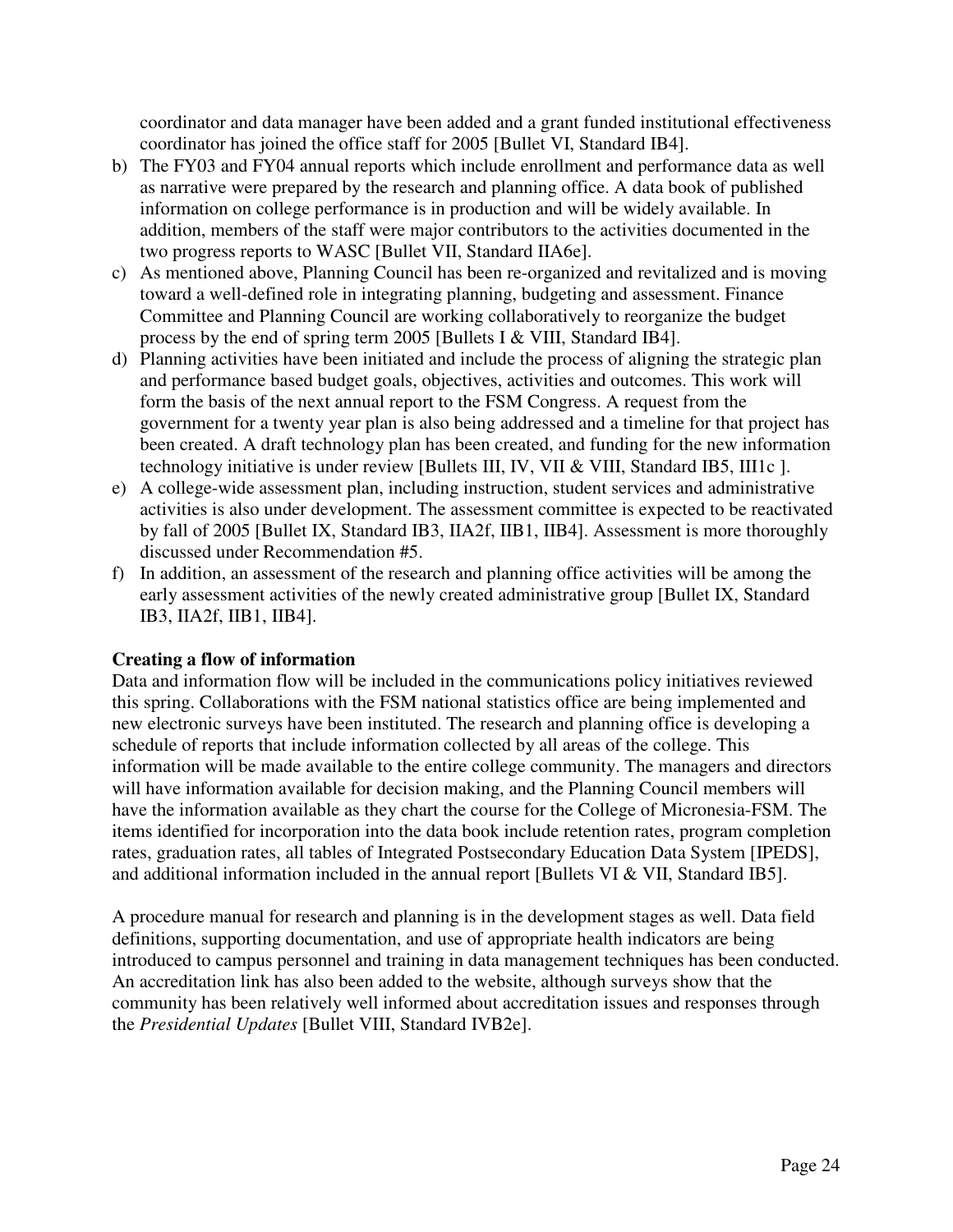### **Communication with managers on planning and evaluation**

COM-FSM is working towards a culture of integrated planning. Meetings are being held with managers and directors of each area which include a review of progress against the goals of the performance based budget and the strategic plan. In some instances, the goals have been reframed to fall within the rubric of the priorities, goals and mission of the institution. Two patterns emerged during this process: the strategic plan was in some areas too vague to translate into clear goals; and in several instances, the actual performance measures stated in the performance based budget were unclear, or unreachable, or not really under the control of the department.

In the early stages, these inconsistencies were highlighted and the managers and directors were encouraged to work with their departments to clarify the actual goals of each department. Additional work is being done to restate goals that incorporate the strategic plan and use relevant, quantifiable and measurable outcomes. The overall purposes of this review were twofold: a review of the previous work in order to clarify the outcomes, and the introduction of the concept of internal assessment on a continuous cycle [Standard IB4, IIA2b].

### **Linking budget development to planning**

The office of the President has directed that the linking of departmental and institutional level assessments be accomplished through the planning and budgeting processes [Standard IIID1a, IIID1d]. A major goal of the institutional research and planning office and the institutional effectiveness coordinator is to develop an institutional assessment model that uses outcome measures to inform budgeting, long-term planning, and decision-making. Linking these processes will ensure that the institution is working toward the achievement of its goals [Bullet VIII & IX, Standards IB3, IIA2f].

The office of research and planning is addressing the alignment of the college's goals in the performance based budget with those in the COM-FSM mission and strategic plan. [Standard IB4, IIID1] Small group meetings between the institutional effectiveness coordinator and managers and directors have taken place to assist in meeting this goal. These meetings have included dialogues on assessment activities, as well as adjustments in the goals and objectives stated in the performance based budget and the strategic plan. Each department has had the opportunity to revise their goals, and the two documents are now aligned and shown as an appendix [Standard IB4, IVA2a].

The next step in this process will be to review the performance objectives, and begin addressing long term planning. Assessment activities are also being addressed, and the performance based budget format is moving to a Nichols five column assessment model [Bullet IV, Standard IB3, IIIB6, IIID1d].

### **Informing the process**

The new organization chart and the implementation activities discussed in the previous sections have included discussions of resource allocation. The need for a more informed process in budget and planning has been strongly voiced through surveys and interviews [Standard IVB2b]. Like most public institutions, the College of Micronesia-FSM is dependent on government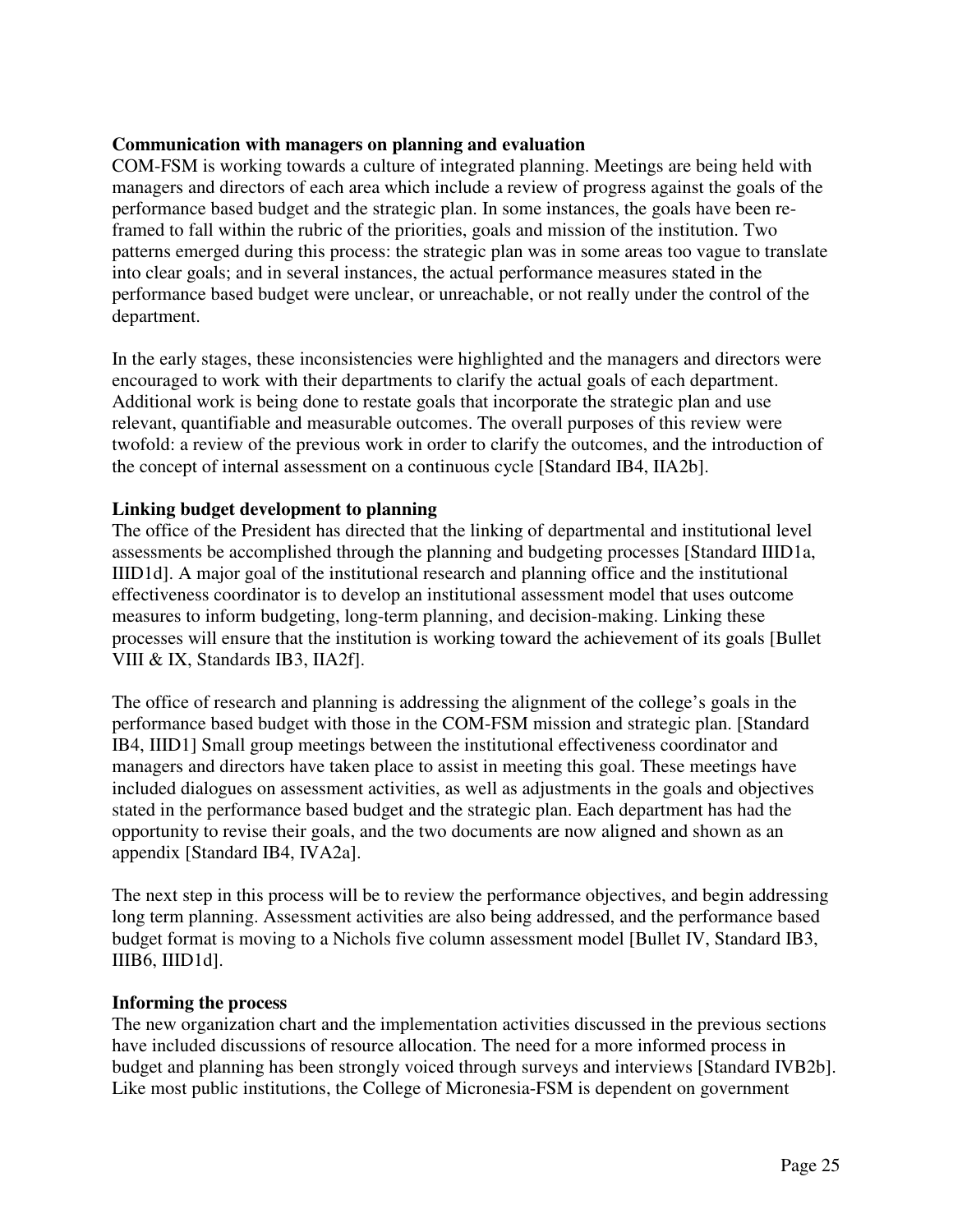appropriations. In practical terms, this means developing an annual budget and presenting that budget to the government agency charged with funding post-secondary education. The Board of Regents of the college directs the administration by approving budget guidelines.

Previous to implementing the accreditation recommendations, the budget at COM-FSM was created in individual divisions, offices and campuses by following the Board of Regents guidelines, which predominantly addressed fiscal expectations. This process culminated in budget hearings, in which the Finance Committee, chaired by the Comptroller, worked to bring the budget in line with the recommendations. Departments, divisions and campus directors were given the opportunity to defend the budget submission of each unit and the Finance Committee members attempted to make consistent and fair decisions about the expenditures. This was not linked to planning, and changes have been proposed [Standard IIID1a]. The research and planning office and the office of the comptroller are working together with the Planning Council and the Finance Committee to prepare a new plan for the preparation of the FY 07 budget. This issue will be included on the retreat agenda in May [Bullet II, Standard IB7].

### **Proposed steps include:**

- a) Increasing the amount and quality of performance data contained in the annual report to the FSM Congress. This report should now reflect the goals and objectives previously stated in the performance based budget and aligned with the strategic plan and with clear, measurable outcomes projected for the upcoming year. This should also incorporate assessment data on student learning outcomes as it becomes available [Bullets I, II, V & VI, Standard IIA6e].
- b) Using the information above, and historical financial information, the Planning Council and Finance Committee will make recommendations on directives for budget development for the Board of Regents [Bullets I, II & VI, Standard IVB1c].
- c) The budget will then be developed with the involvement of the vice presidents for instructional affairs, support and student services and administration. Performance and expenditures should be aligned and financial support can be directed to areas identified under the strategic plan [Bullets I, II, IV, V, VI, & VII, Standard IIID1a].
- d) The cycle will be completed when the annual report is compiled and utilized by Planning Council for developing the budget for the following year. This should encourage improvement in all areas of the college and ensure a link between the assessment of student learning outcomes and the budget process [Bullets I, VIII & IX, Standards IB1, IB4, IVA1, IVA3, IVA5].

### **Changes in reporting requirements**

The 2001- 2006 strategic plan was created in an environment of optimistic growth and included a laudable, community based, interactive process that involved the faculty, many individual members of the community, community groups and the administration of the college. This was a serious attempt by the college to first hear and then respond to the needs of the community, and to reflect Micronesian values and national goals.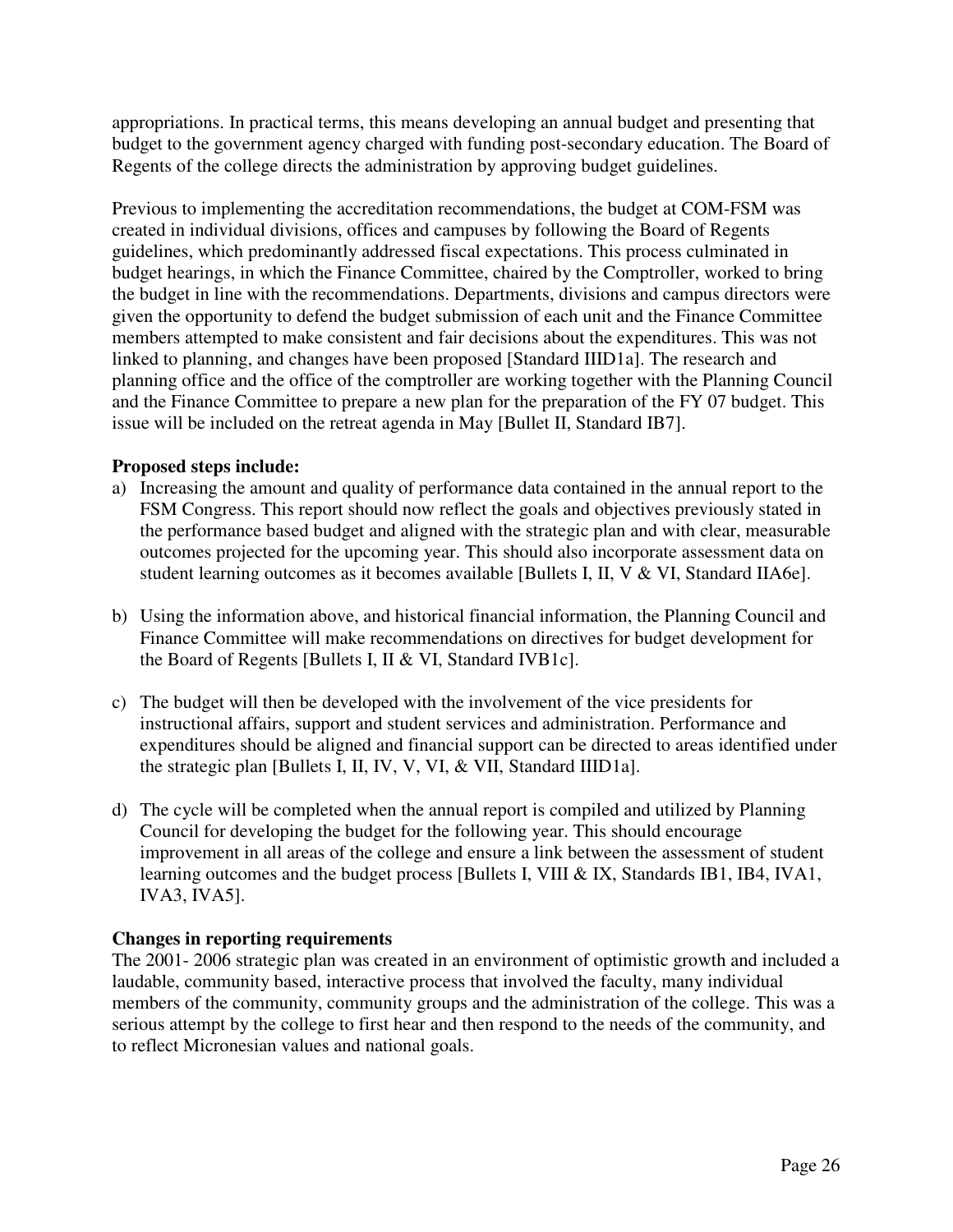The performance-based budget was a requirement imposed on the college, and was an attempt to demonstrate a link between the expenditures of funds and the performance of the organization. The performance-based budget exercise had a short timeline, complicated tables and jargon similar to, but not exactly like student learning outcome language. The tables had been edited, in some instances severely, and some managers felt disconnected with the resulting product.

These experiences required the organization to view its operations in a new way, which has helped the organization now in responding to the incorporation of planning in all activities. In response to the accreditation recommendations, the managers are reconciling these two documents and adjusted the strategic plan goals to reflect what they really are trying to accomplish in their work areas and there have been many comments about how much easier planning seems in light of the work already accomplished.

### **New opportunities created by change**

The format of the performance-based budget has now been deemed cumbersome, and the FSM government no longer requires the use of the format. The FSM government does continue to require that the college, and all other government agencies, report on performance as well as the expenditure of funds. The college has the opportunity to utilize the performance based budget goals and objectives, thoroughly assess the progress achieved toward the current strategic plan goals and create a new, twenty-year plan as requested by the FSM government. This is a solid base on which to build the long-term strategy [Standard IB3].

All of the changes in reporting requirements emphasize the need for a clear and informed new strategic plan. Specific data will contribute to the baseline of shared information. The research and planning office will assist in the process of establishing what will be collected and how and when it will be reported and compared to the baseline. This will be developed and implemented as part of the ongoing assessment cycle, which will be more fully addressed in the discussion of recommendation five.

## **Technology Plan**

The technology advisory committee has recommended a new College of Micronesia-FSM Proposed Strategic Technology Plan. This plan is moving through the approval process which includes review and comment by the college community and several committees. A summary of this plan is included as an appendix [Bullet III, Standard IIIC1a, IIIC1c, IIIC1d].

The location of the college makes electronic communication imperative. As in other postsecondary institutions, the need for electronic transmission of information feels like a necessity at the College of Micronesia-FSM. This is more tenuous in a small island nation. Without power, computers cannot carry the information between campuses and the college can be left dependent on the phone lines and planes carrying documents that allow the college to continue to function as one coherent organism. For this reason, our infrastructure development plan includes generators at each site to maintain electrical power when the primary source is interrupted [Standard IIIC1c].

The difficulties of communication in a remote and low population market are easily shown in this recent example. The satellite that allows electronic information to flow between the islands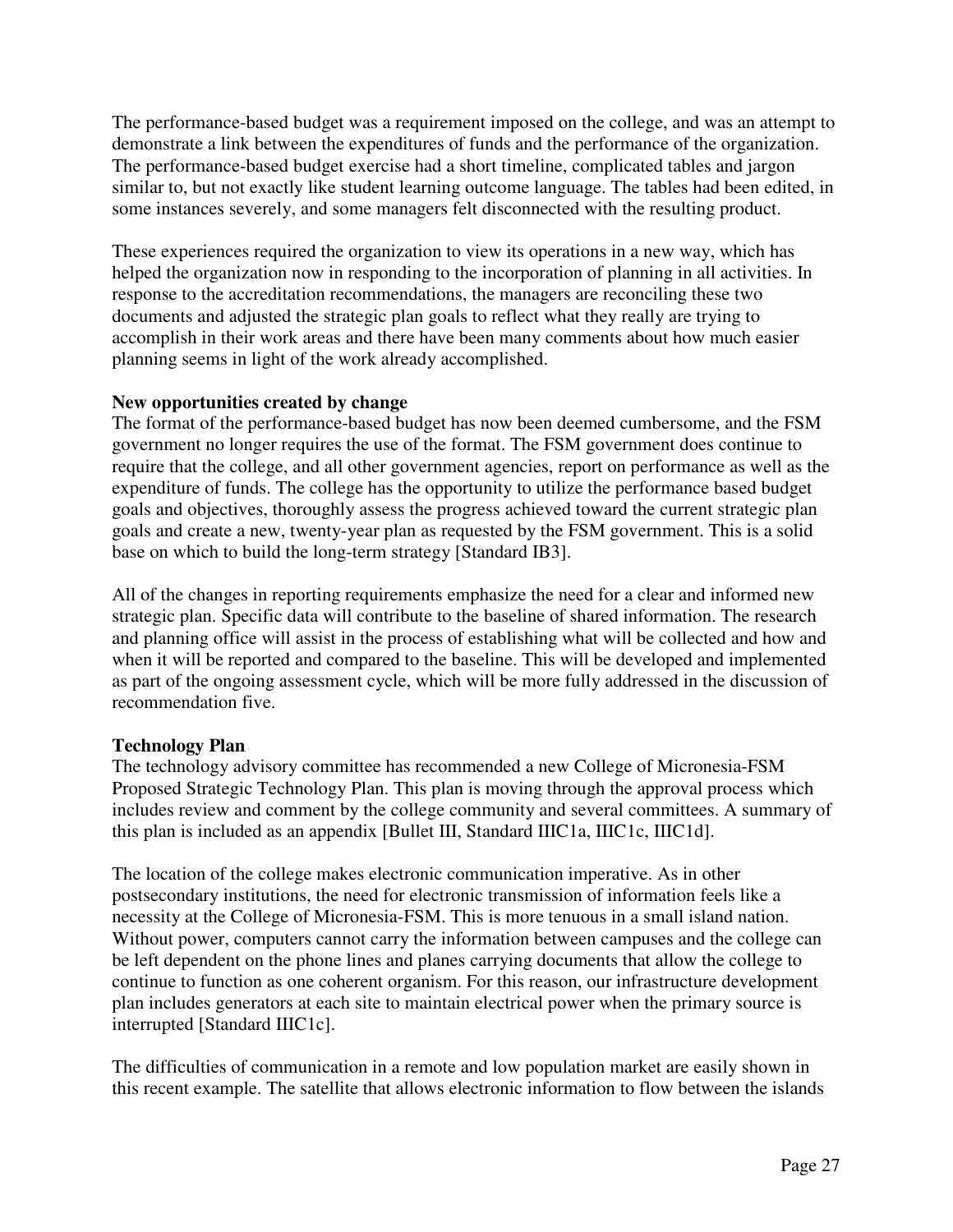and to the rest of the world suffered a major electrical malfunction. This malfunction has rendered the satellite completely unusable and instantly ended almost all global communication with the Federated States of Micronesia and several other island nations. This persisted for a period of several days, until satellite dishes could be aligned with alternative routes. This event and the resulting increased difficulty with electronic transmissions brought home a clear reminder how dependent we are on technology. This situation was corrected well enough that information could begin to flow within a few days; however, a long term solution is still under development by the local and regional telecom organizations.

### **Increasing dialogue with leadership**

The College of Micronesia-FSM has been actively engaged in dialogue with FSM state and national leaders and US government representatives. This has increased the quality and quantity of the communication between the leadership of COM-FSM and FSM government leaders. There is now a greater understanding of the issues facing the college. It has also been good for the college leadership to understand the information needs, and the expectations of the national and state leadership. A new position at the college has been created in the FY2007 budget request. When filled, the incumbent in this position will take a leadership role in fundraising and also in community and government relations [Standard IB5, IIID1b, IIID1d].

The FSM and US governments have, since the accreditation visit, ratified an agreement known as Compact II. This wide ranging agreement with the US government includes funding specifically for education. The FSM federal government plans to link the college budget with the compact funding. This is good news, in that the compact funds are planned to continue for twenty years. However, the compact calls for increasing amounts of funds to be placed in a trust account every year, which will effectively reduce the amount available to the college. The reductions will begin in 2007. This issue will be part of the dialogue with the state and national leadership [Standard IB5].

### **A request for a twenty year plan**

In May 2004, the FSM President asked the College of Micronesia-FSM to prepare a plan for the next twenty years. The leadership of the college hopes to work closely with the government in answering the questions about education facing the college and the nation [Standard IA1, IB3]. This dialogue would include issues specific to the college's mission, enrollment, and the increased costs of educating and supporting students. The FSM President has scheduled a meeting of the state governors, the executive and legislative branches of the FSM national government, and the college in March. The Executive Summary of the document prepared by the college is included as an appendix.

### **Conclusion**

In order to promote institutional change and improvement at COM-FSM, the review of department outcomes must be incorporated into the regular and consistent cycle of planning, budgeting and reporting. To achieve this goal, plans must be developed collaboratively and widely shared with the staff, faculty, student and the general public. Achieving this goal will help COM-FSM integrate all aspects of institution, program evaluation and resource allocation.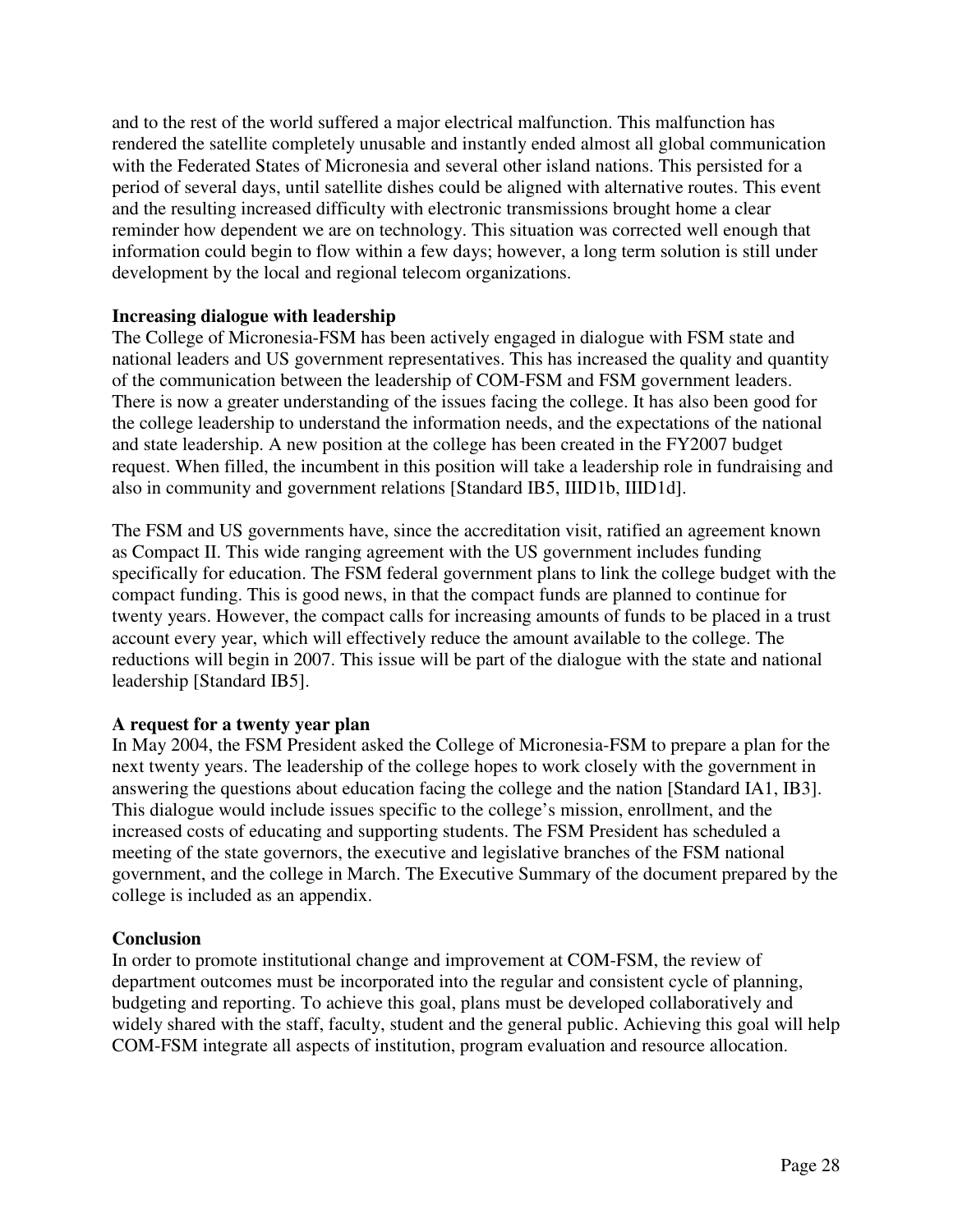The major activities to support this goal at COM-FSM include aligning the college's goals in the performance based budget with those in the mission and strategic plan; conducting interviews with the community to document the college's achievements against the goals of the strategic plan; reporting this information to institutional leaders; making recommendations for planning; facilitating benchmarks for future evaluation and guiding decision making. The activities and timeline for this goal are outlined in the appendix.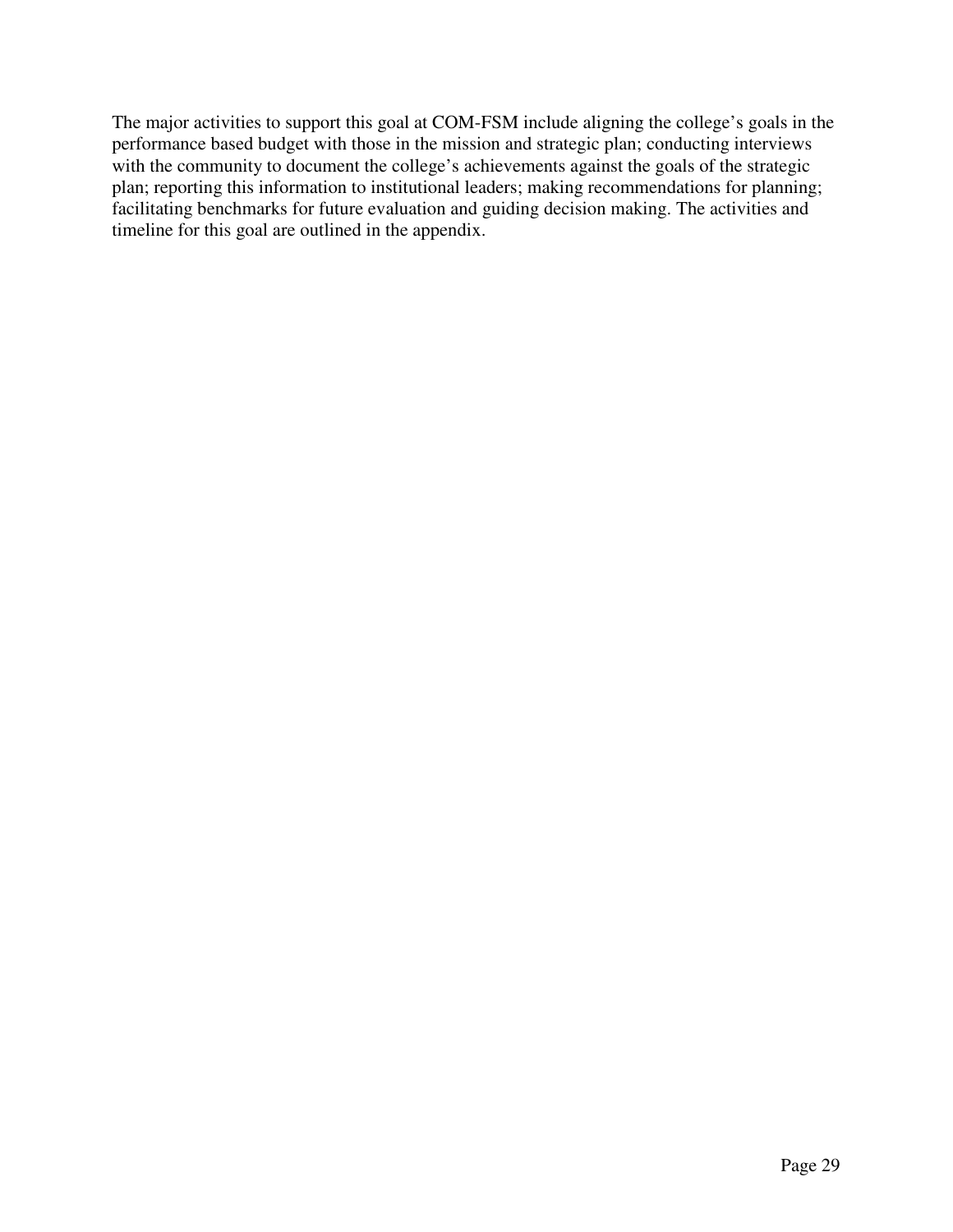### *Recommendation 5: Identify and Assess Student Learning Outcomes*

*The college must develop and implement student learning outcomes across the six sites in order to determine the effectiveness of college programs and services on student learning including:* 

- *(I) Instructional programs at course, program, degree and certificate levels*
- *(II) Student services throughout the students' matriculation at the College of Micronesia-FSM Links between student learning outcomes and the planning process*
- *(III) Mechanisms for measuring student learning outcomes*
- *(IV) Mechanisms for using those measurements to improve courses, programs, and services*

### **Introduction**

The College of Micronesia – FSM is actively developing and implementing a program of student learning outcomes. To date the college has completed outcomes for nearly all academic and vocational courses and programs. The instructional faculty and staff are involved in developing a structure for assessing student and program learning outcomes. The student services staff are developing an integrated assessment program throughout the college, with implementation scheduled for summer 2005. Administrative area personnel have received training, and the initial stages of assessment are underway. Results from these assessments will improve learning; inform decision making and support planning at the College of Micronesia-FSM.

Recently one area that has made considerable progress developing student learning outcomes is student services. Major activities include developing an assessment policy, aligning departmental goals and mission, and coordinating trainings. Continued efforts in this area will have learning outcomes and assessment tools in place by the end of this calendar year. Assessment for the administrative areas are continuing to use health indicators, but the hiring of a new vice president for administration will accelerate the activity of tying information to student learning outcomes.

The last step in an assessment cycle, and the task that we are attempting to integrate in the discussions of assessment measures, is the use of assessment information for improvement of student learning outcomes. We have confidence that we are collaboratively developing an assessment cycle that can build an institutional program of assessment and evaluation – a cycle that encourages reflection, information sharing and change.

This report discusses the development and assessment of student learning outcomes in the division of instructional affairs; the development and assessment of student learning outcomes in the department of support and student affairs; and a plan for integrating student learning, program assessment and institutional assessment in order to establish a system of ongoing evaluation.

#### **Instructional Programs**

The college has made considerable progress addressing student learning outcomes and has nearly completed the step of developing student learning outcomes for all instructional affairs department levels. The office of instructional affairs conducted an inventory on the status of learning outcomes development for all course, program, degree and certificate levels. Using the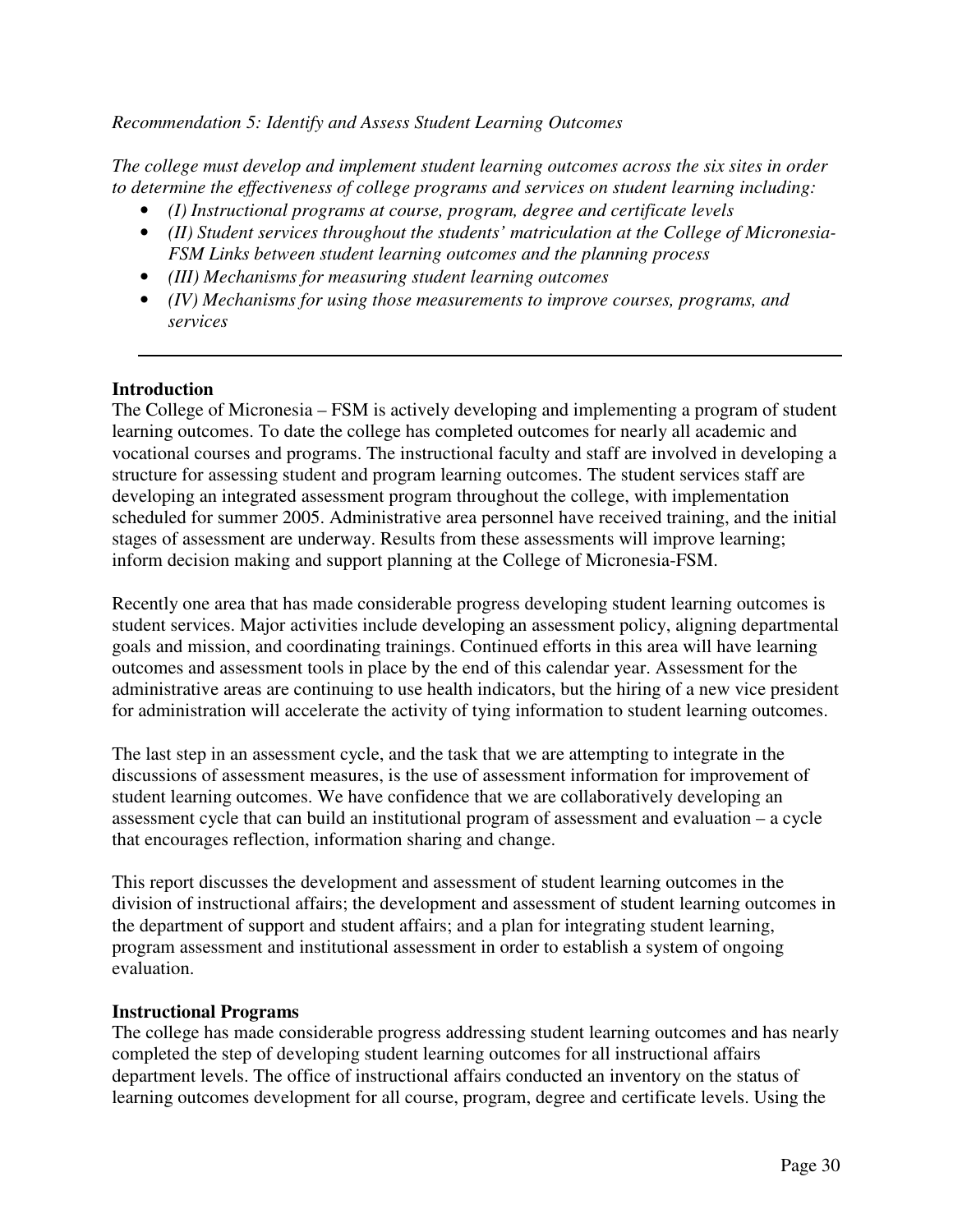current list, instructional staff are preparing student learning outcomes for the few remaining programs and courses to be ready by May 2005. The college has initiated assessment activities at the course and program level and is refining strategies and plans for assessing outcomes [Standard IB3, IIA1c, IIA2a, IIB4].

Following the completion of the inventory of student learning outcomes development, all learning outcomes for program and course outlines are being, duplicated and distributed. Program outcomes and course outlines for the Associates in Applied Science degree programs have been published and distributed. Electronic versions are being processed [Bullet I]. All degree and non-degree program outcomes will be published in the 2005-2007 college catalog [Standard IIA6]. The learning resources center and information technology staff has developed learning outcomes for these programs and are presently aligning outcomes with activities [Standard IIC]. Finally, the first year certificate programs offered at the college are under revision and will be finalized by fall 2005

### **Program learning outcomes**

Program learning outcomes for degree and non-degree programs offered at COM-FSM are also in development. Program learning outcomes for all Associate of Arts, Associate of Science, and Associate of Applied Science degree programs will be published in the 2006 catalogue and will be reviewed annually. In addition, program learning outcomes for all are almost complete.

Recently, the college completed an inventory of certificate courses that are already in student learning outcome format. Certificate programs still requiring approval include Bookkeeping, Trial Counselors, General Studies, Agriculture & Food Technology, and Secretarial Science. While not all program outcomes are complete, the College of Micronesia-FSM outcomes for all programs will be complete and approved for fall 2005.

The college will include these outcomes in the publication in the institution's student handbook which is available to all students in advance of registration at the college. The goal is to have all remaining courses updated by December 2005 [Standard IIA1c].

### **Measuring Student Learning Outcomes**

Assessing student learning outcomes is a focus of the instructional department at COM-FSM. Assessment creates a shared academic culture dedicated to improving the quality of higher education. The purpose of assessment at the College of Micronesia – FSM is to show whether students are learning what the college committed to teach. This college is using the Nichols model of institutional assessment as a tool to collecting such evidence and is patterning the implementation of that model on the experience of Guam Community College.

Assessment requires faculty to jointly examine outcomes from multiple, coordinated activities. To that end, the instructional affairs division has coordinated a number of student learning assessment activities. These activities include assessment trainings, conducting review and alignment of program and course outcomes, conducting assessment activities, researching tools, documenting assessment plans and attending professional development conferences. These activities have helped our instructors, department leaders, and division chairs establish benchmarks and begin evaluating student learning outcomes [Standard IIA1c].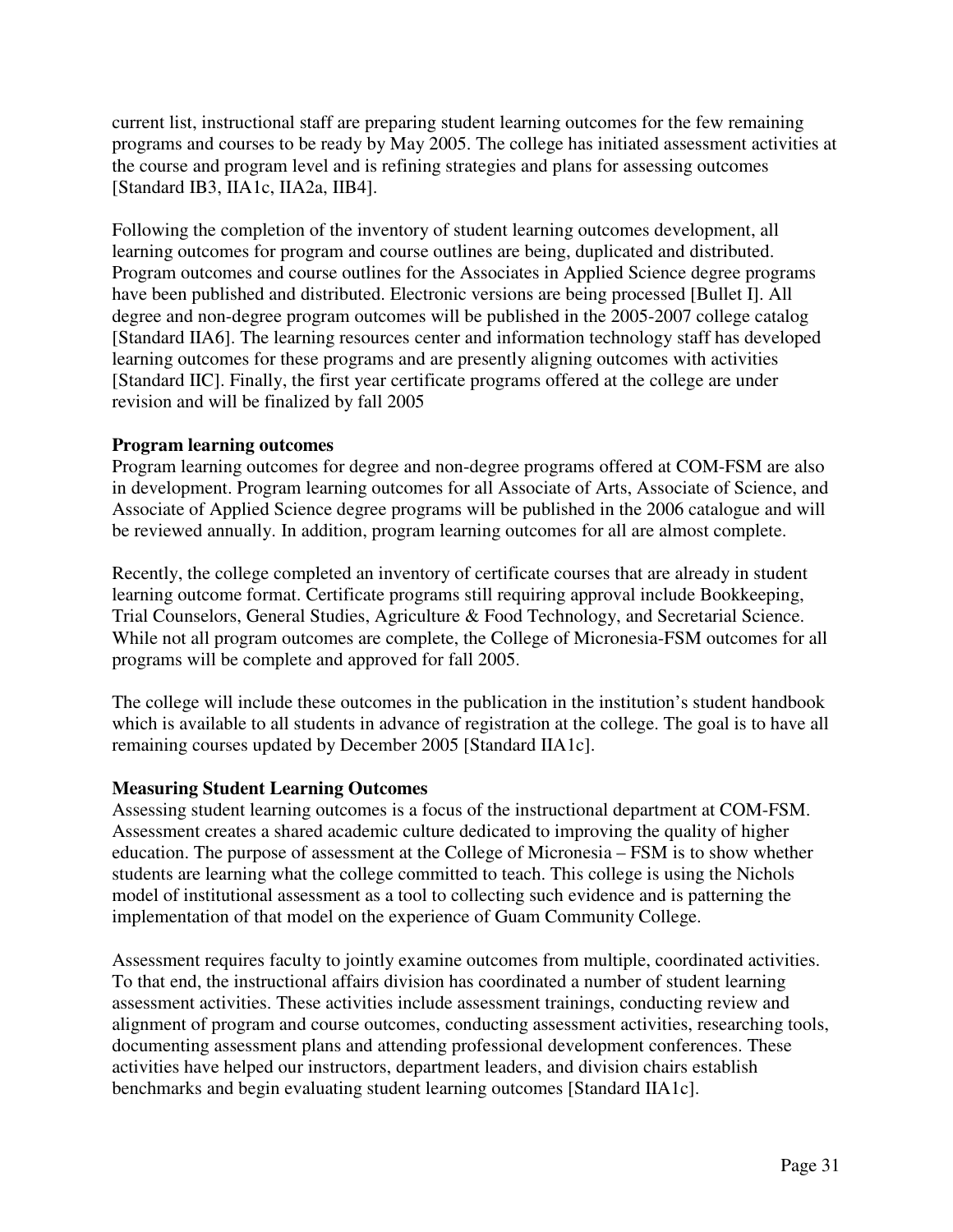The Board of Regents of the College of Micronesia-FSM approved an instructional program assessment policy in 2003. This policy identifies the purpose, application and procedure for conducting assessment. It states that evaluation is to be part of the overall planning of the college. It also states that goals and objectives must be reviewed in terms of how they relate to the college mission.

Instructional divisions are conducting assessment activities at the course and program level. The education division has established a portfolio assessment strategy for their teacher training programs. Faculty in this division have aligned program and course learning outcomes with classroom instruction and assessment activities. Program and course outcomes as well as assessment activities are clearly indicated in all course outlines and course syllabi. Selected student assessment pieces are being compiled into a portfolio. Another division has completed an alignment of program and course outcomes, and currently collects samples of student assessments such as tests and projects every semester. These samples are reviewed and used to make recommendations and improvements in the courses and in their assessment tool. These assessment samples are compiled in a binder that is shared by the division and the information is available to all interested instructors [Standard IIA1c].

Another initiative of instructional affairs is the evaluation of the general education curriculum core at the College of Micronesia-FSM. The general education curriculum includes courses within the divisions of language and literature; math and science; agriculture; business; and social studies. The purpose of the general education program is to prepare students who will (a) transfer to a four year institution, (b) continue in an occupational/technical program (c) earn a certificate. All the associate of arts, the associate of science, and the associate of applied science curriculum include the general education core [Standard IIA1c].

As part of the college's assessment plan, a different area of the general education curriculum will be assessed each semester. As part of this assessment initiative, instructors and members of the assessment study group continue to discuss the size and scope of each piece of general education assessment. For example, the curriculum committee first adopted the general education core outcomes in spring 2004 and later agreed each semester to focus assessment on one segment of the general education outcomes [Standard IIA1c].

### **Assessment training**

Also, members of the community attended training in Glendale, California where they explored direct and embedded assessment strategies. Facilitators at the training identified effective strategies for assessing student learning for a range of institutional experiences. There was also significant team time allowed to work on the COM-FSM institutional application of the strategies presented at the workshop. Leaders at the college returned to COM-FSM- to discuss training materials and next steps with instructors, members of the curriculum committee, division chairs, institutional coordinators and faculty [Bullet III].

It was established after this training that the first step in evaluating the general education will be the assessment of the outcomes for the math department. To this end, a chair of the math and natural sciences piloted an assessment tool for math and general education outcomes. This tool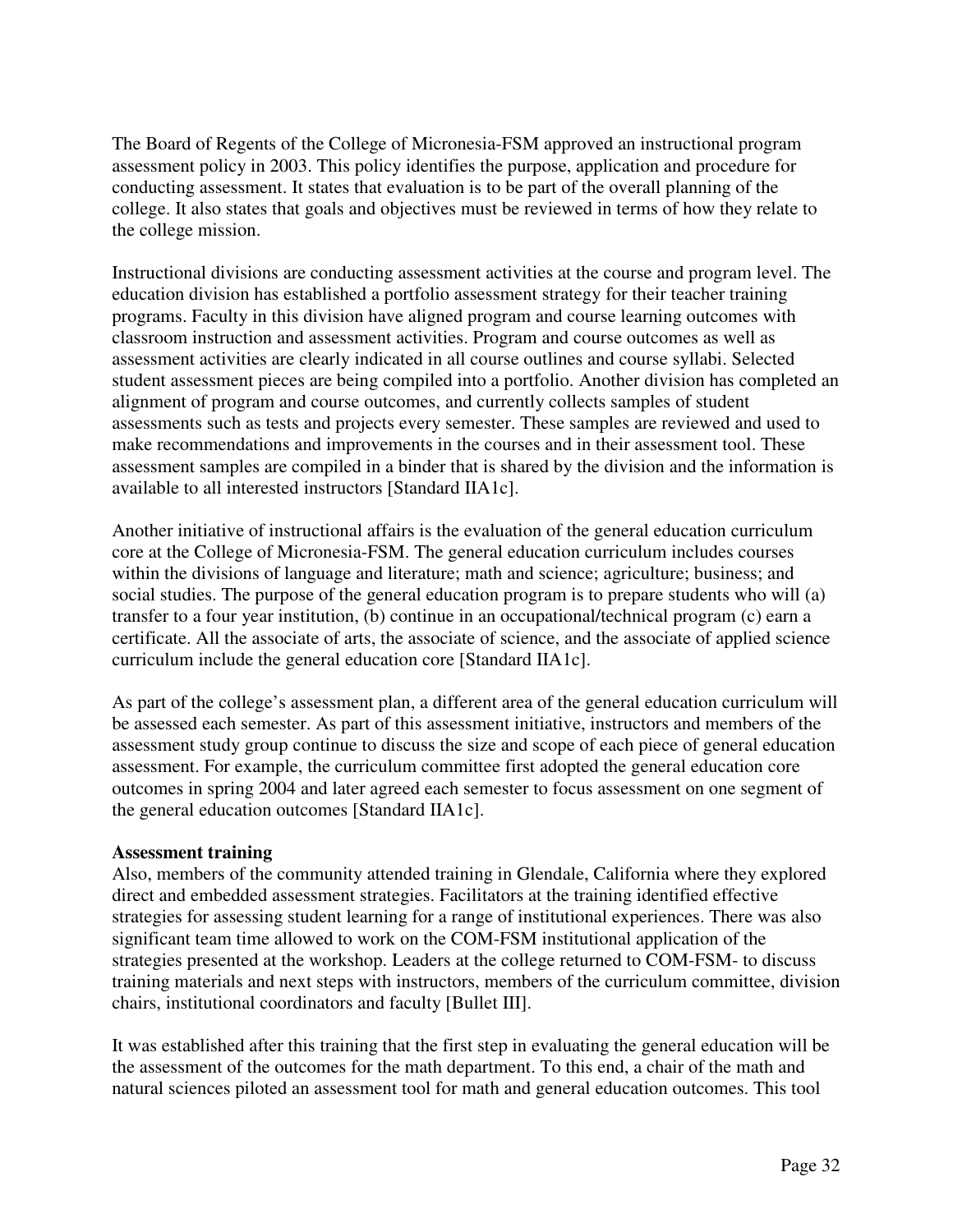was reviewed by members of the campus community and by Dr. Mary Allen. After much discussion, it was determined that the math assessment tool was inadequate and the math and science general education outcomes will be revised. Based on this change the general education assessment plans are currently being revised. The evaluation of the general education is one step toward implementing a full assessment program.

Another step in this process is currently underway. This step is being facilitated by academic leaders. As part of this, academic leaders are collecting student work and developing rubrics to evaluate this work for example writing assessments. Additionally instructors are currently using a matrix process to align program and course outcomes with the next step to identify direct and embedded assessment strategies. Academic leaders are currently working with faculty to develop or refine plans for conducting assessment on a five year cycle. The data collected during these assessments will be used to improve programs at the College of Micronesia – FSM. Members of the instructional affairs office staff, instructional coordinators, division chairs, and faculty are committed to implementing an assessment program. As part of this they will develop and administer assessment instruments, analyze the data collected, and make recommendations for improvement.

### **Using measurements to improve**

The last step in the assessment cycle is to use the assessing of student and program learning outcomes to improve programs at the College of Micronesia-FSM. To ensure a closer alignment with instruction and expected student learning outcomes, instructional faculty are currently reviewing and aligning: course outcome; course outlines; classroom instruction; and assessment to match and align with program learning outcomes. Faculty in the education and social science divisions have completed a review and alignment process for their respective programs and courses. Based on what they have learned they have used the information to improve the courses, thereby closing the loop.

The faculty at the college, with the support of the assessment study group, will continue to use the information collected to advance student learning [Standard IIA2f]. To do this they will review findings and use the data to inform teaching, course design and curriculum. Such feedback is critical to instructional success. The coordinated effort that describes this process will be discussed at greater length in the final section.

### **Student Learning Outcomes – Support and Student Affairs**

The services of the division of support and student affairs have a major impact on the learning experiences of students at The College of Micronesia-FSM. Members of the student services staff are in the process of articulating how that learning takes place and creating student learning outcomes for the delivery of student services. The student services program evaluation process applies to financial aid, admissions and records, counseling and peer counseling, and campus life including residencies, recreation, sports, and dispensary services where applicable. Most of these services are available on all of the campuses of the College of Micronesia-FSM.

COM-FSM has begun building a program of student learning outcomes for student services. After identifying the student learning, these outcomes will determine if the department of support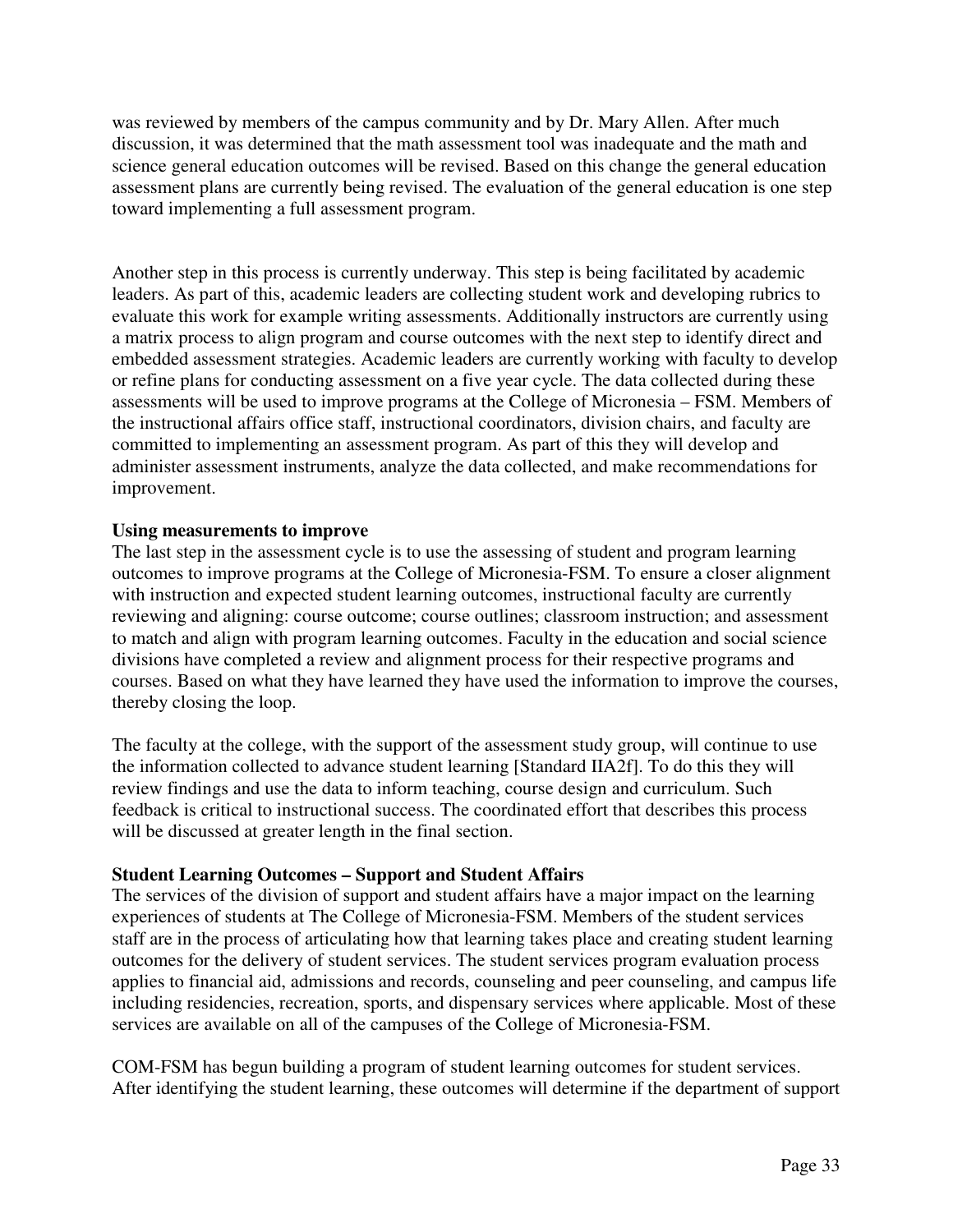and student affairs facilitates student success. The purpose of assessing this department is to determine in what ways these programs assist student learning. These assessments also help the department improve its level of service to students. Finally departmental evaluation helps each department identify whether their goals and objectives are being realized or whether they need enhancement. This final step will allow the student services departments to utilize information to improve the student learning outcomes of the services offered to students.

### **Planning for Assessment**

The department of support and student affairs has a three phase plan aimed at developing assesses student learning. The department has just completed the first phase of this process and has begun working on the second phase of the plan. These phases include: (a) the initial phase, (b) the implementation phase and (c) the feedback phase [Standard IIB4].

### **(a) Initial Phase: Understanding Assessment for Student Services**

During the Initial Phase of planning for assessment, the department of support and student affairs will focus on understanding Assessment for Student Services. Activities to support this phase included drafting an assessment policy, establishing an assessment working subgroup, adopting a mission statement for the department, coordinating department plans, goals and objectives, learning about student learning outcomes, and working with administrators and staff to understand how to use these for management.

The first step to understanding assessment for this department was to draft an evaluation policy. The policy is being reviewed and will be approved this spring. This policy was modeled after the assessment policy for instructional affairs, but using health indicators and evaluation methods for student services activities. This draft document states that the purpose of the student services program evaluation is to review the student services programs and their effectiveness. This process will be used to determine if the policies are assisting student learning by effectively delivering student services. The evaluation process will also determine how the programs are meeting their goals and objectives and will assist in the identification of areas needing enhancement. It is agreed that the last step will be to use the information for improvement of the services.

The student services program evaluation process will be applied to financial aid, admissions and records, counseling and peer counseling, and campus life including residencies, recreation, sports, and dispensary services where applicable. This policy will apply to all campuses of the College of Micronesia-FSM. The normal approval process requires that the policy be adopted by the student services committee, and then forwarded to the COM-FSM Cabinet for approval, and finally the policy can be recommended to the Board of Regents. Under the current timeline, the policy will be presented at the June Board meeting.

This process has reconfirmed the importance of assessment for all services within the department of Support and Student Affairs. The policy will be the basis of the plan and identifies tools to assist in the implementation. The assessment plan will organize a system for developing student learning outcomes, coordinating benching marks to assess these outcomes and creating a feedback to loop to help administrators improve their programs.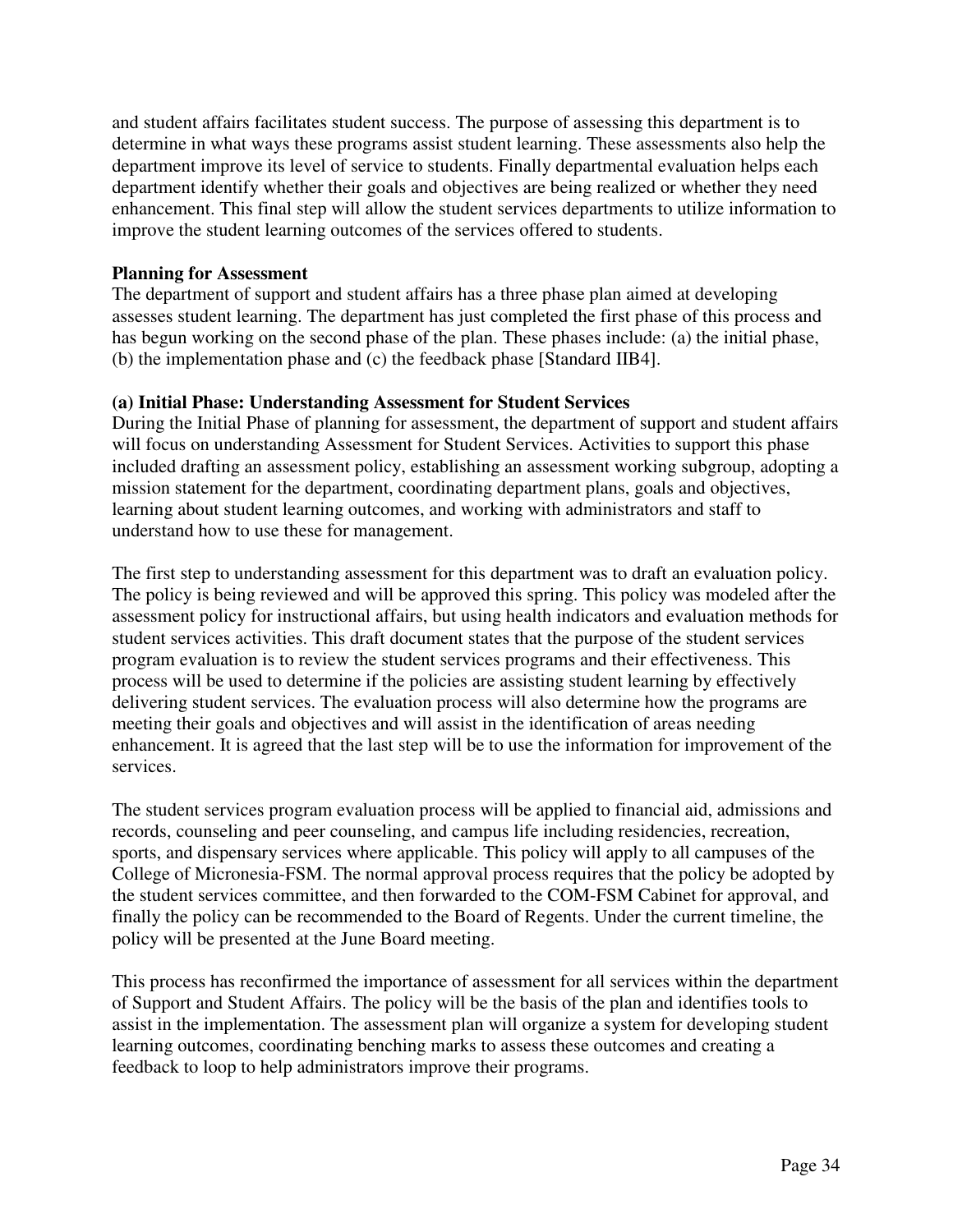### **Training for outcomes based management**

The student services department has also selected a small group to steer the process. This will facilitate assessment activities for the department and will work jointly with the student services committee, department staff and the institution's assessment study group. In addition, the division of student services participated in an exercise that coordinated the objectives of the college's performance based budget with those in the strategic plan. During individual workshops, each service area linked its office goals and objectives with college initiatives– including those outlined in the institution's mission. Training was provided for administrators and staff on student learning outcomes and outcomes based management. As part of this training, administrators and student services professionals traveled both to Glendale, California and to Guam to visit to Guam Community College. These trainings focused specifically on creating a culture of evidence at the College of Micronesia [Standard IIIA5].

### **Consultant assistance**

Furthermore, the department of support and student affairs received support from consultant Mary Allen. Dr Allen traveled to the Federated States of Micronesia and presented workshops for all of the staff and faculty during staff development week. She presented workshops for members of the faculty and the student services committee. She also spoke to the general assembly where she provided tools for effective evaluation.

Training was also conducted at a student services committee. At this presentation the reviewed the purpose of outcomes based management, facilitated a discussion on the assessment policy helped the team develop a timeline for its adoption and implementation. In addition, the college's institutional effectiveness coordinator led the group in an exercise to create a departmental mission that reflects the impact, or outcome, of each area of the department.

In summary during February, 2005, the department of Support and Student Affairs drafted an assessment policy and a departmental mission that is aligned with the institutional mission [Standards IA1, IA4]. These were circulated these for comment and feedback. The institutional effectiveness coordinator facilitated meetings with each service area and reviewed goals, and discussed student learning outcomes. During March, the comments on the mission were reviewed, and the final draft of the mission was adopted. Now, the department will identify, with the help of the performance based budget and the strategic plan, what each service plans to accomplish and these will be aligned the division's mission.

### **b) Implementation phase: identifying the goals and how to measure success**

Currently the department is nearing completion of the first phase of this process and is beginning on the implementation phase of the plan. This implementation phase includes conducting an inventory of assessments and evaluations across all campuses, establishing outcomes for each area, establishing benchmarks and coordinating evaluation tools for outcomes, assessing these outcomes and, finally, using this information to improve service.

During the Implementation Phase the department of support and student affairs will identify goals and will establish ways to measure success. Currently, the department is conducting an inventory of assessments and evaluations across all campuses, working collaboratively to establish outcomes for each area, developing consensus to establish benchmarks for outcomes,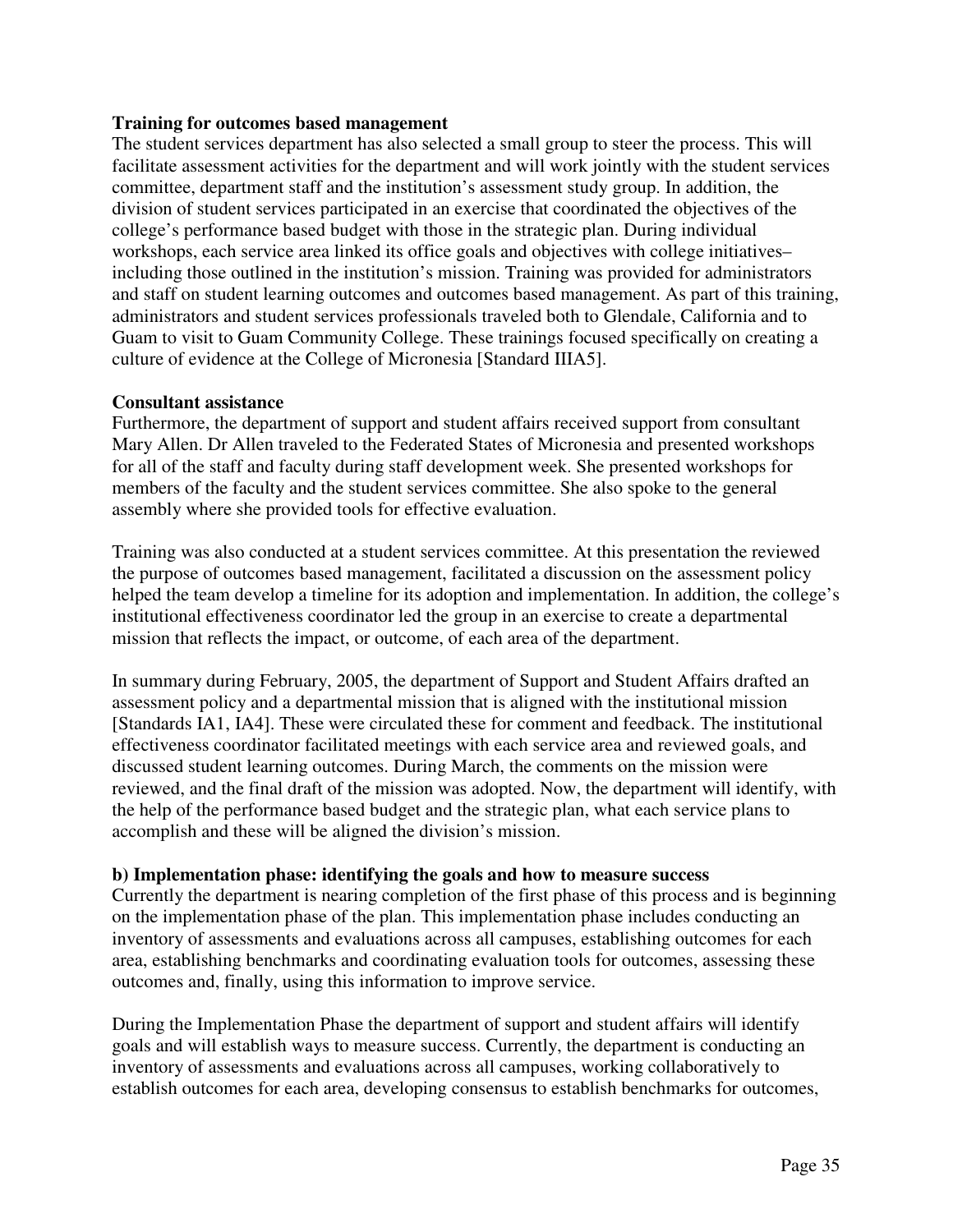determining the appropriate assessment methods, and implementing a plan to assess these outcomes.

The department of support and student affairs has created an inventory of assessments and evaluations that have been done across all campuses. This inventory will help the assessment subgroup identify areas where data was being collected and where assessment could begin. Also during this phase, the support and student affairs divisions will continue the work of establishing and organizing assessments of student learning outcomes for all student service areas [Standard IIA1c].

As part of this effort, the institutional effectiveness coordinator (IEC) at COM-FSM traveled to campuses to document and implement student learning outcomes, and reaffirm the division mission. During her visits, she met individually with administrators to discuss learning outcomes that are appropriate for their area, that are meaningful and measurable and that are consistent with the department's goals and objectives. This travel confirmed that all staff received consistent training and that assessment work was being supported college-wide.

Once these student learning outcomes are finalized, the department will coordinate its assessment efforts. Members the assessment subgroup will be assigned roles and responsibility for assessment within the department. The subgroup members will also establish benchmarks, propose tools and guide the evaluation of these outcomes [Standard IVB4].

#### **Assessing these outcomes**

The department of Support and Student Affairs has experience assessing student learning outcomes and there are some examples of these assessment efforts. First, the department conducted an assessment on the environment for residents at the College of Micronesia-FSM. As part of this assessment, the department of Support and Student Affairs completed a survey on the living learning environment at the college. This qualitative analysis identified learning opportunities for students in the residential facilitates. It also identified areas where additional participation, particularly from instructors at the college, would contribute to student success. Other assessment in this are include surveys about registration, residential life, late night services and communication.

### **c) Feedback Phase: Gathering the Evidence and Improving Service**

In the final phase the College of Micronesia-FSM will complete the following activities: finalize benchmarks for outcomes and coordinate evaluation methods, finish coordinating evaluation methods, use assessment information to improve service, establish methods to communicate the results of our assessments to the community and integrate the learning and assessment process into a cycle of on-going institutional assessment. The college will use assessment information to improve services [Standard IIA1c].

During the feedback phase the department will finalize benchmarks for outcomes and coordinate evaluation methods. The department will use this information to improve service, establish methods to communicate the results of our assessments to the community and integrate the learning and assessment process into a cycle of on-going institutional assessment.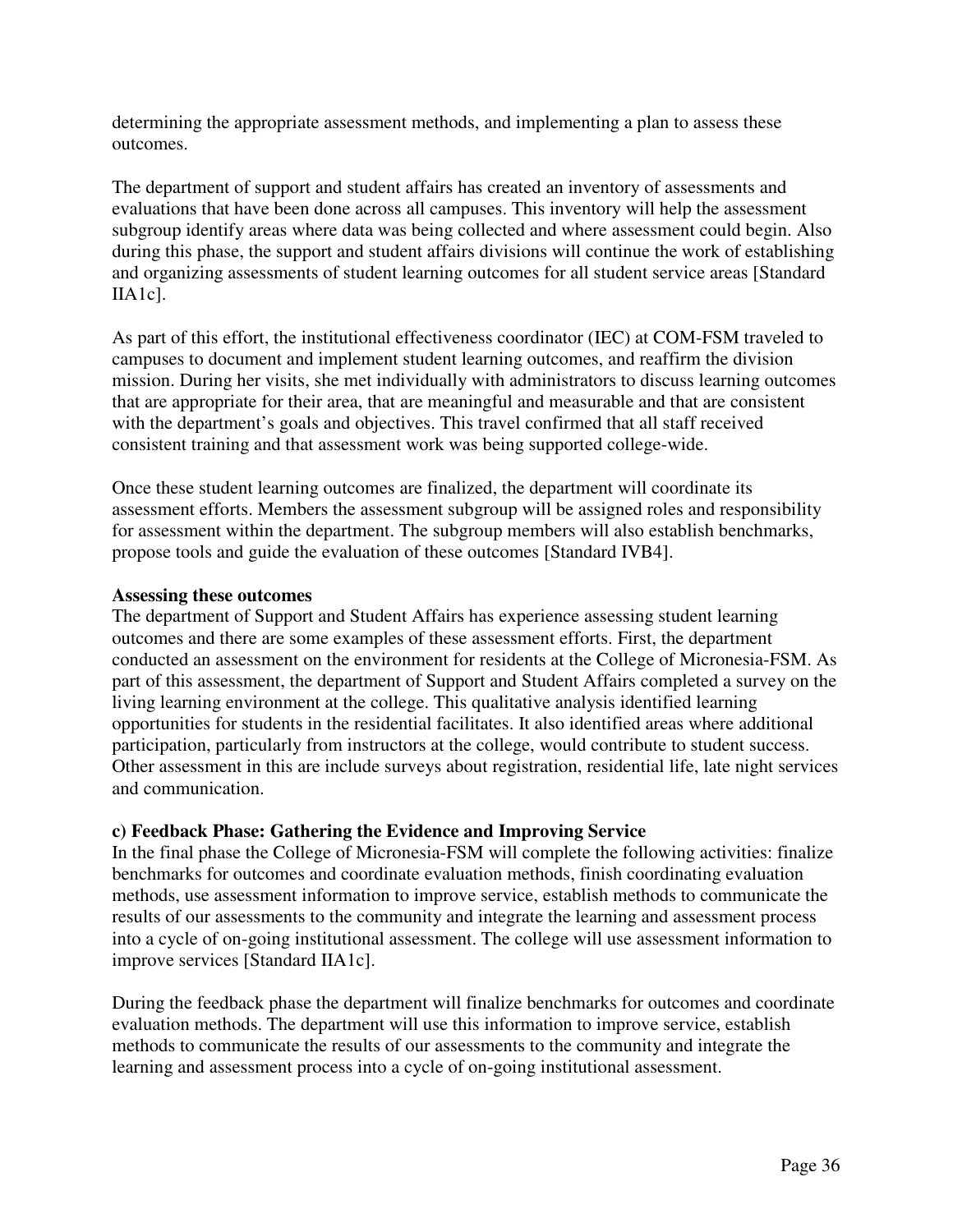Also during this phase, the college will also communicate the results of our assessments to the community. As part of this the department will show evidence that identifies how student services impact student learning and graduation. Communicating these results will involve publishing outcomes in the student handbook, posting them on the web, discussing them in college communications, reporting them to the federal and state government and discussing them with all members of the college community.

### **Integrate the learning and assessment into an ongoing cycle of institutional assessment**

This section will discuss the institutional assessment model currently being used at the College of Micronesia – FSM, the implementation of the Assessment Program at COM-FSM, action taken by the assessment study group, completed assessments and next steps [Standards IB1, IB3, IIIA2f].

The College of Micronesia is developing a system of continuous assessment that involves the entire campus, influences the direction of the college and support institutional improvement. To that end, COM-FSM is evaluating student and program learning outcomes and assessing these outcomes. Assessing outcomes in this way will inform program review, support institutional level assessment and help COM-FSM identify the total impact it has on students.

The college has developed an assessment model for all three areas of the campus: administration, support and student affairs, and instructional affairs. The college's system of assessment utilizes a three leveled structure. This three leveled structure helps the college evaluate student learning outcomes, program outcomes and institutional outcomes.

The findings from the first level of assessment directly impacts students. At this level, staff members and instructors assess student learning outcomes. Assessment results provide data that is then fed back to the college community. These data helps identify areas for improvement in instruction, services, and support and improve the impact the institution has on student learning.

The findings from data collected at the second level of assessment directly impacts divisions and departments. At this level, program leaders, administrators and division chairs use the data – and the patterns of data – from the first level of assessment to conduct program reviews and inform program outcomes. The meta-analysis of this data helps decision-makers shape planning, budgeting, and establish program needs and priorities.

The findings from data collected at the third level of assessment help improve the institution. The third level of assessment is where overall institutional assessment is coordinated. Assessments on student learning, program and college outcomes are all used to help make strategic decisions. They also help influence priorities, focus and long term planning and finalize policy.

This three-leveled program is:

Level III: The strategic direction of the institution and institutional decision making are based data that is collected and feedback to leaders from all levels of the college. Assessment in level III are informed by levels I and II and from institutional level assessment, like assessment of the strategic plan.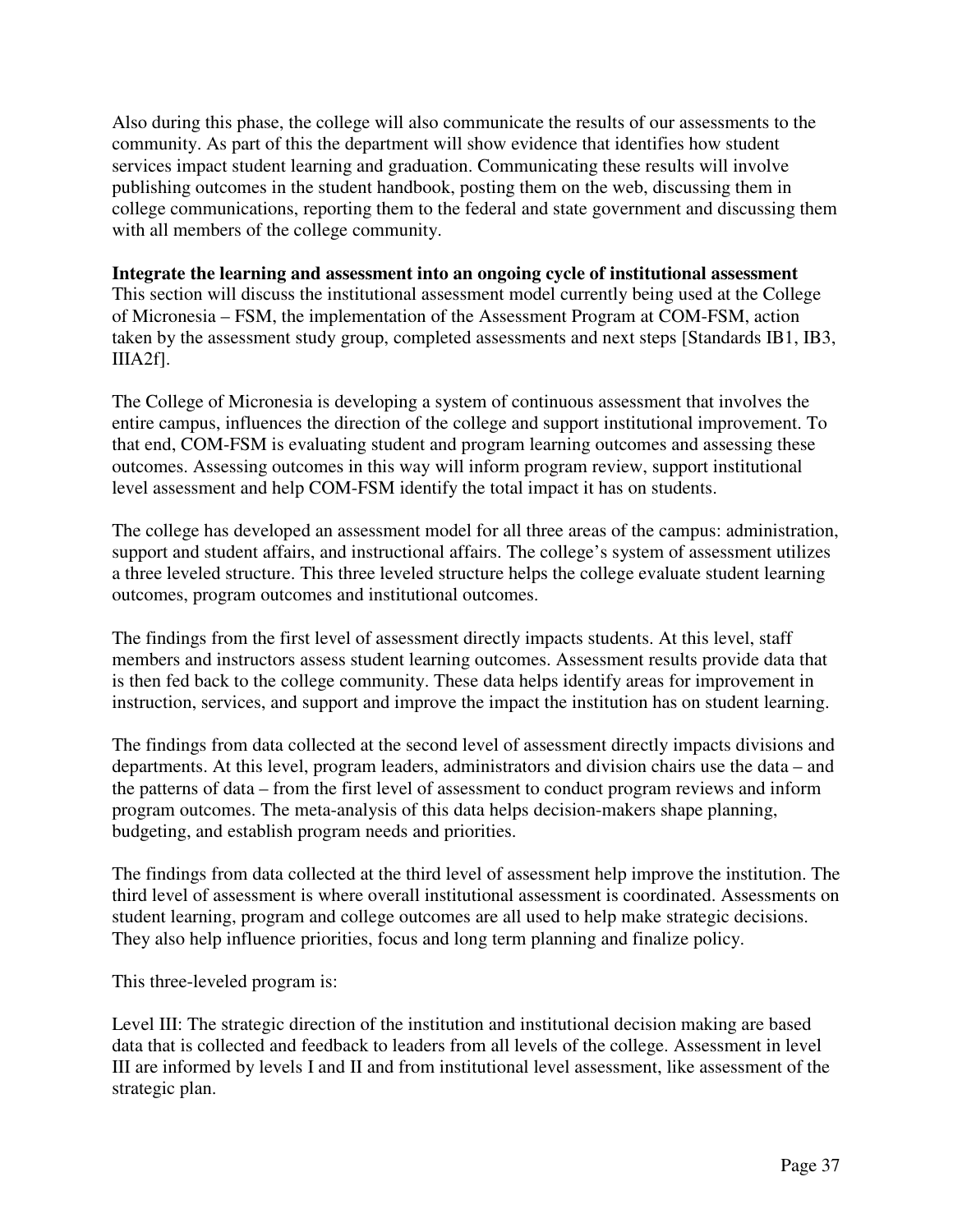Level II: Data on outcomes and data on improvement provides information for administrative decision making and budgeting. It also supports changes at the program level and strategic decisions at the institutional level. Data collected in levels I and II help inform assessment in level III.

Level I: Data collected on student learning outcomes improves instruction, curriculum, service, and support. Data collected here informs assessment in level II.

### **Implementation of the Assessment Program at COM-FSM**

One way the college is guiding assessment activities is through an assessment student group. According to Nichols (1995) an assessment study group of this kind - where faculty and staff are able to discuss both the findings of this work and the interpretations of their results – is essential. The strategy behind developing an assessment study group is to instruct and mentor the college during the first full phase of a college assessment cycle. Once a full assessment cycle is complete, this study group will evolve into a college standing committee. The standing committee will be staffed by faculty and staff and will be led by the Institutional Research and Planning Office [Standards IB1, IB3, IIIA2f].

The COM-FSM assessment study group assists in the collection of data. This data will help instructors, department leaders, student service professionals and administrators identify areas of institutional strength as well as areas in need of improvement. This data will also help identify benchmarks for future evaluation and planning.

Major assessment study group activities that support institutional assessment include coordinating and assisting with the development of tools to assess student learning outcomes; researching and determining tools to facilitate this assessment; collecting information from courses at all campuses; documenting assessment results and offering feedback on what the findings suggest; reviewing the data collection process and making recommendations for revisions; reporting findings and offering ideas for modifications and leading workshops on the feedback from the assessment cycle.

### **Actions Taken by the Assessment Study Group**

One of the first initiatives of the assessment study group was to identify and utilize a tool to support institutional assessment. One tool the assessment study group is framing goals and outcomes with Nichols' tool for institutional assessment. This tool was created by Nichols and Nichols and helps the college structure its assessment activities. The first step toward implementing this five column model is aligning the college's institutional mission and goals with department objectives and with its performance based budget. These activities were completed in the fall of 2004.

In addition to adopting an assessment tool, the assessment study group also initiated a college assessment calendar. This calendar documents the cycles of assessment for each area. This calendar schedules rotating assessments, clarifies reporting timelines and help department and divisions reflect on in an organized schedule. Having areas of the college cycle through an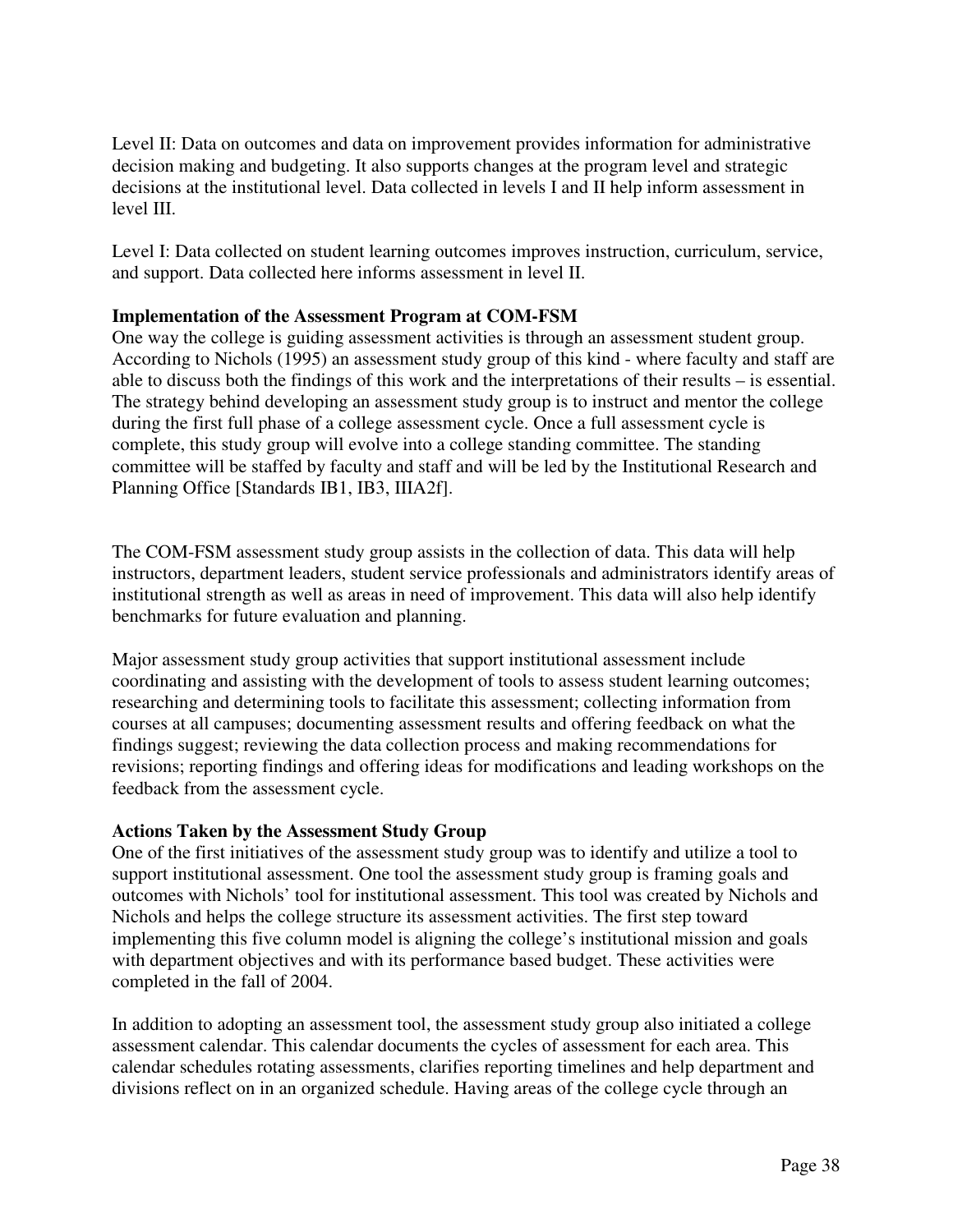assessment calendar allows the assessment committee to focus its support amore effectively. The calendar has been proposed is being circulated through the community for comment. The calendar will likely be adopted at a spring meeting of the assessment study group.

The calendar of institutional assessment activities includes establishing benchmarks, evaluating outcomes, and using these data effectively. An additional part of this assessment model is communicating the assessment results to the community. This system of reporting creates a feedback loop for the college. This feedback provides evidence of the impact of the college, helps it be accountable to its community and provides information to help the college improve.

### **Completed Assessments at COM-FSM**

The college has completed some institutional assessments. The first was a human resources study. The study reviewed the possible causes for hiring challenges faced by the College of Micronesia-FSM. The study concluded that the timeline, while long for some positions, was not as problematic as previously thought. A follow-up to this study will include more detailed information on the status of the positions and follow-up by the hiring committees. In addition, the Office of Research and Planning will be assisting this office in conducting a survey of current and former faculty members to determine what attracted them to the college in the first place and what has kept them here or their reasons for leaving.

Other assessment activities include a communication survey and focus groups at each campus. The human resources study and the communication survey were quantitative in nature. The third assessment was qualitative in nature and provided the college feedback on information sharing, organization change and assessment needs. These data serves as tools for instructors and administrators and guide their attempts to adjust programs and policies and make change.

## **Next steps**

The College of Micronesia – FSM values improvement. One way to facilitate this improvement is to develop and implement a model of learning, program and institutional assessments. This system of continuous assessment will support decision-making and planning, influence the direction and ultimately strengthen the college. Improving the college in this way will help COM-FSM promote learning and help the college be more accountable to the community as a whole. While the college has started a number of assessment initiatives. There is still work left to accomplish. This work comes in the form of finalizing student learning outcomes, establishing protocol for program reviews and conducting a complete assessment of the strategic plan. Institutional assessment will include documenting, analyzing and offering feedback to members of the community on assessment results. This will involve review the data and making recommendations for ongoing reporting on student learning and program outcomes and review the full assessment cycle and determine steps for the next assessment cycle. Finally, next fall the college will lead trainings on assessment and facilitate feedback from the assessment cycle. The college will also organize documentation and create a procedure manual for ongoing assessment throughout the college.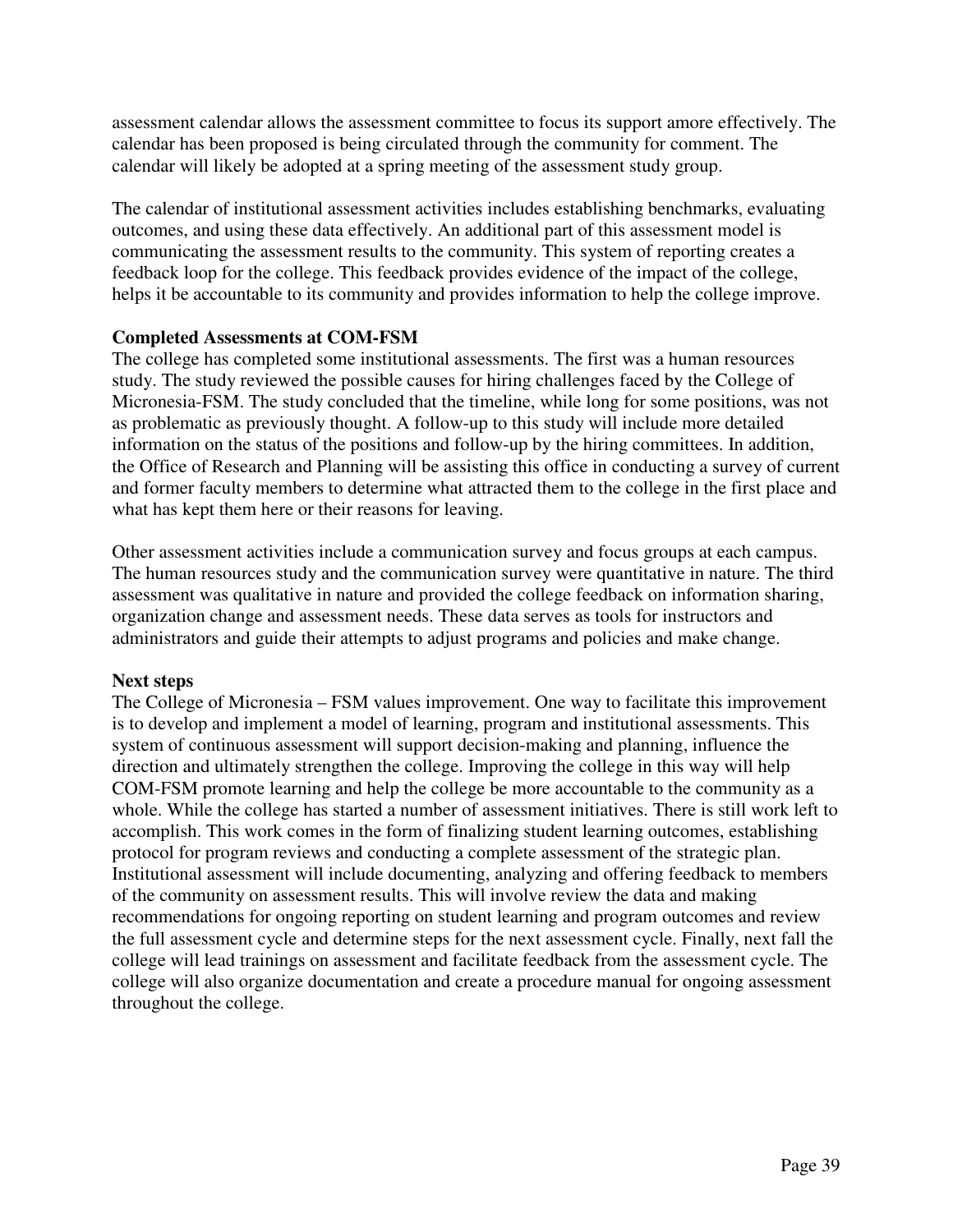## *Recommendation 6: Create Continuity*

*The college needs to standardize instruction, student services, learning environment, and quality instruction across the college's six sites. Specific areas that require greater continuity at this time are:* 

- *(I) A written policy manual for the Board of Regents*
- *(II) Full-time and part-time faculty and staff hiring procedures, assignments appropriate to qualifications, and performance evaluations*
- *(III) The delivery of comprehensive and consistent student services at each of the college's sites*
- *(IV) The provision of adequate facilities for instruction at all sites; at this time, the college must immediately provide an adequate facility for student learning at the Chuuk site.*

The following evidence and documentation in support of this section of the report will be found in the team room during the accreditation visit:

\_\_\_\_\_\_\_\_\_\_\_\_\_\_\_\_\_\_\_\_\_\_\_\_\_\_\_\_\_\_\_\_\_\_\_\_\_\_\_\_\_\_\_\_\_\_\_\_\_\_\_\_\_\_\_\_\_\_\_\_\_\_\_\_\_\_\_\_\_\_\_\_\_\_\_\_\_\_

- $\triangleright$  Distributed manual of administrative policies and procedures and schedules for revisions and distribution including revised versions of instructional division handbooks for the curriculum committee, faculty, and academic advisement;
- $\triangleright$  Documentation of ethics policy adoption; faculty performance evaluation adoption; part-time faculty policy development; and evidence of procedures relating to assignments appropriate to qualifications
- $\triangleright$  Documentation of communication to ensure comprehensive student services and alignment with procedures across all campuses
- $\triangleright$  Documentation of efforts to secure permanent site for Chuuk campus, and efforts to improve current Chuuk campus facilities

### **Introduction**

The College of Micronesia-FSM has directed attention to all six of the accreditation recommendations. However, even more people have been involved in the wide ranging subjects covered by the four bullet points under this sixth recommendation. This response has received attention from all members of the college community, the state and national government leaders and many members of the population of the Federated States of Micronesia. The dialogue fueled by this recommendation has helped the college by bringing the issues to the attention of and increasing dialogue with the leaders of the nation. As in the previous recommendations, this process has helped the college to improve.

Bullet I of this recommendation pointed the administration in the right direction to complete the manual on policies and procedures. By investigating the manuals used by other colleges, the format has been reinforced. The Board of Regents manual, called governance manual, is under development and should be completed by the accreditation visit team arrival. The college is also updating and distributing all of the previously created sections of the Manuals of Policies and Procedures. Procedures for all areas of the college are being documented. Since turning attention to this task, many managers and directors have expressed appreciation for the effort. The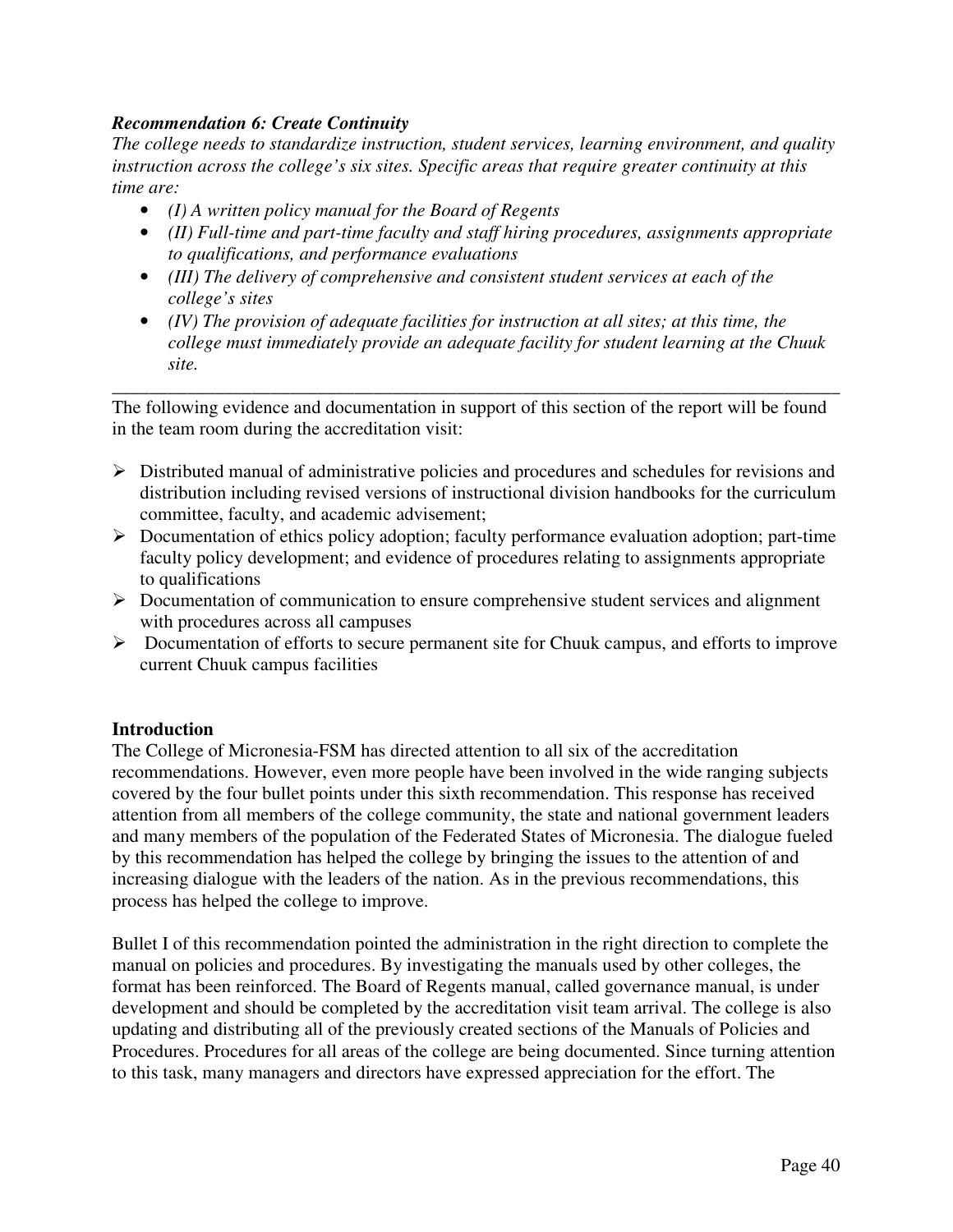existence of consistent and well distributed policies and procedures will assist the college in manifesting the mission statement and in carrying out the mandate of the Board of Regents.

Bullet II addresses personnel issues, an area that had received attention in previous recommendations. Previous accreditation visit recommendations have helped the college develop a personnel policy and procedure manual that is well written and well distributed. Although the personnel manual has served as a model for other areas, some policies needed updating. Faculty evaluation policies had been under development, and well discussed for several years and finally adopted by the Board in May 2004. Faculty and staff hiring procedures are described here and procedures for ensuring that assignments are appropriate to qualifications are also described. The creation of the position of instructional coordinators at each campus and the filling of the position of Director of Academic Affairs at national campus are further insurance that the procedures are carried out properly.

Student services have been expanding at all the campuses, but these services had not been systematically coordinated. Bullet III directed the college to perform an assessment of the number and types of student services offered at each campus. In addition, an analysis of the number and type of employees managing the central support for student records and managing US Pell grant requirements helped the administration consider efficiencies of scale. The amount of support that campus student services coordinators could receive from the central administration was found to be higher than previously realized.

Finally, the need for a permanent site for Chuuk campus has been evident to all of the FSM, not just the college community, for many years. Numerous efforts had been made over the years. The administrators and the Board of Regents believed that once a permanent site was secured, the college could build the large, modern facilities the population of Chuuk required. However, the land that had been purchased turned out to be too expensive to build on; many buildings and sites were considered; and, existing buildings were identified as possibilities. The search will continue, as at the present time, the college still does not have a permanent site.

The efforts of the administration to bring closure to this issue brought the college into extended dialogue with state and national leaders. Although the discussions have not at this time produced the desired result, they have helped many of the participants to better understand this complex issue. State and national government officials have joined together in attempting to solve problems and it may be that a permanent site will be secured within a short time. Efforts have not ceased, and the decision to improve the current site does not preclude the addition of a permanent site in Chuuk.

The leased property has been greatly improved with more improvements underway and many more planned. Enrollment has been managed, and services have been added. There are many young people in Chuuk, and it has been widely believed that if there were appropriate facilities, the enrollment could exceed that of the national campus. However, for the time being, the Chuuk campus is only enrolling the number of students that can be fully supported in an adequate learning environment.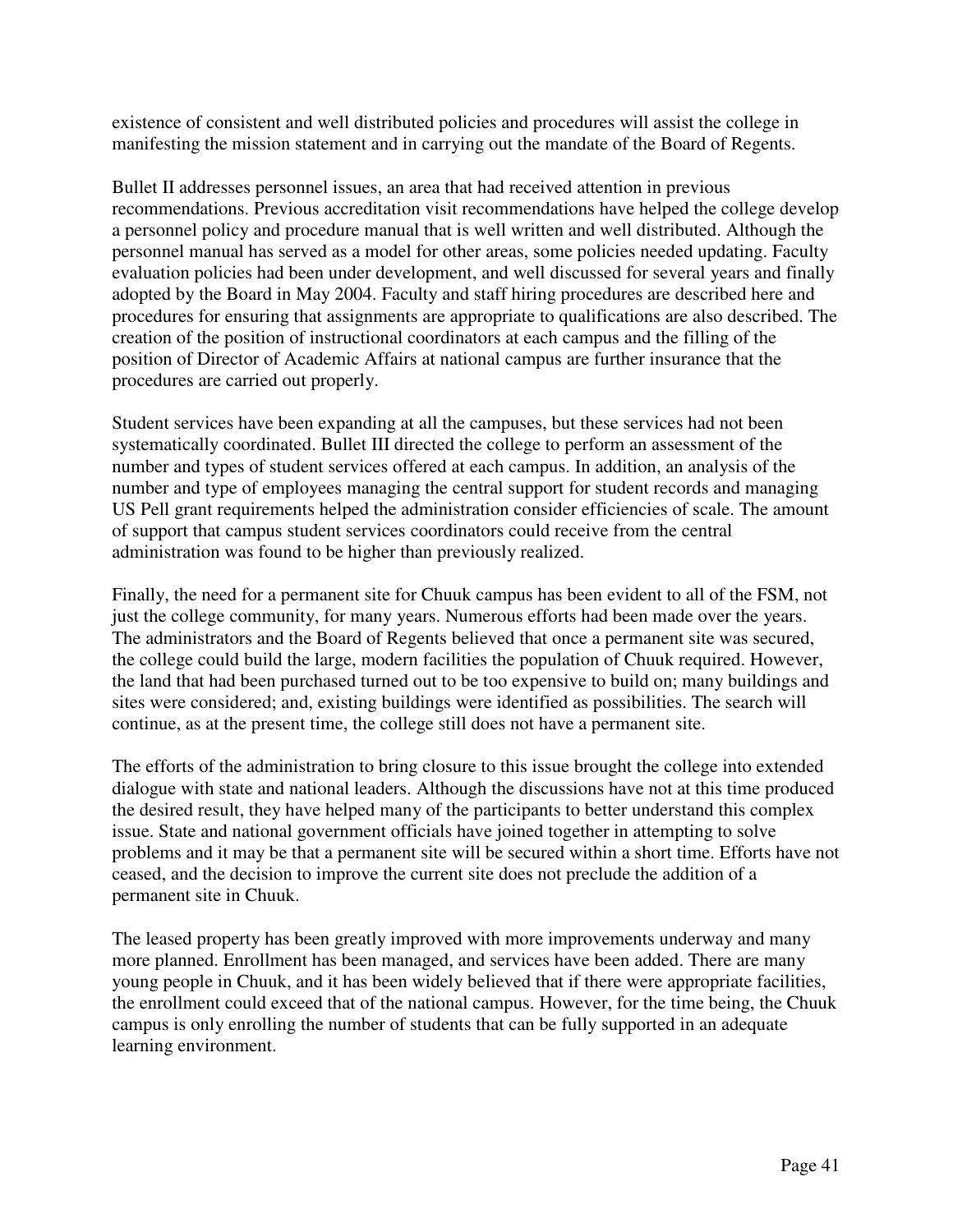Significant progress has been made on all of the recommendations and the college has worked hard to address each of these points. Most significantly, however, there are now plans and timelines and a dialogue within the larger college community to match each of the tangible activities that will be described under these bullet points.

## **Bullet (I) The college needs to standardize instruction, student services, learning environment, and quality instruction across the college's six sites. Specific areas that require greater continuity at this time are a written policy manual for the Board of Regents**

In response to this recommendation, the College of Micronesia-FSM is:

- completing the College of Micronesia Manual of Administrative Policies and Procedures [MAPP]
- informing the college community of the inventory of policy manuals
- distributing the existing manuals and will distribute other manuals as they are completed to all work units across the institution
- posing all policy and procedure manuals on the college website
- reviewing and updating policy and procedure manuals in existence
- direct all departments to document validate or update all procedures.
- a consultant has been hired to staff this project until completion.

As the first step, the administration clarified what a Board of Regents policy manual entails and its relationship to the College of Micronesia-FSM Manuals of Administrative Policies and Procedures. In their research, the Montana Board of Regents of Higher Education Policy and Procedures Manual reinforced the direction the college is taking. The board policy manual will officially be called the College of Micronesia-FSM Manuals of Administrative Policies and Procedures and will include the following volumes:

- o Governance Manual
- o Administrative Manual
- o Finance/Business Manual
- o Personnel Manual
- o Instructional Affairs Manual
- o Student Services Manual
- o Sponsored Programs Manual
- o Facilities/Maintenance/Transportation Manual
- o Community Relations Manual

The personnel policy and procedure manual is current and up to date. The manual was distributed to all faculty and staff in 1999. Each new employee is given a copy of the manual. The director of human resources periodically updates the manual and changes are distributed to all employees. The manual has also been added onto the college website in an easy to update format.

The business/finance manual was completed in 2001. The student services manual and the instructional affairs manual were completed in 2002. However, the manuals were not distributed college wide. Although the accreditation working group agreed it would be ideal to update the manuals before distribution, it was decided that awareness of the policies was of higher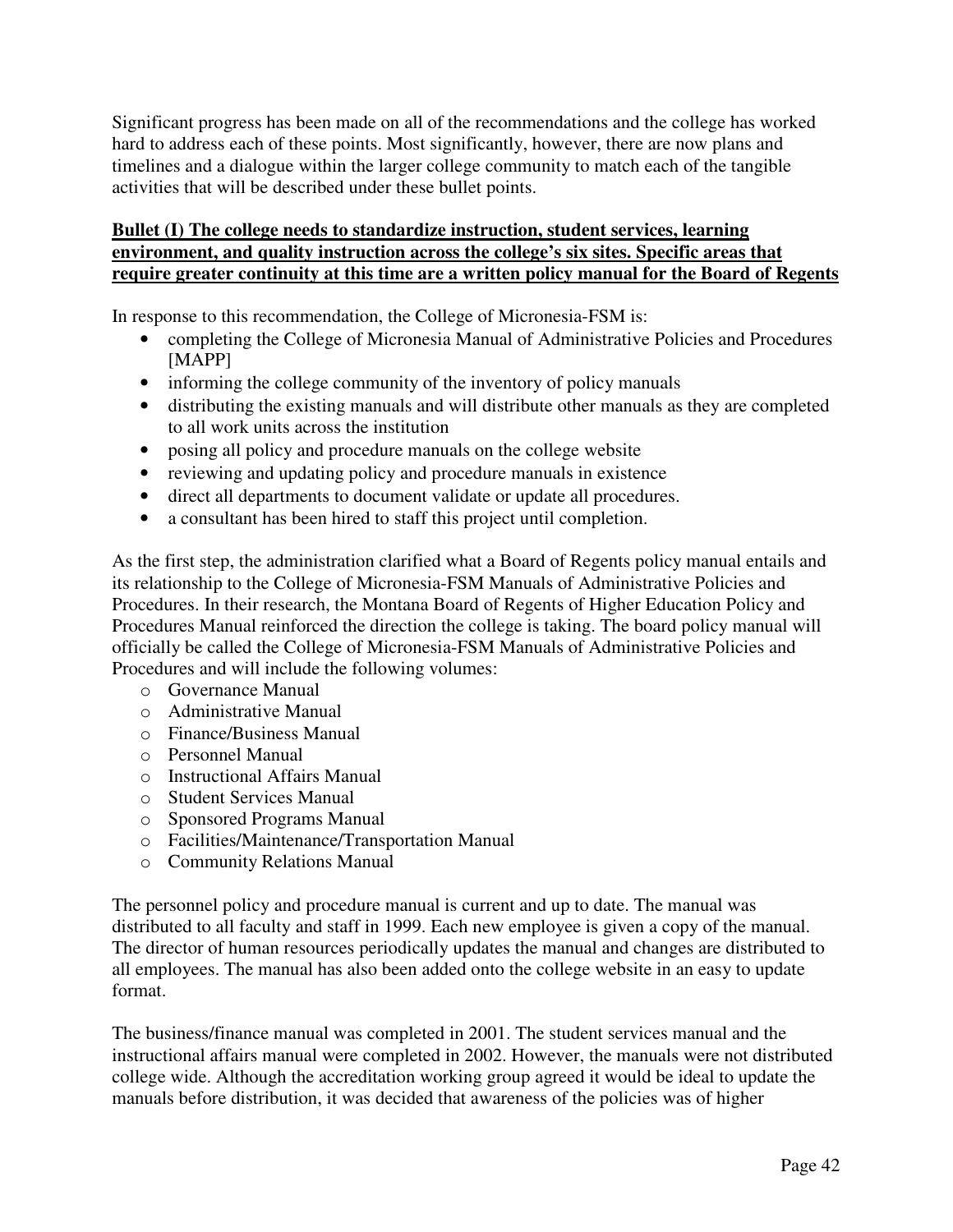importance. At this time, the existing manuals are being printed (50 copies each) and will be distributed to every work unit within the college. This task should be completed no later than March31, 2005. These manuals are also in the process of being posted on the college website. Since some of the information may be out of date, the website and printed material will include the expected date of the next revision and the name of the person who can be contacted to answer questions.

As mentioned earlier, a consultant has been hired to complete the other manuals. Work has already started on the administrative manual. The executive assistant to the President is developing the Board of Regents manual which has been renamed governance manual. The expected completion date is March 31, 2005.

Since the instructional affairs, student services and business/finance manuals were distributed as is, these manuals will be reviewed by the administrators responsible for each section to identify:

- a) policies needing revision
- b) outdated policies to be deleted
- c) policies that need to be written

Deleting outdated policies and updating policies to reflect changes since 2002 and disseminating the changes to the manual will be completed by September 2005. Revised and new policies will be developed through appropriate channels allowing for wide input from the college community. Changes will then be distributed to all manual custodians and posted on the college website.

The governance, administrative, sponsored programs, facilities/maintenance/transportation, and community relations manuals are under construction. Outlines have been made and placed in the appropriate manual. The consultant is reviewing Board directives and committee information and inserting the policies developed into the appropriate manuals [Standard IVA2]. These manuals will be then be reviewed by the responsible administrator to identify:

- a) policies needing revisions
- b) outdated policies to be deleted
- c) policies that need to be written

Old policies will be deleted and necessary updates made prior to the manuals being printed, distributed and placed on the college website. Policies to be revised or written will be included in the Policy Development Plan and channeled through the appropriate channels.

A plan to maintain the manuals for regular updates of policies and procedures will be completed by June 2005. The consultant has indicated a willingness to assist with updates and make recommendations concerning procedures and responsibilities for this task. Workshops to familiarize the faculty and staff with the contents and availability of the manuals are planned once all the manuals are printed.

In all discussions of this recommendation, the accreditation working group has agreed to institute a continuous cycle of review and adjustment [Standard IVB.1e]. As was previously suggested, the administrators in the appropriate areas will review the policy manual for accuracy,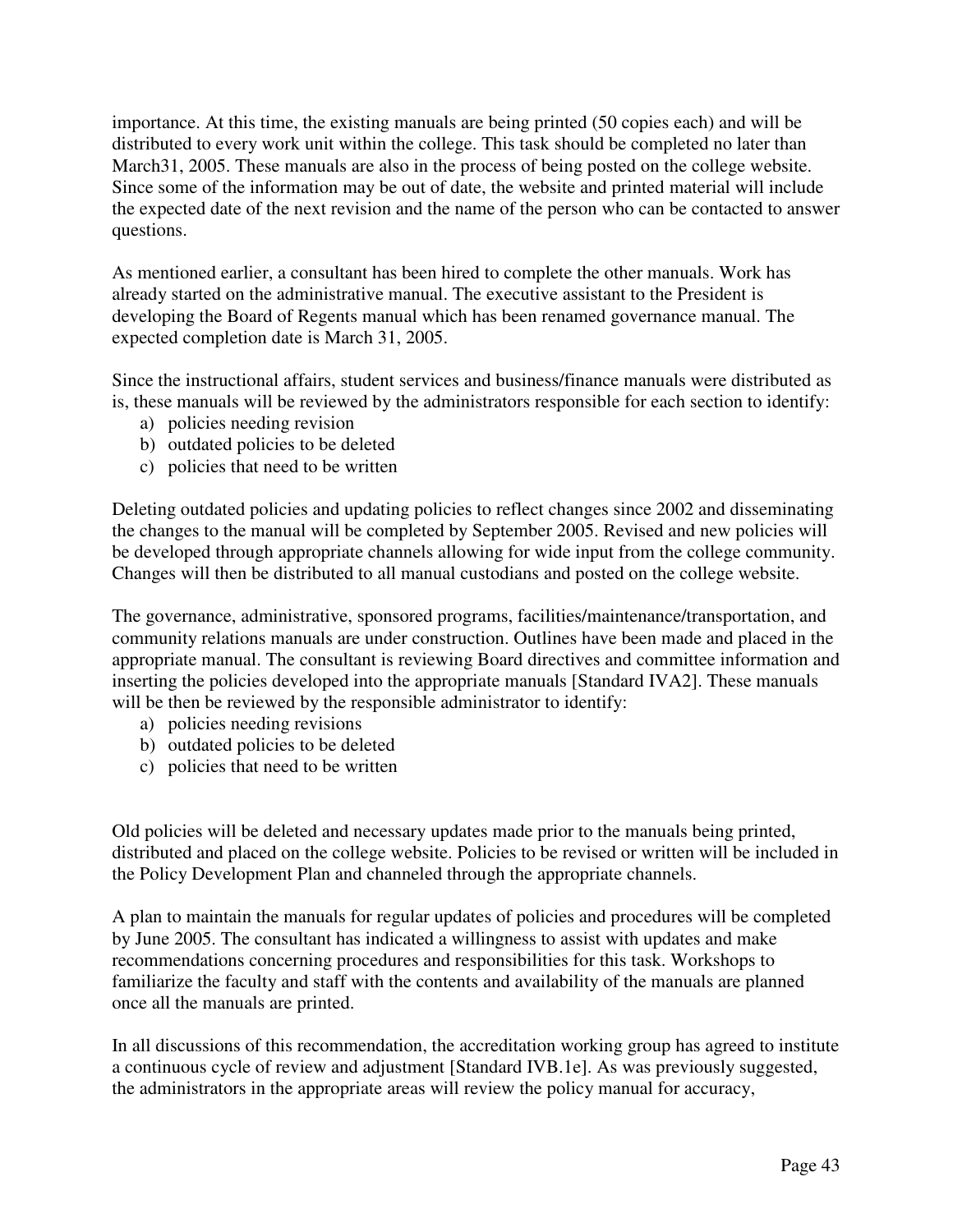consistency, and completeness, and then adjust through appropriate policy channels as needed. It has been further recommended a thorough review of primary policy documents be done to ensure consistency and completeness and to ensure that they accurately reflect the college. Workshops to familiarize the faculty and staff with the contents and availability of the manuals are planned.

### **Bullet II - The college needs to standardize instruction, student services, learning environments, and quality of instruction across the college's six sites. Specific areas that require greater continuity at this time are full-time and part-time faculty and staff hiring procedures, assignments appropriate to qualifications, and performance evaluations.**

The accreditation visit team members have been helpful to the director of human resources both during and after their visit. The policies mentioned above will be described separately, with appropriate references to the personnel manual and committee minutes.

## **Staff Performance Evaluation**

Annual performance reviews for non-teaching staff occur on an annual basis after the one year probationary period has ended [Standard IIIA.1b]. During probation there is a six month review as well as the 12 month review. The personnel office notifies the supervisors on a quarterly basis when evaluations are due or past due. All evaluations are reviewed by the human resources office to ensure completeness and then forwarded to the President for his signature.

The current evaluation tool used for the classified and professional staff was developed and approved by the Board in the fall of 1999. This tool is designed to encourage communication between the employee and supervisor and requires that objectives be set and evaluated [Standard IIIA.1b]. The ratings include a number of points under the categories of job understanding, productivity, self-management, communications and supervisory abilities where appropriate. The tool has been used successfully for a number of years and appears to be adequate and satisfactory for supervisors. No substantive complaints have been received regarding the content. The management staff is currently being evaluated on an old tool and a new tool is planned to be developed by 2007.

### **Faculty Evaluation**

In spring of 2001 an ad hoc committee was formed to develop an Instructional Faculty Evaluation form. They began by reviewing the form used by CNMI. Since the form seemed appropriate for COM-FSM, permission was sought to use the CNMI form as the foundation for the development COM-FSM's faculty evaluation form. Permission was granted and the ad hoc committee continued their efforts. The evaluation form appeared promising however, during the process of working out implementation details the supervisors decided the document was not going to be implementable. The evaluation form also did not include references in relation to student learning outcomes or upholding a professional code of ethics.

During the fall of 2002 an entirely new evaluation form was developed with input from the division chairs. The new document was based on an existing form used by the vice president for instructional affairs. The new instrument also required effectiveness in producing student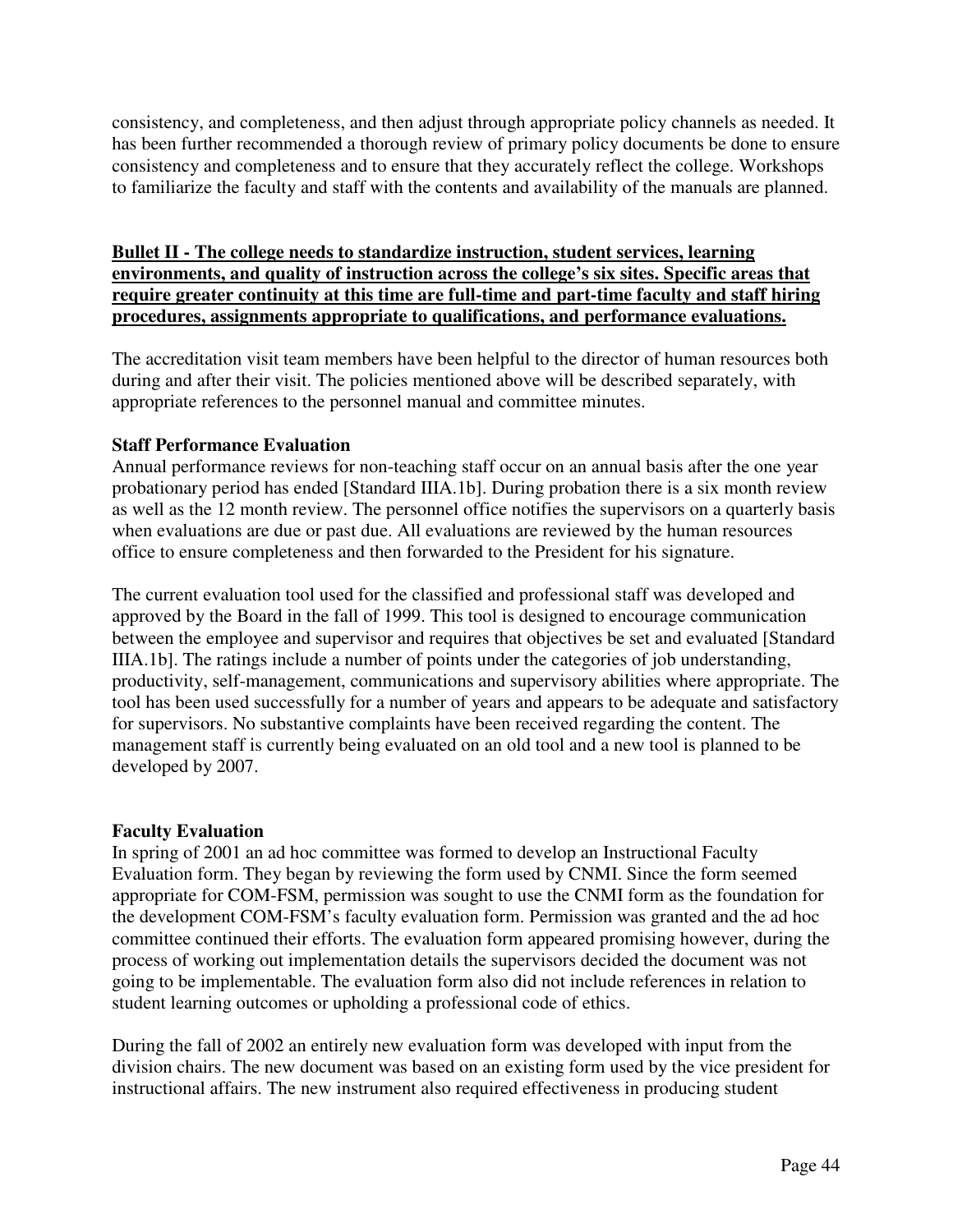learning outcomes as a component of the faculty evaluation [Standard IIIA.1c] and required upholding a written code of professional ethics [StandardIIIA.1b].

In the fall of 2003 the draft was forwarded to the personnel committee. The personnel committee noted the need for a section on supervisory responsibilities. This section was added. Once the section was approved by curriculum committee it was circulated college-wide for comments during early spring of 2004. Also developed at this time were the requirements for its use regarding annual step increases. During late spring the form and its corresponding policies were presented to the President, approved by cabinet and forwarded to the Board of Regents. The Board adopted the form and its corresponding polices at the May 2004 Board meeting. The evaluation form is now used consistently according to the policy on faculty reviews.

### **Assignments appropriate to qualifications**

For faculty and staff, assignments appropriate to qualifications are ensured in a number of ways. This process is intertwined with the hiring process, which is also described here. The process begins when a job is announced. The supervisor defines the duties required; knowledge and skills needed and defines the appropriate level of responsibility [Standards IIIA1.a, IIIA.2]. The job description is then reviewed by the human resources office to ensure appropriate placement on the appropriate classification and compensation scale. In the case of a new position, a qualitative system is used whereby the position is ranked in comparison to similar jobs and then placed on the appropriate level. This review is conducted on a consistent basis [Standard IIIA.3].

Positions are advertised for a period of from two weeks to two months and can be extended or readvertised at the request of the supervisor. When the position closes, the human resources office reviews the applications for completeness and circulates the applications to a hiring committee. Members of the hiring committee are appointed by the human resources office in consultation with the supervisor. Once applications have been reviewed, the committee meets and with the assistance of the human resources office to review the applications. During the review, the committee members narrow the field by criteria defined in the job description. All candidates must meet the minimum job requirements. In this manner the committee determines who will be interviewed. Interviews are often conducted via conference call due to the distances between many applicants and the college.

For faculty assignments to be appropriate to qualifications several steps are followed and a number of people are involved. The applicant's schooling and experience appropriate to the position are reviewed [Standards IIIA1.a, IIIA.2]. The ad hoc review committee then makes recommendations to the human resources director. The recommendation is then forwarded to the director of academic affairs or vocational education for their review. They send it on to the VPIA for comments and recommendation. It is then sent back to the director of human resources and on to the president for final approval. Once hired, course assignments are made by division chairs and instruction coordinators. When requested to teach a course outside of their primary discipline, there is a review of that assignment by the curriculum committee. The faculty workload policy, which is located in the personnel policy and procedure manual, clearly defines faculty assignments. All faculty are expected to follow their job description and the course outline.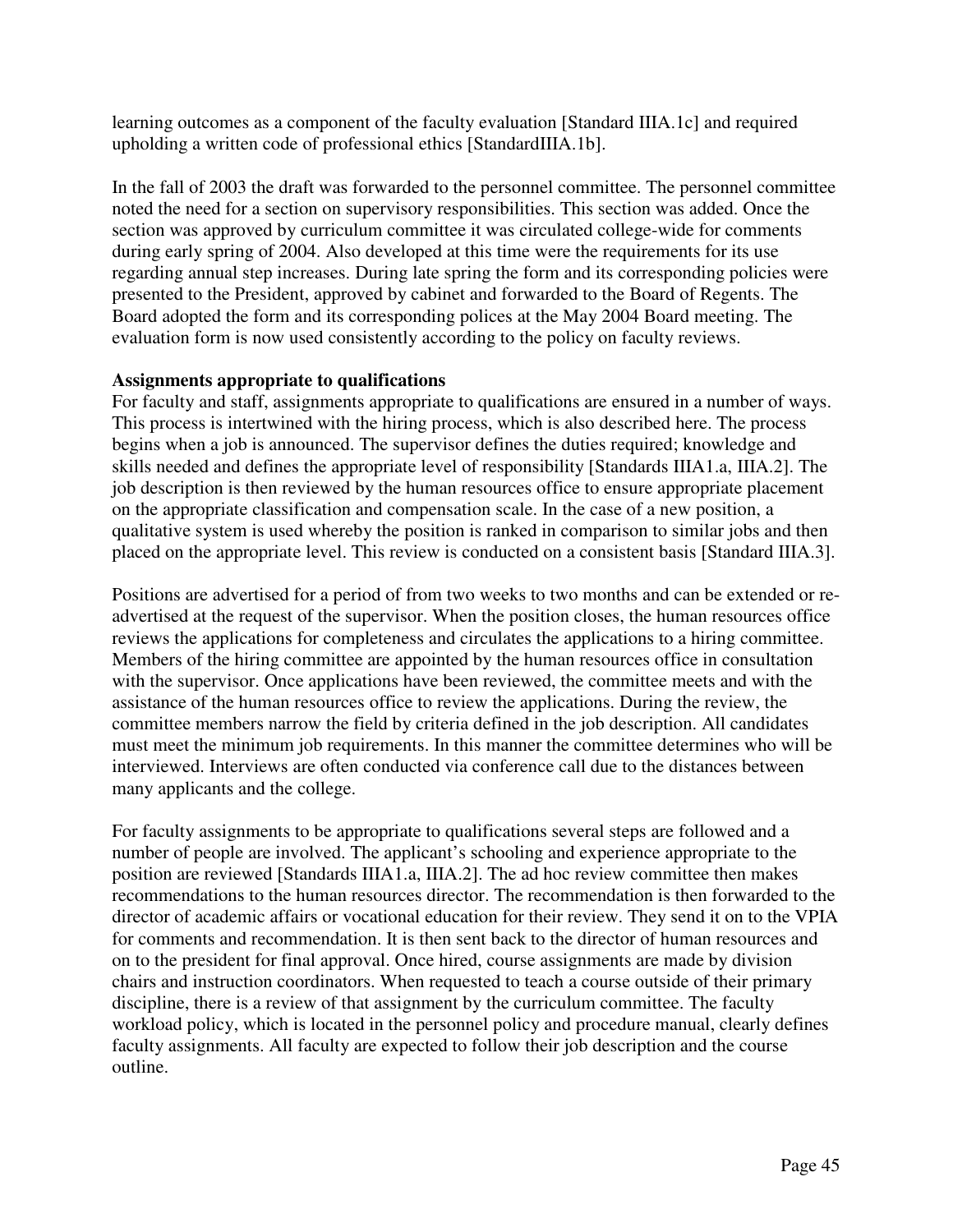### **Development of new policies regarding part time instructors**

Minimum qualifications for full-time instructors are clearly written in the personnel policy and procedure manual and every employee has an up to date copy of this document. The part-time faculty handbook is currently under revision, partially in response to this recommendation, and is expected to be completed by May 2005. This policy is undergoing a review process similar to the review completed for the faculty workload policy [Standard IIIA.3]. That process required review by two committees with multiple opportunities for comment by the faculty and was completed in approximately 18 months.

The minimum qualifications policy for part time instructors has involved the entire college community. In January 2004 the director of human resources identified the need for the development of minimum qualifications for vocational education part-time instructors and asked the curriculum committee to begin to review the issue. It was then realized that not only did the college need to develop the minimum qualifications for vocational education part-time instructors, it also needed to develop the same for exercise sports science instructors and revisions were needed for the minimum qualifications of academic part-time instructors. During summer 2004, the curriculum committee identified this as a priority and started a review of parttime instructor minimum qualifications to bring them in line with full-time minimum qualifications.

While this process has not yet been completed, the personnel and curriculum committees are working in collaboration to finalize these minimum qualifications. Policies in place have been reviewed, policies of other WASC accredited institutions have been considered and the faculty has been consulted. When the qualifications have been agreed upon, the college will be addressing the requirements in relation to the personnel already in place. Three scenarios have been developed. The first scenario is to implement the change without any time for the campuses to make adjustments. This in effect would halt education at the campus level. The second is to grandfather instructors in allowing those currently approved to teach to continue to be eligible for recertification. The third is to give all campuses a time limit in which they would either need to hire full-time instructors or identify part-time instructors who meet the minimum qualifications.

As stated, we foresee the development of the minimum qualifications standards for faculty to be handled in the same manner as the policy developed for faculty workload with the personnel and curriculum committees working together in a collaborative effort. This also allows for comments from all levels – faculty and administration at both the national and state campuses. Our targeted date for completion is May 2005.

## **Code of Ethics**

Though not listed under the recommendation directly, a written code of ethics was discussed in the findings and evidence section of the evaluation of human resources. At this time, we have completed the committee work and the Board of Regents has approved the code of ethics.

COM-FSM had already addressed the lack of a code of ethics in the spring of 2003. The director of vocational education had the initiative to begin the development process for the policy. During fall of that same year, the personnel committee reviewed and revised the draft. In the spring the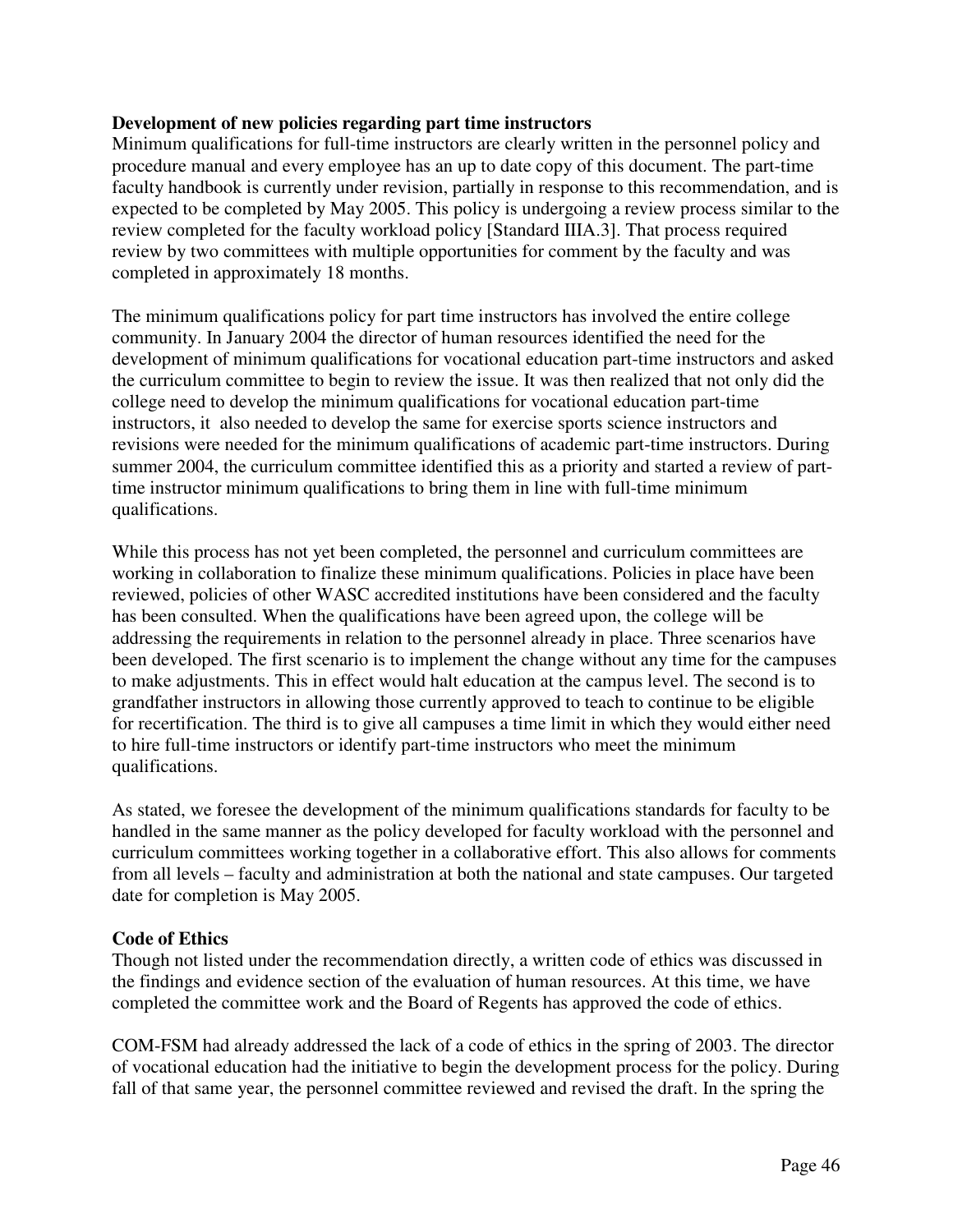revised draft was distributed college wide. Recommendations for improvements were received. The personnel committee accepted a revised version created by an employee from a state campus. Then, after a web search, another version was submitted to the committee. The policy identified was nearly identical to the American Association of University Professors Statement on Professional Ethics. The policy was distributed throughout the college through email and campus representatives. Comments were collected and reviewed by the committee. The final draft was sent from committee to the President for cabinet approval. The Board of Regents approved the policy in December 2004.

## **Bullet III. The college needs to standardize instruction, student services, learning environments, and quality of instruction across the college's six sites. Specific areas that require greater continuity at this time are the delivery of comprehensive and consistent student services at each of the college's sites.**

The college is attempting to standardize all of the items listed above. However, particular attention has been paid to the delivery of student services. In this section, we will attempt to explain the current delivery of consistent student services across our college [Standard IIB.1, IIB.3a]. We will also describe the plans to assure that these services are regularly assessed and improvements are made. Under the new organizational chart, all personnel working in student services programs report to the vice president for support and student affairs. The vice president reports directly to the president and is part of the central administration at the national campus. Clearly delegated responsibility in this area will assist the college in the provision of consistency in support services across all campuses. The responsibilities of the vice president for support and student affairs include admissions and records, financial aid programs, counseling programs, and campus life including sports and recreation throughout COM-FSM.

## **Where the student services personnel work**

The table below illustrates the number and type of full time equivalent personnel currently performing student services functions at each campus and in the national administrative offices. Personnel perform multiple tasks in nearly every office, and campuses with lower enrollment do not as yet have full time personnel devoted to each activity. As resources allow, additional personnel will be added to student services.

| $\ldots$ . The consequence of $\ldots$ is the contracted of $\ldots$ of $\ldots$ . The contraction of $\ldots$ |            |                              |                             |            |                  |
|----------------------------------------------------------------------------------------------------------------|------------|------------------------------|-----------------------------|------------|------------------|
|                                                                                                                | Avg. $04$  | Admissions and Financial aid |                             | Counseling | Campus life $\&$ |
|                                                                                                                | enrollment | Records                      | programs                    | programs   | Rec              |
| $FMI^*$                                                                                                        | 25         | .33                          | .33                         | 1.33       |                  |
| Yap                                                                                                            | 143        | .25                          | .25                         | .25        | .25              |
| Kosrae                                                                                                         | 237        |                              |                             | .5         |                  |
| Pohnpei                                                                                                        | 486        |                              |                             |            | 1.5              |
| Chuuk                                                                                                          | 728        | $\overline{2}$               | $\mathcal{D}_{\mathcal{L}}$ |            | 2                |
| National **                                                                                                    | 904        | 2.2                          | 3.7                         |            |                  |
| Central                                                                                                        | overall    | 3.8                          | 3.3                         |            |                  |
| admin                                                                                                          | 2,523      |                              |                             |            |                  |

### Number of Personnel FTE in each area of Student Services by campus

\*FMI is a specialized vocational program with low enrollment and an active physical component \*\* National campus has 2 dormitories, serving 200 students and staffed by campus life personnel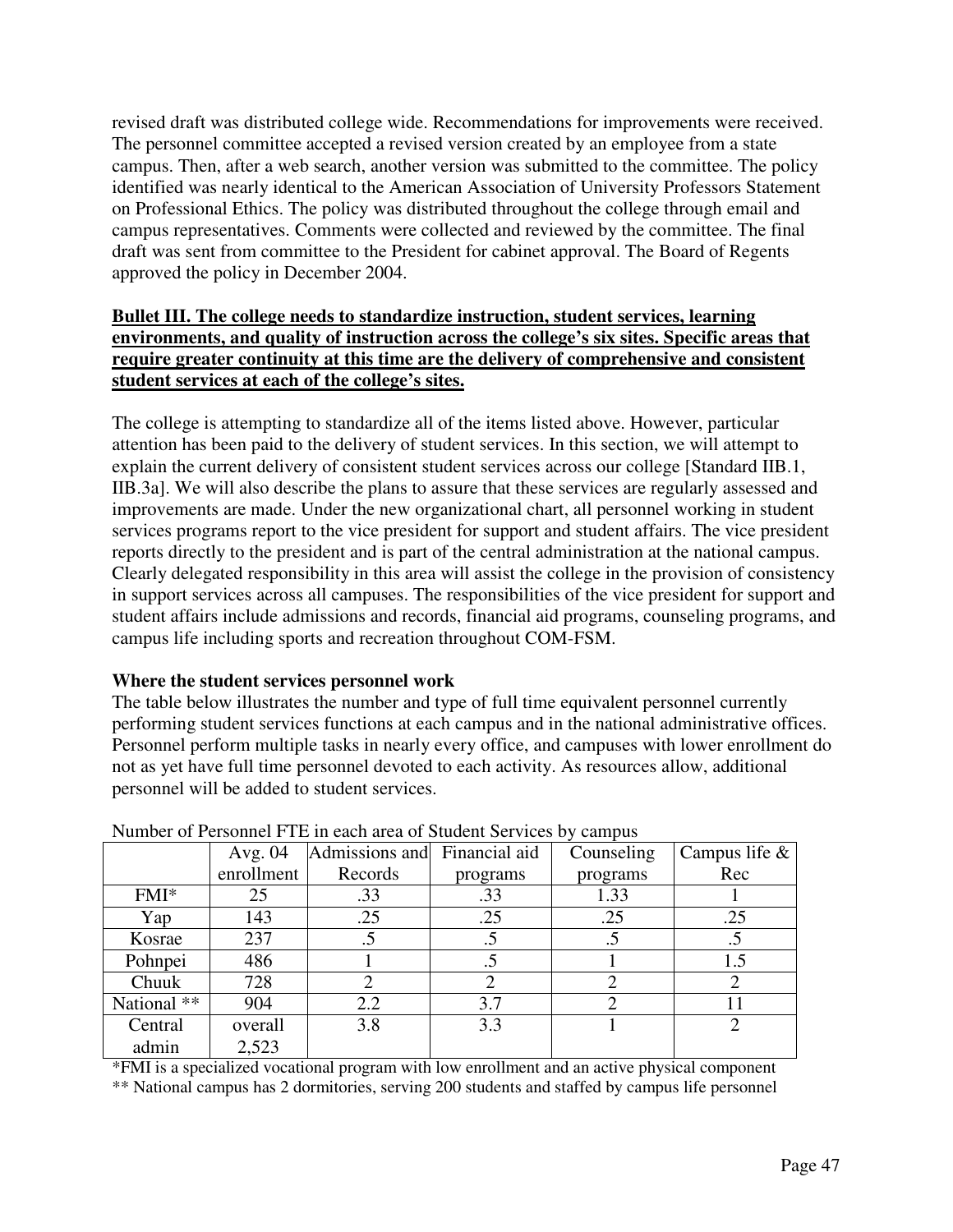## **College wide student services support provided by the national campus administration**  Several administrative functions are centralized at the national campus. This is done both for efficiency and is necessary to assist with internal quality control to meet external regulations. Financial aid, work study and scholarships are coordinated by the national financial aid office [FAO] and supplemented by the completion of FAFSA online by the students with the assistance of campus financial aid counselors. Local registration for campuses is entered and electronically sent to the national campus central office of admissions and records [OAR]. Registration changes and grade recording is handled in the same way. Local campuses keep paper copies of student information and instructor grade reports. Duplicate electronic records are also kept of the database [Standard IIB3f]. Transcript requests and grades are only issued by the central records office.

The department of support and student services is assisted directly by the work of several committees: admissions board, financial aid committee, facilities/security/safety committee, and the large student services committee. The student services committee has proxy representation from the campuses. Members from campuses are represented at meetings by a counterpart from the national campus. These members partner and share information to assure that campus members' points of view are brought forward at meetings. Electronic distribution of meeting materials and minutes also assists campus members in actively participating with improved representation for campuses.

The student services committee develops student services policy. Policies are developed in response to need identified either by the administration or from suggestions by committee members and their constituents. Draft policies are widely circulated for review and to allow comments by staff, faculty and students. Numerous drafts of policies are circulated before committee approval. The committee also takes the lead on planning for future activities. A schedule of events and activities is developed by members of the committee and again, these are circulated widely for review and comment before approval.

Recently the student services committee has undertaken the lead in the development of student learning outcomes for each of the student services areas [Standard IIB4]. Staff from the campuses joined the national administration in training sessions and discussions. The college invited Dr. Mary Allen to work with the student services personnel during staff development week. She assisted the staff in the identification of learning objectives and reviewed assessment methods. Prior to this opportunity, the student services offices had conducted a review and discussions of the mission, objectives and goals as part of the alignment of the performance based budget and strategic plan goals and objectives. These activities were accomplished with the assistance of the student services committee members and the managers and directors of each area and will be discussed at length under recommendation #5 on assessment activities.

### **Admissions & Records**

The coordinator of admissions and records oversees the development and oversight of policies and procedures regarding admissions and student records management of all campuses. Of the six staff members at national campus, approximately 3.8 FTE is devoted to activities that support the entire college, and approximately 2.2 FTE is spent directly assisting the students attending the national campus. The college wide responsibilities include implementation of admissions and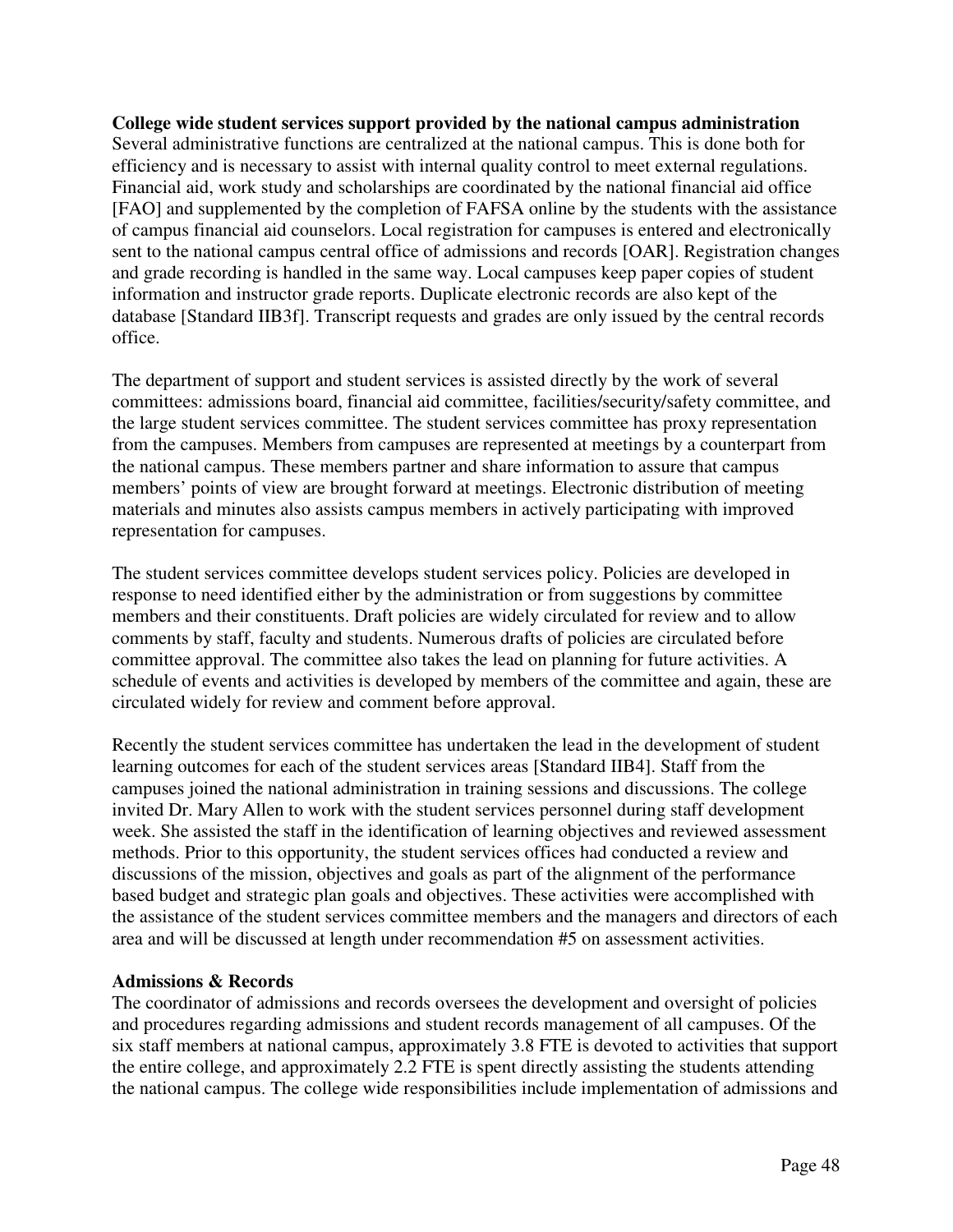records management policies and procedures and assistance in assuring student learning outcomes. The student records database is centrally located at the national campus and data is electronically transmitted overnight from the campuses.

Plans for this area include a reclassification of the coordinator's position to managerial level as the coordinator has responsibility for admissions and records across the campuses. Adding another data processing specialist is planned. Plans are to continue monitoring and assisting the campuses by sending staff to assist at campuses and receiving campus staff for training at the central office. This will provide for continuous improvement and consistent delivery of OAR services college wide. The office is also participating in the development and implementation of an office assessment plan. Early work on this project included the development of a mission statement and review of office goals.

Admissions policies are developed and carried out by the COM-FSM Admissions Board. This group of faculty and staff meet regularly and review applications and test scores. Students seeking eventual transfer to a four-year institution are encouraged to apply for admission to the national campus and the students with the highest potential to perform well in college transfer courses are offered admission.

## **Financial Aid**

 The coordinator of financial aid oversees the development and oversight of policies and procedures regarding financial aid policies and procedures for all campuses. Of the seven staff members at the national campus, approximately 3.3 FTE are devoted to activities that support the entire college, while 3.7 FTE are spent directly assisting the national campus students. The national campus financial aid office also assists with scholarships and, as national campus students have a higher rate of transfer to four year institutions, a significant portion of time at the national campus office is spent on transfer activity. The college wide responsibilities include the implementation of financial aid policy and procedures and the assessment of student learning outcomes.

All financial aid programs, both US federal and FSM government, are administered by the central financial aid office at the national campus. Information is gathered at all campus sites, and transmitted electronically and by fax to the national financial aid office. An electronic tracking system has been implemented to assist the campuses and students throughout the college in knowing the status of the received documents. Student financial aid fund distribution continues to be in accordance with US federal regulations.

Plans for this area include the reclassification of the coordinator's position to managerial level as he has responsibility for financial aid activities across the campuses. The office plans to convert the special contract financial aid technician to a permanent position. In the next two years another financial aid technician position is planned. Monitoring and assisting the financial aid activities at campuses has been and will continue to be a high priority. Training for the US Pell grant requirements and coordinating the activities of each campus has always been an integral part of the activities of this office. Training in the assessment of student learning outcomes will be an additional focus for this area.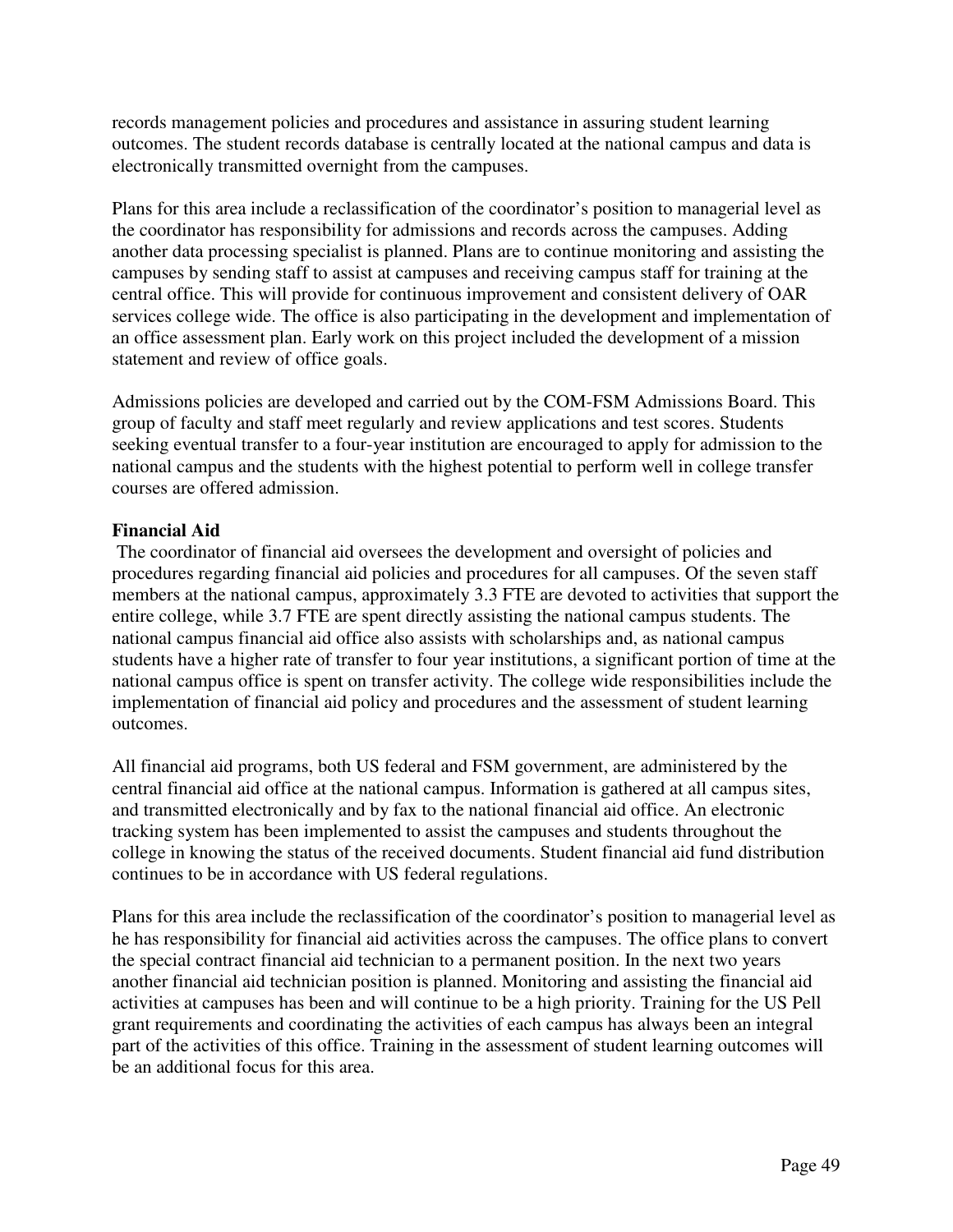### **Counseling**

 During the process of reviewing the reporting relationships and the organization of work units, the decision was made to have the counseling offices college wide coordinated by a lead counselor. The lead counselor is centrally located at the national campus in Palikir. This counselor will develop guidelines, coordinate programs, provide information and materials on pertinent subject areas to the counselors at other campuses and develop a policy and procedure manual for counseling college wide. The campuses with more than one counselor will designate a lead counselor, who will be the primary contact for the campus on counseling issues. These individuals will work together to take policy suggestions to the student services committee for approval. This will allow a mechanism for the development and oversight of counseling policies and procedures for all campuses. Upcoming activities for this area include designating a lead counselor at Chuuk and Pohnpei campuses [Standard IIB.3a].

### **Residential life, including sports and recreation and health promotion**

The new director of residential/campus life, Dr. James Yaingeluo, brings together a number of student services providers at COM-FSM. This includes the coordination of sports and recreation and health services college wide. The campus life director located at the national campus will now oversee the development of policies and procedures regarding all these areas. Working with the director on college wide issues are the national campus recreation specialist Castro Joab and the national campus dispensary nurse, Benina Ilon. The residential/campus life director also oversees the staff of the two dormitories at the national campus and serves as an advisor to the staff of the one other dormitory of the college at the FMI campus. The national campus dormitory staff includes one manager and two permanent advisors and four contract resident advisors plus four student resident assistants.

The implementation of policies and procedures and student learning outcomes for sports and recreation, health promotion, and residence hall activities are the responsibilities of all managers at national campus and the student services coordinators at the campuses. Upcoming plans for campus life include training on new policies and reviewing procedures. The director of campus life and the vice president will visit other campuses and continue to bring campus staff to the national campus for training and events [Standard IIIA.5].

### **Student services available at each campus**

**National campus:** The vice president for support and student services performs the dual role of national campus student services coordinator, as well as the head of administration of student services. As described earlier, he is ably assisted by the presence of the central offices of Admission and Records, Financial Aid, the lead counselor and Campus Life Director. The vice president will continue to offer training and monitor visits to other campus sites in these areas. The emphasis on the development of procedure manuals for each area is currently a high priority. In addition, the vice president has placed a high priority on the development and implementation of the assessment plan for all student services areas. These activities are more fully described under Recommendation #5.

**Pohnpei Campus:** The Student Services Coordinator/Assistant Director is responsible for the implementation of admissions and records, financial aid, counseling, sports and recreation, and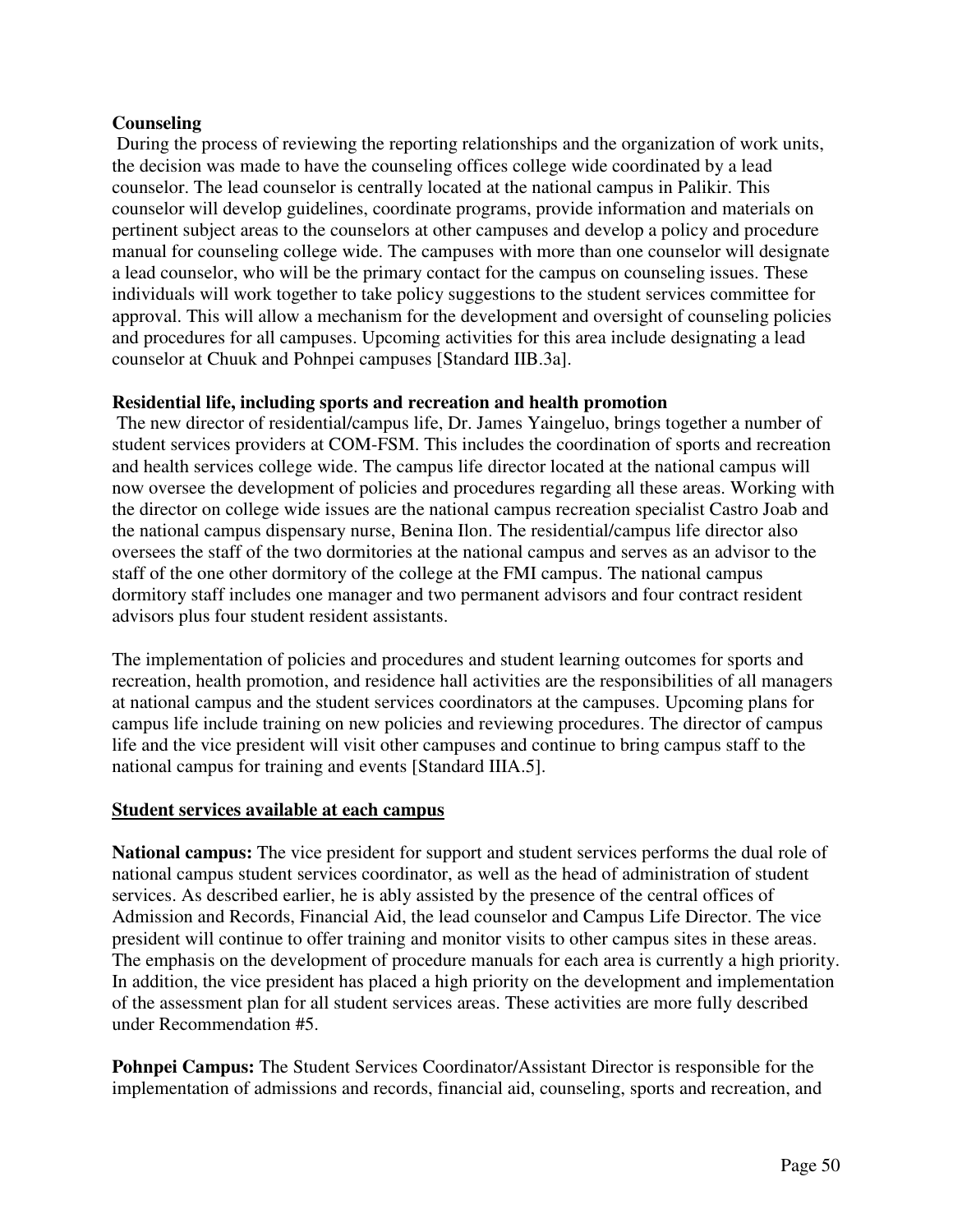health promotion activities. Pohnpei campus has a number of staff members who report to the student services coordinator and assist in the implementation of the policies and procedures in each of these areas. These include one admission & records staff person, one financial aid counselor, one sport and recreation staff person, one counselor, and a nurse. The student services coordinator will assist with the implementation of policies and procedures and the assessment of student learning outcomes. The Pohnpei campus is located near the national campus, and the staff works closely to implement policies and develop procedures for the continuous improvement and consistent delivery of all student services areas. Student services staff from Pohnpei campus are able to attend student services committee meetings at national campus and the all student services staff at national campus are easily available to the Pohnpei campus staff members. This has lead to a comfortable collaborative relationship in this department.

**Chuuk Campus:** The Student Services Coordinator/Assistant Director is responsible for implementation of admissions and records, financial aid, counseling, sports and recreation, and health promotion activities policies and procedures and the assessment of student learning outcomes. The largest campus, the student services coordinator has a relatively large staff to assist with the delivery of student services. Chuuk Campus has two admission and records staff, one financial aid counselor (and one open position) and two counselors. At the present time, no one individual is performing sports and recreation activities exclusively. Several members of the campus community are sharing responsibilities for these activities. A position dedicated to sports and recreation is planned. Chuuk Campus does not have a dispensary, but is utilizing the services at the state hospital. All staff members are aware of the need to assist in the implementation of policies and procedures and the assessment of student learning outcomes.

As Chuuk campus continues in reorganization, several roles will be clarified. A lead counselor will be designated. Positions for a sports and recreation advisor and nurse are planned. Training at the national site, and training and monitoring at the Chuuk campus will continue with at least one visit planned for each term [Standard IIB.4]. This is intended to ensure continual improvement and consistent delivery of student services programs.

**Kosrae Campus:** For the smaller COM-FSM campuses, the person holding the student services coordinator position will, for a time, continue be responsible for more than one student service activity. Although one new position will be filled in FY05, one in FY06, and two more in FY 07, Kosrae student services are the primary responsibility of the student services coordinator. The student services coordinator has primary responsibility for the oversight of financial aid, and admissions and records. He shares counseling, sports and recreation and health promotion activities with other members of the staff including the director, faculty members and the peer counseling advisor. This campus is utilizing the services of the state hospital for the medical and health needs of its students and staff. Kosrae campus staff will continue to receive training on new and existing policies and the assessment of student learning outcomes. The vice president for support and student affairs will continue to oversee monitoring visits to the campus for continuous improvement and consistent delivery of student services programs.

**Yap Campus:** Yap is also a small campus, and the student services coordinator position is new in their organizational structure. The employee moving into this position is the business officer. She has already been involved in helping students and is pleased to be increasing these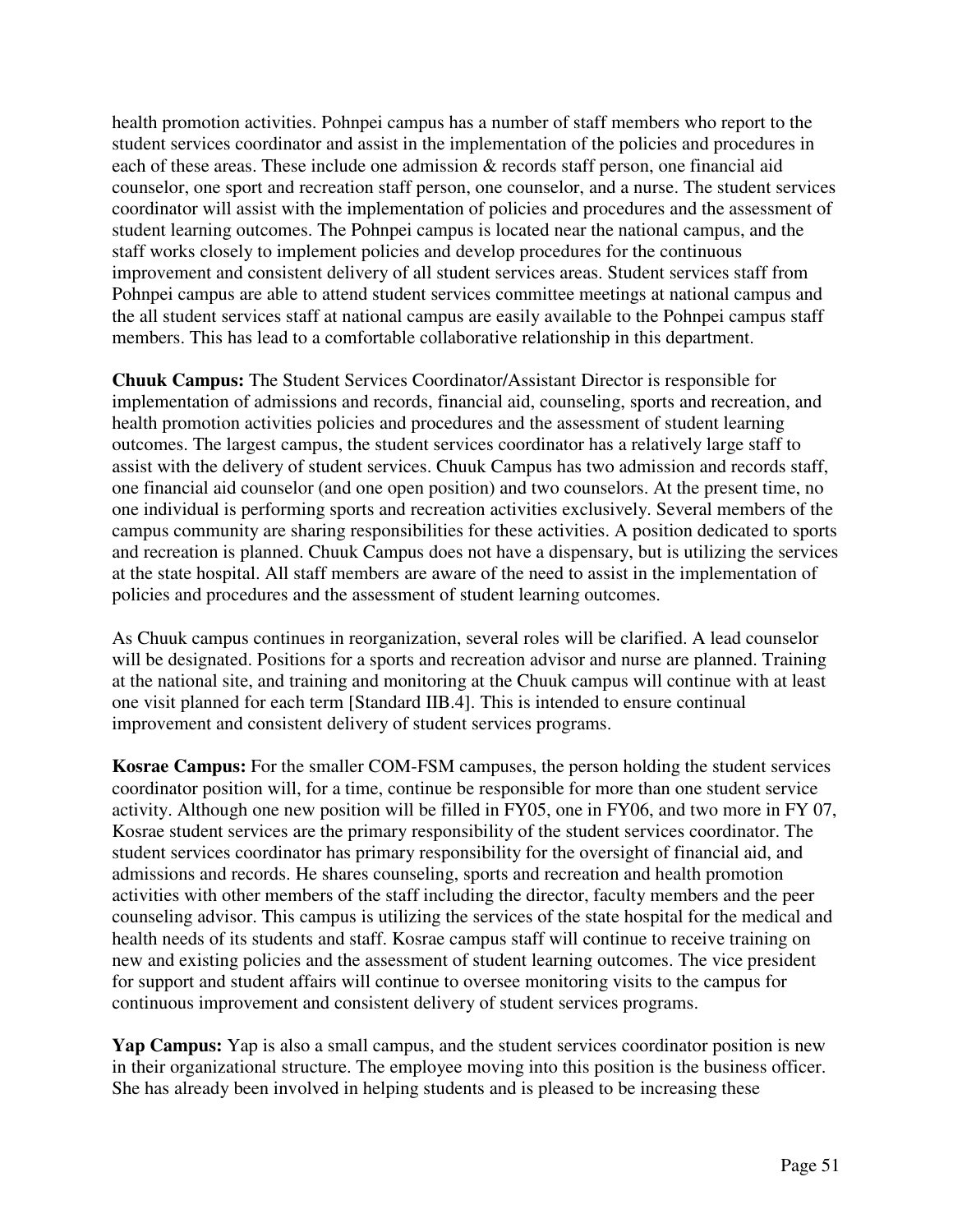responsibilities. The Yap campus re-organization will be implemented in stages over the current year. New positions are currently being advertised. The major transition is expected to be completed by the end of spring term. The student services coordinator will continue to have dual responsibilities and be responsible for more than one student service activity. At Yap campus, this initially means the student services coordinator will oversee financial aid, admissions and student records and do some counseling and health promotion activities. Yap Campus is utilizing the services of the state hospital for the medical and health promotion needs of its students and staff. The Yap campus staff will continue to receive training on new and existing policies and the assessment of student learning outcomes. The vice president will continue to schedule monitoring visits to assure the continuous improvement and consistent delivery of student services programs.

**FSM-Fisheries & Maritime Institute (FSM-FMI): FSM-FMI is the smallest and only** specialized campus. It usually has an enrollment of approximately 30 students. The students receive specialized training and are not at this time eligible for US Pell assistance for tuition. The campus is entirely supported by the FSM Congress and administered by COM-FSM. At the Institute there is a student services coordinator who also has other duties and is assisted in each of these activities by faculty and the campus director. He assists students with financial aid, admissions, counseling and recreational activities. The coordinator is responsible for the implementation of policy in all of the above areas. FSM-FMI, like Yap campus, is utilizing the services of Yap state hospital for its medical and health promotion activities. The student services coordinator will continue to receive training in student services policies and in the assessment and evaluation of student services programs [Standard IIB4]. Monitoring visits take place regularly and will continue.

### **Bullet IV. The college needs to standardize instruction, student services, learning environment, and quality instruction across the college's six sites. Specific areas that require greater continuity at this time are the provision of adequate facilities for instruction at all sites; at this time, the college must immediately provide an adequate facility for student learning at the Chuuk site.**

Although a permanent site has not been acquired, the college has made considerable progress in improving the facilities for student learning in the currently leased buildings and properties of that constitute the Chuuk campus. Negotiations have been undertaken with the owner of the primary campus site to allow for a fifteen year lease extension. These friendly negotiations have reached an agreement in principle, with only a few remaining details to be completed. The decision to continue using this property over this time period supports the decision to upgrade the property. The College of Micronesia-FSM has been actively improving the current site and at the present time, and a contract has been implemented for the construction of new buildings [Standards IIIB1, IIIB1a, IIIB1b].

## **New buildings on the current campus**

The bids for the construction of new buildings to house a generator, a toilet facility, two computer labs/classrooms, and the learning resource center have been awarded to construction companies in Chuuk. Construction has begun and completion is expected during spring term 2005 and should be near when the visiting team visits in April, 2005. The college has also issued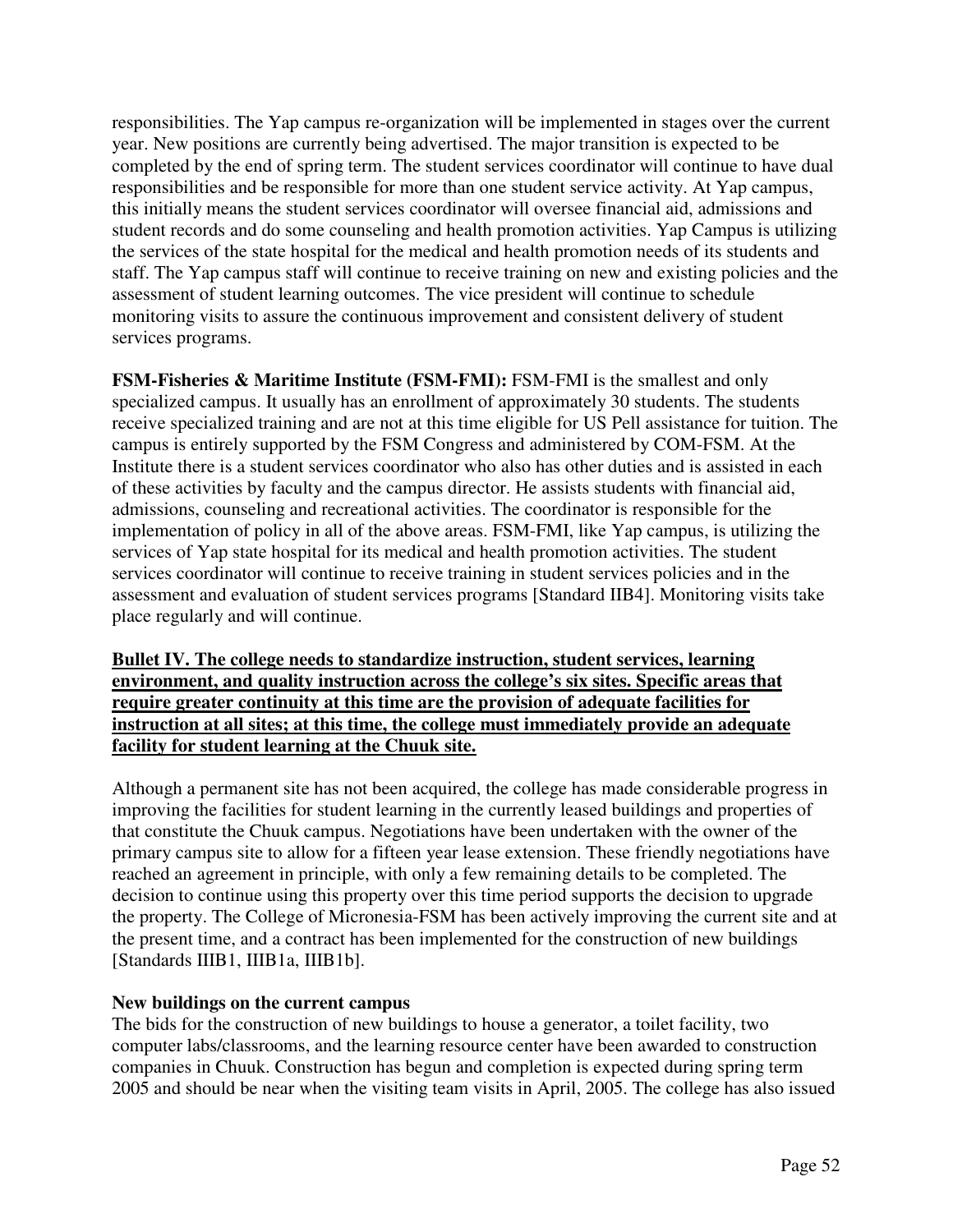a call for proposals from local land owners for additional space to accommodate vocational classrooms and shops. The relocation of vocational education classrooms should be accomplished by summer 2005. In progress to date, a number of buildings have been identified and a review of the most appropriate buildings will be determined by approximately mid-March.

One of the most striking improvements to the Chuuk campus is the addition of a student center [Standard IIIB1a]. Built to accommodate local cultural and student events, the center is a highroofed, open-sided, concrete floored area in the center of the campus. Two corners of the center are partially supported by two large cargo containers. These containers will house a book store and a small facility where students can purchase food and drinks during the day. The student center became a focus of campus life even before the floor was completed and is frequently the venue for co curricular activities. Another important improvement is a cultural center. Formerly an unused building it now houses a small museum that features Chuukese handicrafts and serves as the venue for cultural events.

### **Improvements to existing structures**

Completed improvements include the replacement of some leaky roofing, replacement of some areas of flooring and the installation of additional lighting in multiple areas. This has increased classroom and office space and improved the maintenance shop. These improvements have increased the efficiency of the maintenance staff and have allowed the maintenance workers to focus on other improvements. A sidewalk has been constructed, which increases the safety and comfort of students moving between classes. One of the major overall improvements is the purchase of a generator. Due to infrastructure issues, electrical power in Chuuk has been intermittent for the past several months. When this issue arose, the college began the process to purchase a generator for Chuuk campus to provide a source of electricity when the local source was not operational. The generator will allow the uninterrupted flow of power to classrooms, offices, computer labs, and the learning resource center and is to be housed in a new, single use building already under construction. The maintenance staff have been trained to troubleshoot this vital piece of infrastructure.

To improve communication, three antennas have also been installed to allow for a wireless internet system to connect the separate buildings of the Chuuk campus. This project was started during the latter part of 2004with only two more buildings remaining to be hooked up to the network, the project is expected to be completed by the end of March 2005 [Standard IIIC1a]. These improvements have greatly improved the situation at Chuuk campus, and planned improvements should continue this trend.

As Chuuk is the only one of the four states without a permanent college facility, Chuuk states growing population of high school graduates had intensified the problem of inadequate facilities. Controlling enrollment was seen as a necessary part of improving the learning facility. As recently as four years ago, the college was able to write a mission statement that included the phrase, "and education for all". However, times have rapidly changed and the college is now in a situation that requires enrollment management for all sites. At sites other than Chuuk this has meant limiting the number of seats available to new students.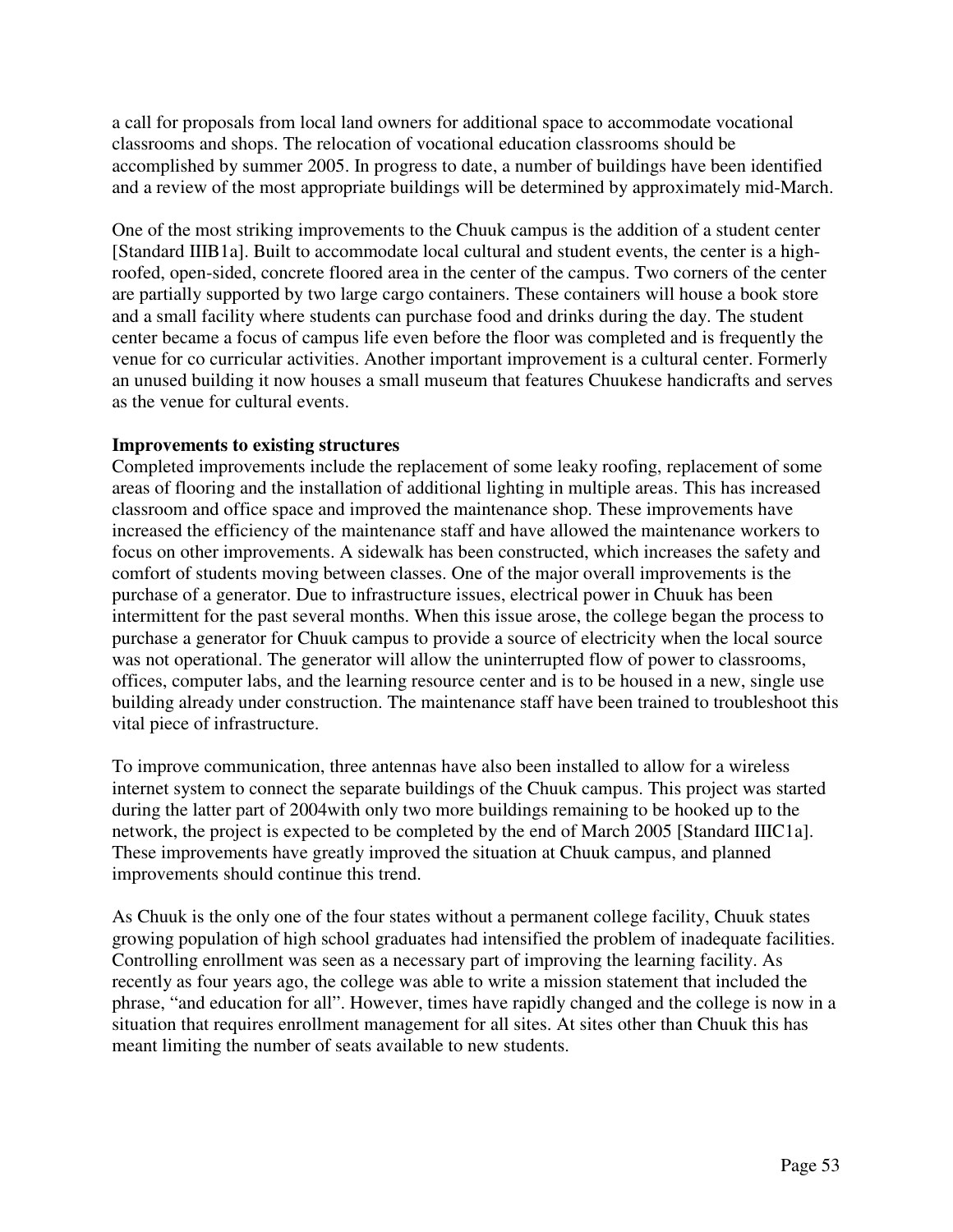#### **Administrative procedures strengthened**

Chuuk campus has, with the support of the National campus, improved the registration process. This has made it easier to be compliant with the enrollment limits and has lowered the number of students overall. Although the political and government leaders of Chuuk would like to see a larger Chuuk campus that offers increased enrollment and additional programs, the college has set a limit on enrollment to the number of students that can be adequately served. This enrollment cap is under review, and the vice presidents for instructional affairs and for support and student services are working together to provide clear guidelines to each campus to manage the number and type of facilities required to support the student population [Standards IIA.2c, IIIB.1a]. Local leaders have a strong incentive to improve the Chuuk campus facilities.

These issues surrounding the college are compounded because the College of Micronesia-FSM is located in a young country with some of the "most autonomous states that have ever been held in a federation". Each state has a strongly defined culture that is reflected in the personalities and characteristics of its citizens and of its institutions. Chuuk state has the highest population of the four states, and the smallest amount of land. Most public institutions, including the state government buildings, are located on leased land in Chuuk. There is unlikely to be a more difficult challenge in the state of Chuuk, which has many challenges, than that of land use, land ownership and land availability.

For many years, the Board of Regents and the administration of the college had believed that the solution to the problems at the Chuuk campus would be lessened by the acquisition of a permanent site. If the college owned the property, it could be properly improved. The experience of the national campus, where the campus had moved from old and inadequate facilities into new buildings on owned land, was the example everyone hoped would happen in Chuuk.

### **History of the search for a permanent campus**

The history of the permanent site for the campus goes back to 1993, the year the college became independent. In that year the College of Micronesia-FSM used funds from the FSM national government to purchase a piece of land in Nandaku, Chuuk for the permanent site of Chuuk Campus. Problems arose over the construction of roads and sewer lines that would require an easement agreement with private land owners. The prohibitive price of the easement forced the college to court but land cases linger in the courts in the FSM, as land ownership is held by families and issues become very complicated quickly. Although the case was eventually settled by the government, and the easement was granted, Chuuk constitutional provisions and third party negotiations caused the solution to be less than adequate for permitting access to the land.

### **Chuuk Star Hotel identified**

In 2003, the Board of Regents and former President Michael Tatum decided not to re-locate the current Chuuk Campus to the Nandaku site. The College of Micronesia-FSM solicited proposals from Chuuk land owners for property that might be sold to the college. Three proposals were considered worth exploring. After serious investigations into the issues involved, the Board of Regents approved a proposal to acquire Chuuk Star Hotel in October 2003. The Board of Regents also established a task force to work with the owner of the hotel as well as the FSM Development Bank. A series of meeting took place between the three parties, the College, FSM Development Bank, and the owner, Mr. Oshiro Billimon.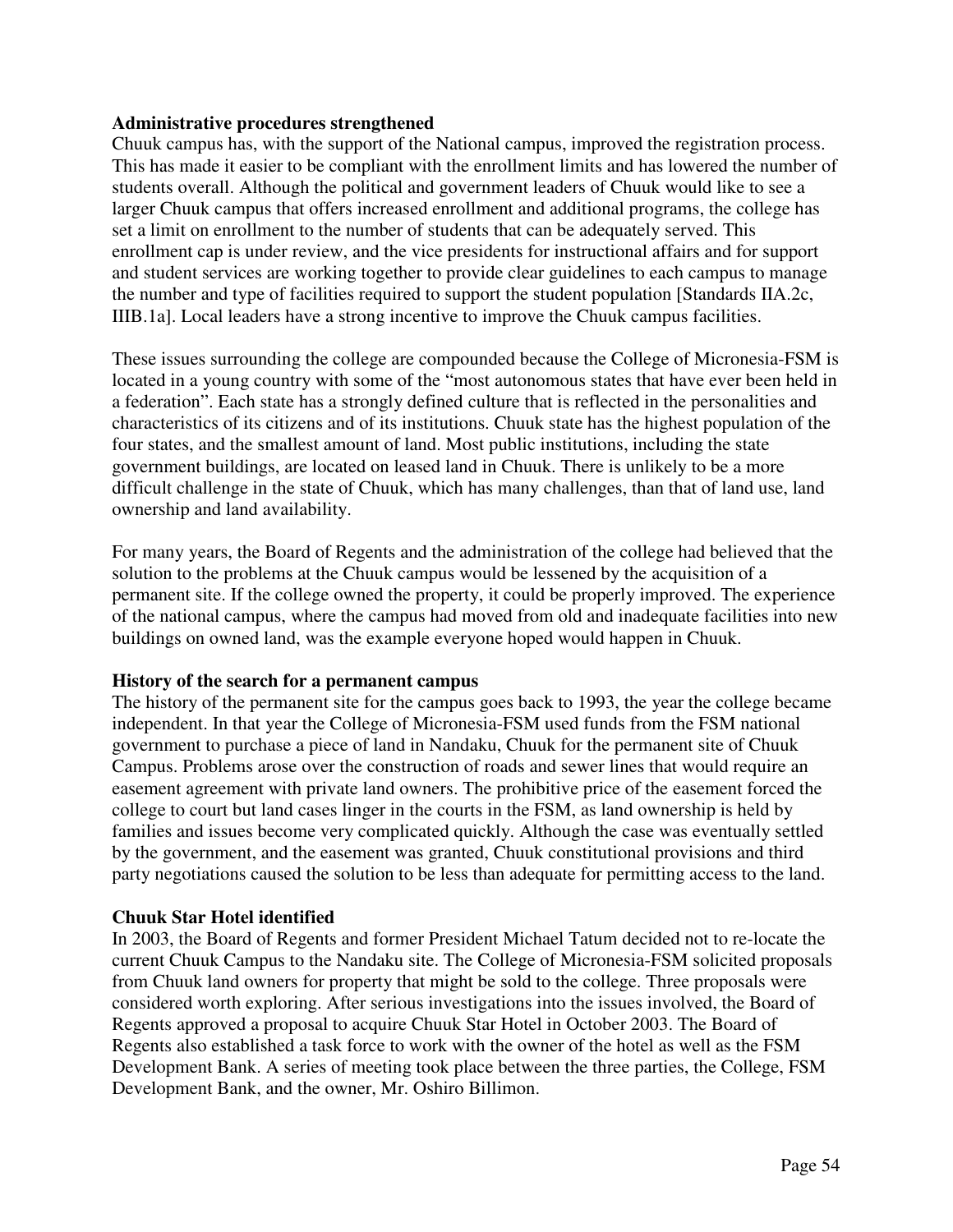The College was given permission from the owners of the hotel to assess and appraise the hotel and adjacent land. The College hired consultants to survey the adjacent land to the hotel and did an assessment and determined that the hotel, land, and the restaurant will meet the future needs for Chuuk Campus. The College had many meetings with the FSM National Government and Chuuk leaders on securing the funding. Some highlights of these efforts are worth noting.

In FY 2004 the FSM Congress appropriated \$350,000 and Chuuk Legislature appropriated \$500,000 for Chuuk Campus facilities under infrastructure development plan of Compact II funds. The College learned from JEMCO in December 2004 that Compact II funds cannot be used to purchase land. This meant that appropriated Compact II funds in the amount of \$850,000 could not be used. The college community has been kept updated on the Chuuk campus situation as frequent notices on the progress have been posted in the Presidential Updates. The wide ranging activities and intense local interest are reflected in the many details and numerous participants in the discussions. For instance, the Ad Hoc Committee on Chuuk Star Hotel had meetings with Mr. Peter Christian, Speaker of the FSM Congress and Mrs. Anna Mendiola, President and General Manager of the FSM Development Bank. There were many meetings with FSM Senators, members of the Chuuk House and Senate, the Chuuk Governor and Chuuk campus students, faculty and staff.

#### **Current situation**

In January 2005, the Board of Regents authorized negotiations for a long term lease for the current site and an increase in improvements. The task force recommended to the Board at its March 2005 meeting that the Chuuk Star Hotel project no longer be the focus for the permanent site of Chuuk campus. Two alternative permanent sites for Chuuk campus have been identified. The Board of Regents has agreed to drop the focus on Chuuk Star Hotel and delegated to the Chuuk Regent, at his request, and the Chuuk campus director to work with the Chuuk state government to identify a permanent site for the administration to proceed in the acquisition processes. The Board will then propose new options. As in all other postsecondary institutions, COM-FSM is facing fiscal challenges in securing adequate funding for improving its facilities., The infrastructure improvement plans and budget requests in place for the period FY2006 to FY2009 total approximately \$10Mwhich, if appropriated, should allow the college to continue to improve facilities at all sites. Facilities standards have been developed and have been disseminated for review and comments to all campus directors and facilities staff.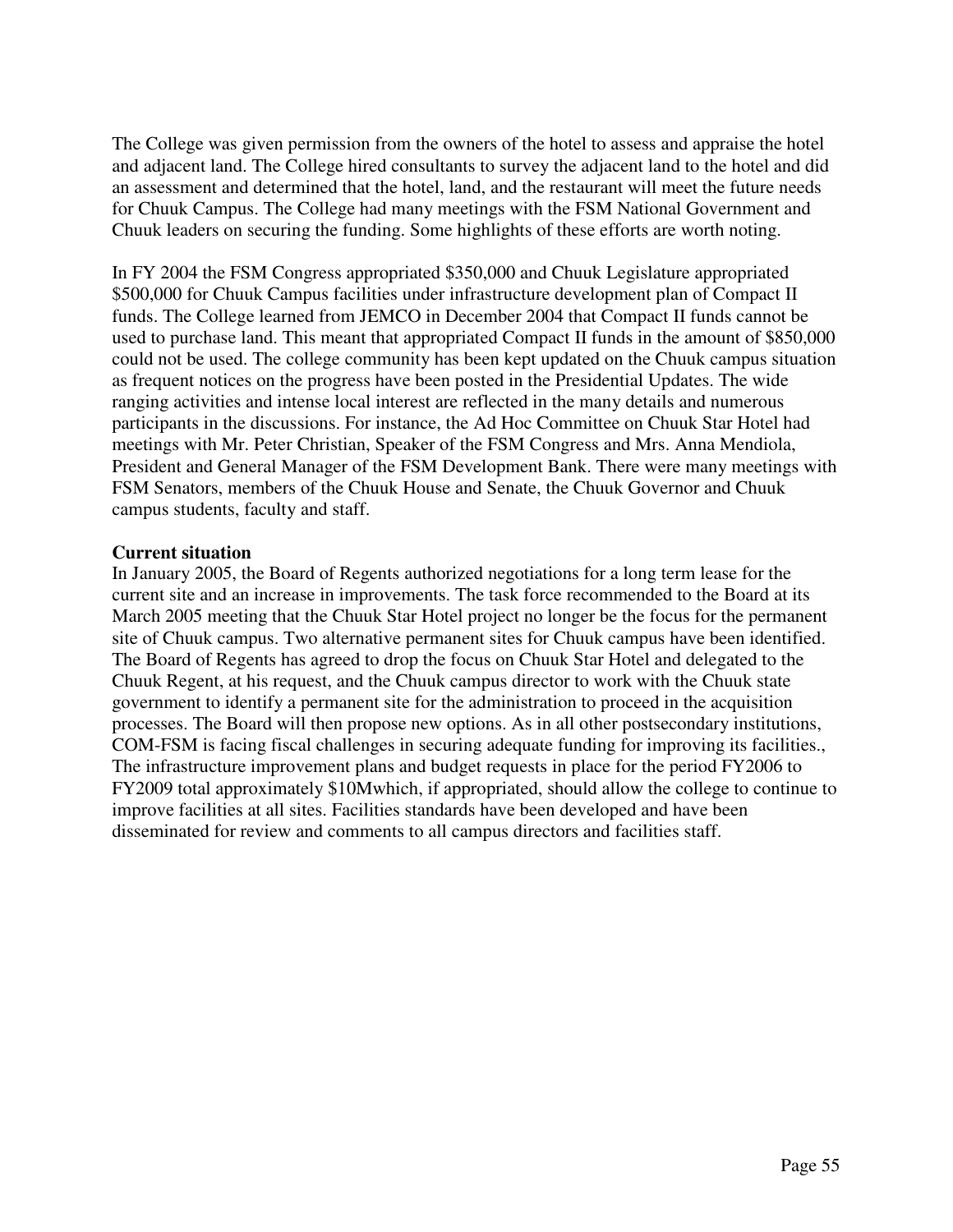## **Timeline of Additional Plans the Community College Has Developed:**

The college has been very actively involved in the response to the recommendations and many initiatives are in process. The following list of activities summarizes the upcoming plans organized by the departmental responsibilities.

## **During March 2005:**

*Instructional Affairs:* 

• Instructional affairs department will complete student learning outcomes for all remaining courses requiring SLO format. [Recommendation #5]

*Student services:* 

• The department of Support and Student Affairs will identify student learning outcome objectives for counseling, residential and student life including recreation, sports and dispensary, admissions and records and financial aid offices. [Recommendation #5]

*Administration:* 

- The Institutional Effectiveness Coordinator will make recommendations for the institutional assessment cycle. [Recommendations #5]
- Planning council and Finance committee will consider changes to the budget development process. [Recommendation #4]

*Executive:* 

- Managers and directors will report to the president progress against the goals identified in the college's strategic plan and performance based budget. [Recommendation #4]
- President will attend EPIC meeting with state and national government leaders to discuss the future of the college. [Recommendation #2]
- The administration will continue improvements at Chuuk campus. [Recommendation #6]
- Completion of distribution of the Manual of Administrative Policies and Procedures [Recommendation #6]

# **During April 2005**

*Instructional Affairs:* 

• The division of Instructional Affairs and the Personnel Committee will propose part time faculty qualifications for Cabinet and Board of Regents approval. [Recommendation #6]

• The instructional affairs department will propose evaluation measures for assessment of the responses to WASC recommendations. [Recommendation #5]

*Student Services:* 

- •The student affairs departments will identify evaluation methods for student learning outcomes for admissions and records, financial aid, counseling, and residential and student life including recreation, sports and dispensary. [Recommendation #5]
- The student affairs assessment group will work with service departments to establish benchmarks for evaluation.

*Administration:* 

- The Research and Planning Office will conduct informational interviews with faculty and staff in order to measure & document progress meeting the goals of the strategic plan and the performance based budget. [Recommendation #4]
- The Research and Planning Office will report spring IPEDS data and gather FY04 annual report data. [Recommendation #4]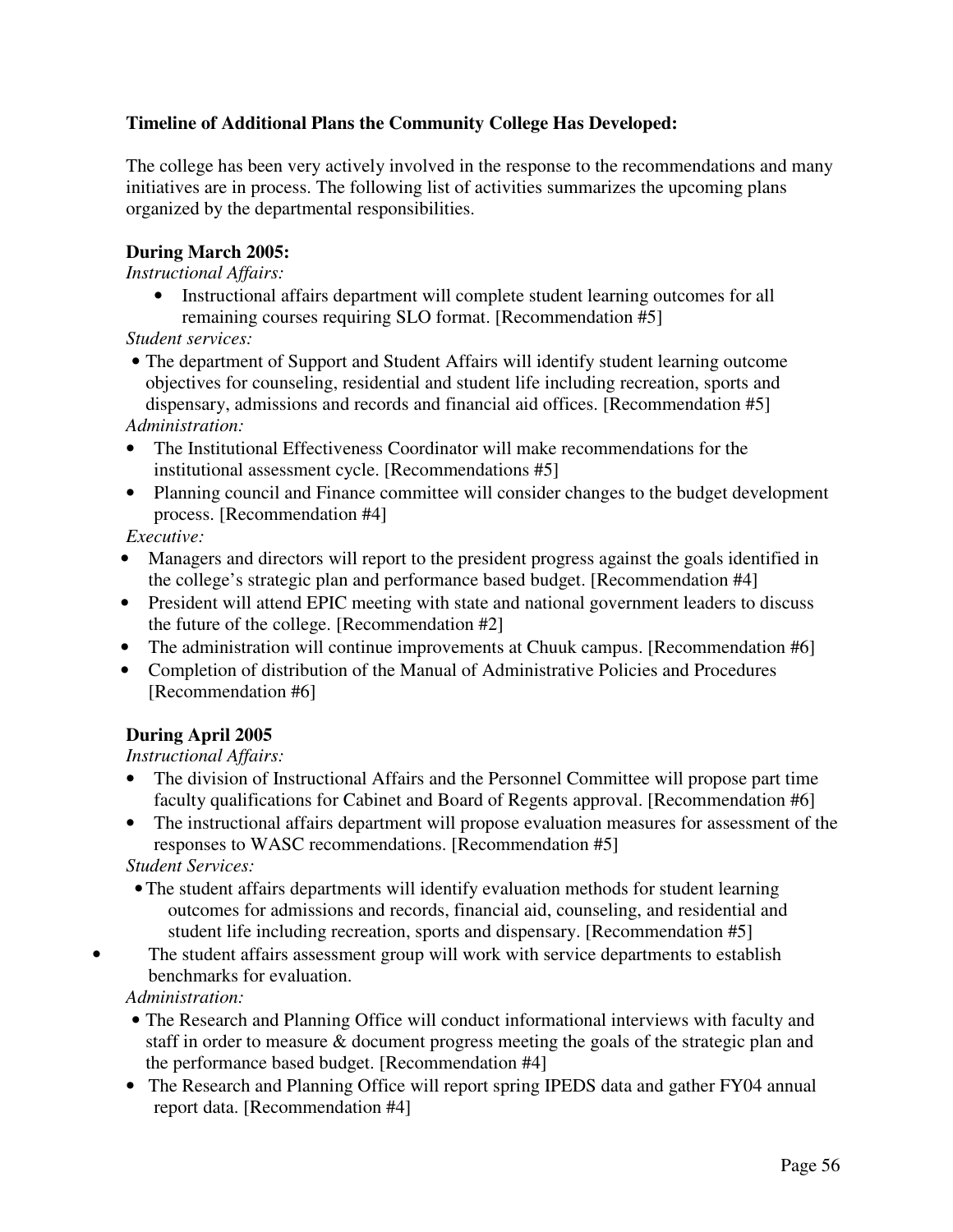- The Institutional Effectiveness Coordinator will compile data for a communications needs assessment and will present findings, along with some recommendations, to the cabinet [Recommendation #3].
- The Research and Planning Office will work with the Vice President of Cooperative Research and Extension to conduct a needs assessment to inform the reorganization of all land grant programs.

*Executive:* 

- The cabinet will adopt a new technology plan once the college community has had the chance to review the plan and provide feedback. [Recommendation #4]
- The Accreditation Working Group will approve reorganization implementation plans. [Recommendation #2]
- The administration of the college will continue to improve Chuuk campus. [Recommendation #6]
- The cabinet will approve procedures for enrollment management for all campuses. [Recommendation #2]

## **During May 2005**

### *Instructional Affairs*

- Instructional Affairs will establish benchmarks for assessment of course outcomes. [Recommendation #5]
- Instructional affairs will complete program learning outcomes for all degree and nondegree programs. [Recommendation #5]
- Instructional Affairs will identify tools to assess the courses specific to the general education requirement in math, science, language and literature and social sciences. [Recommendation #5]

*Student Services* 

• Student services will design an assessment for at least two areas, to be completed over the summer months.

*Administration* 

- The Research and Planning Office will publish the FY 2004 Annual Report including performance data and goals for FY 05 & FY 06. [Recommendation #4]
- The Research and Planning Office will publish an inventory of evaluations and assessments conducted in FY04 and create a schedule of upcoming data gathered throughout the college. [Recommendations  $#1, #2, #3 & 44$ ]

• Implementation of the revised budget process. [Recommendation #4] *Executive* 

- Cabinet will evaluate communication data and will develop a campus communication policy and plan during a college retreat aimed at improving communication. [Recommendations #1, #2, & #3]
- Construction of new buildings at current Chuuk campus will be completed. [Recommendation #6]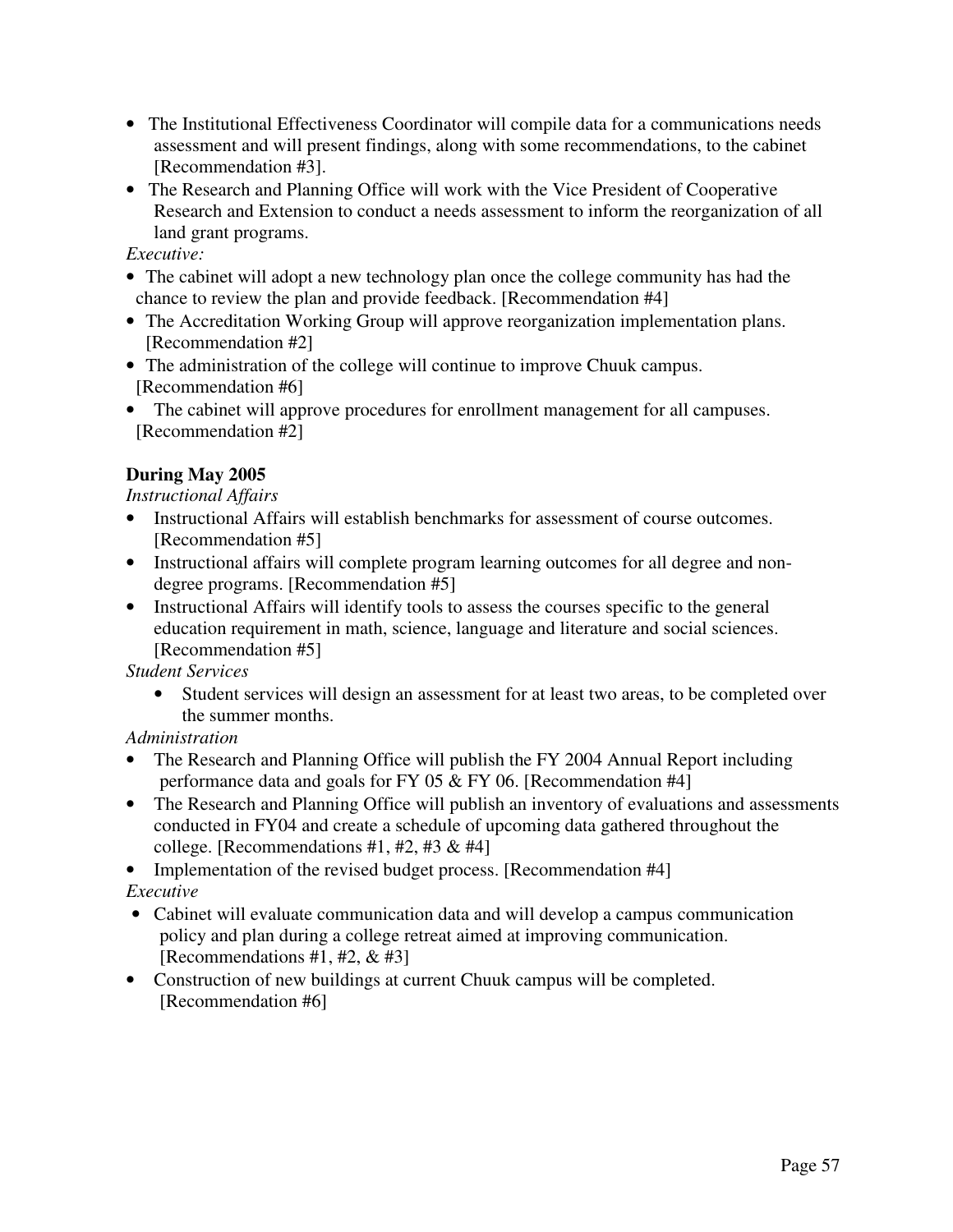## **During June to August 2005**

*Instructional Affairs* 

- Instructional Affairs will publish and distribute all program learning outcomes. [Recommendation #5]
- The Instructional affairs will make recommendations for ongoing reporting on student learning and program outcomes. [Recommendation #5]

## *Student Services*

- The department of Support and Student Affairs' will conduct a summer assessment project.
- The student services departments will make recommendations for ongoing reporting on student learning outcomes. [Recommendation #5]

*Administration* 

- The Research and Planning Office will report feedback from the evaluation of the strategic plan to Planning Council. Planning Council and the Research and Planning Office will develop guidelines for a twenty year strategic plan. [Recommendation #4]
- The Institutional Effectiveness Coordinator will begin developing assessment manual with assessment study group. [Recommendation #5]

## *Executive*

- The college will implement a communication plan that will formalize pathways for effective communication. [Recommendation #1]
- Completion of the revised portions of the manual of administrative policies and procedures. [Recommendation #6]

## **During September to October 2005**

*Instructional Affairs* 

• Instructional Affairs and Support and Student Affairs will communicate the results of assessments and will use data to inform improvements to programs and services. [Recommendation #5]

*Student Services* 

- The Student Affairs Assessment Sub-Group will evaluate data collected from the summer assessment project and report on the results to the assessment study group. [Recommendation #5]
- Implementation of the assessment plan [Recommendation #5]

*Administration* 

- Hire the Vice President for Administration [Recommendation #2]
- The Institutional Effectiveness Coordinator will help the assessment study group transition to a college committee. [Recommendation #5]
- The Research and Planning Office will re-survey the community regarding communication and integrate information gathered by communications initiatives and will make recommendations for planning [Recommendations #1, #3, #5].
- The Assessment Committee will lead a workshop on the college assessment cycle for faculty and staff. [Recommendation #5]
- Information Technology will begin implementing the new technology plan. [Recommendation #4]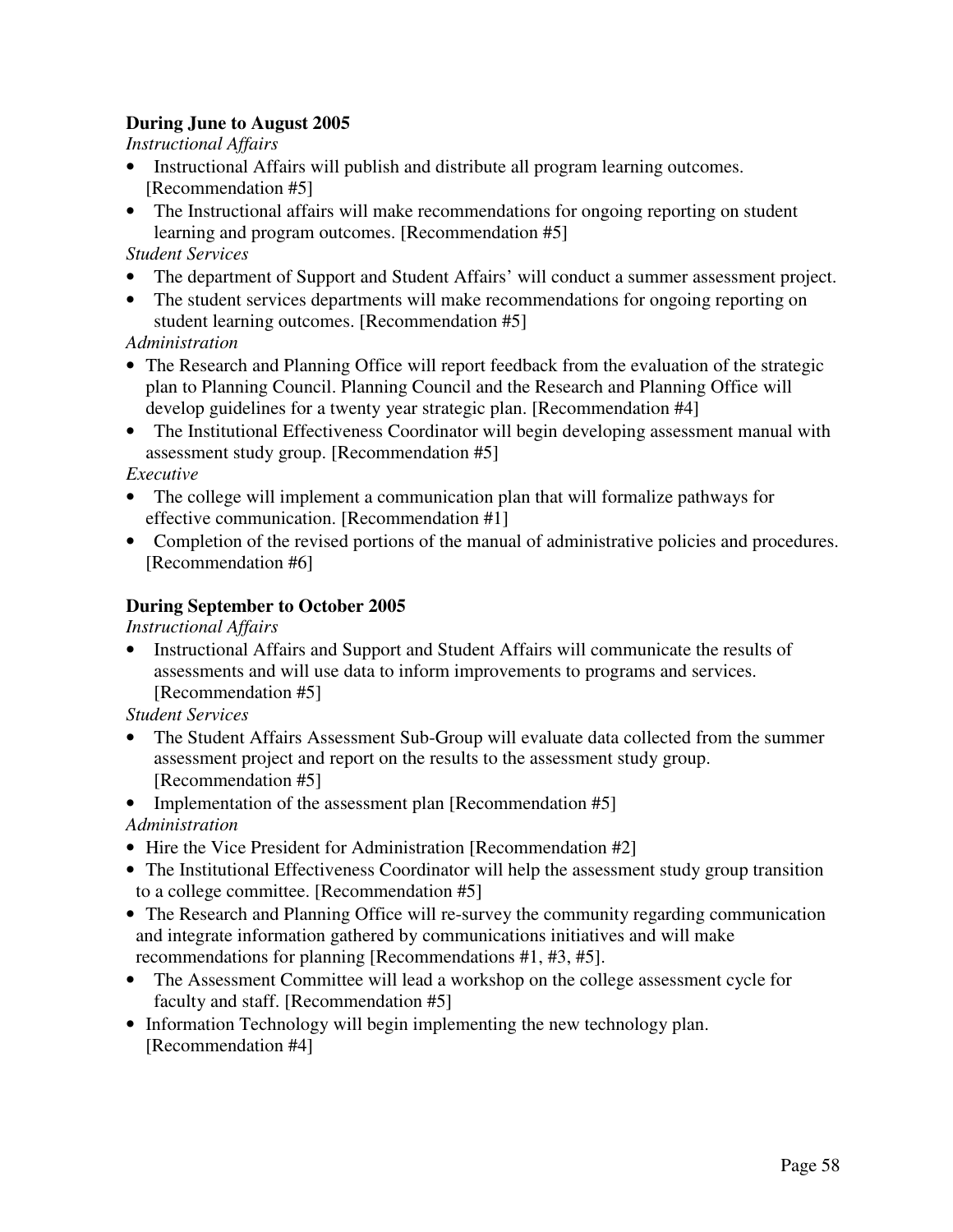*Executive* 

- Planning Council will facilitate activities that guide decision making for short and long term planning and will establish benchmarks for evaluating these activities. [Recommendation #4, #5]
- The cabinet will review and approve the College of Micronesia FSM Assessment Manual. [Recommendation #5]
- Workshops on policies and procedures campus wide. [Recommendation #6]
- Hire the community relations/fundraising coordinator. [Recommendation #2]

# **During November to December 2005**

*Instructional Affairs* 

- Instructional affairs will perform site visits to all campuses. [Recommendation 32] *Student Services*
- Student affairs assessment subgroup will determine the assessment results.
- Decisions and recommendations regarding program planning will be incorporated into planning.

*Administration* 

- The Research and Planning Office will evaluate the college communication policy and plan
- The Research and Planning Office will hold focus groups and community meetings to hear feedback on development of the new strategic plan. [Recommendation #4]
- The Research and Planning Office will begin drafting a twenty year strategic plan. [Recommendation #4]
- Planning Council will organize documentation and adopt a manual for ongoing planning at the college. [Recommendation #4]
- The institutional effectiveness coordinator will organize documentation and create a procedure manual for ongoing assessment throughout the college.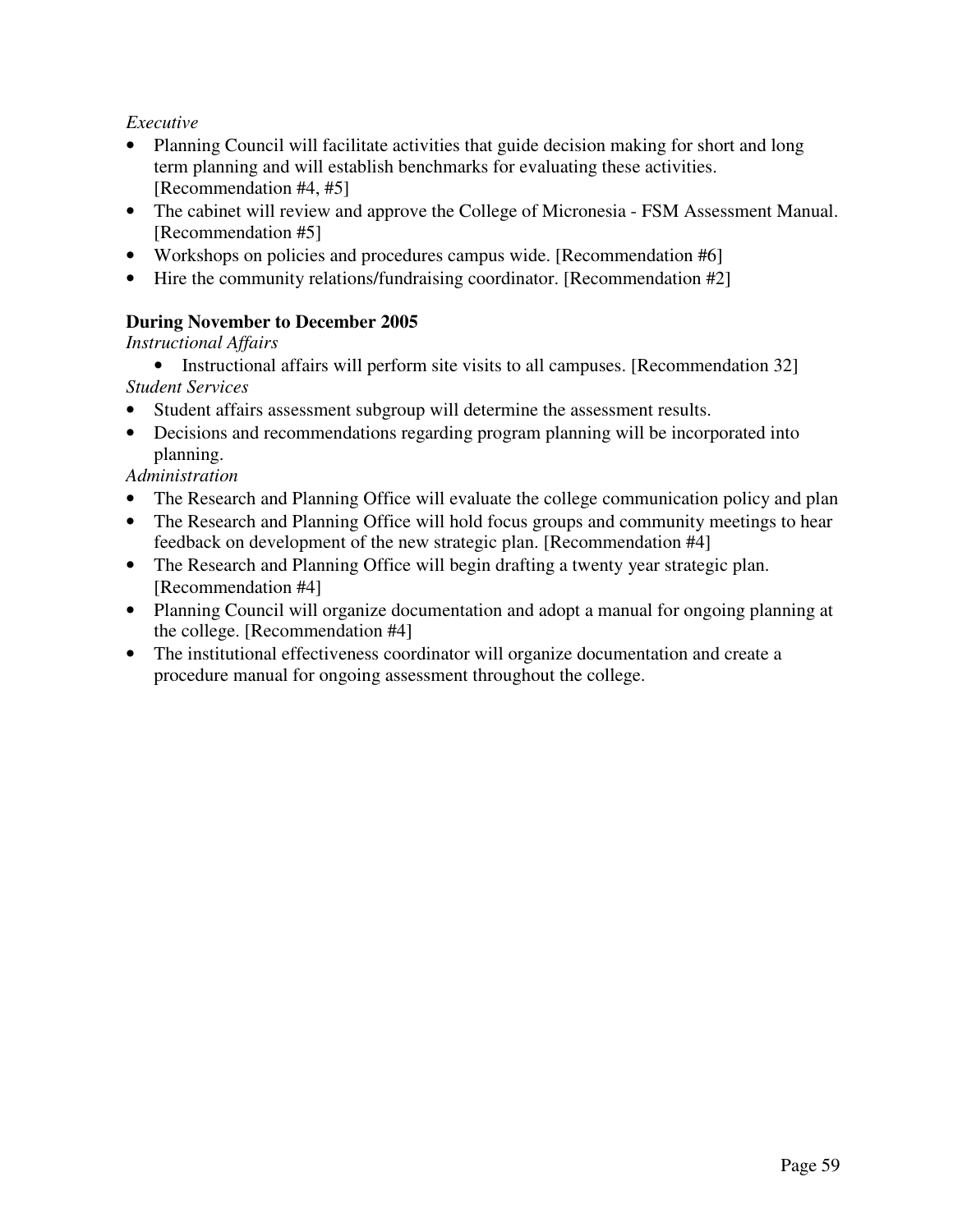### **Other changes or issues currently confronting the institution**

In addition to addressing the changes, improvements and restructuring, other events have influenced the work at the College of Micronesia.

Changes in Key Personnel:

- Spensin James has been named President as of January 2005.
- Jean Thoulag continues as Acting Vice President of Instructional Affairs.

### **Concluding statement**

This report addresses the progress made in responding to the recommendations delivered by the Western Association of School and Colleges to the College of Micronesia – FSM in June, 2004. It has been almost a year since the college was visited by WASC. During this year, the staff, faculty, administration and the Board of Regents of the College of Micronesia - FSM has completed a major amount of work. They have developed, documented and implemented formal lines of communication; clear lines of administrative authority; a new organizational model; long term plans for the college and new systems and procedures for institutional assessment. The college has also developed and revitalized a number of practices and procedures.

The college has begun evaluating student and program learning outcomes; initiating and then assessing new protocols for communication, conducting trainings, acquiring an appropriate site for Chuuk campus; and implementing new ways to monitor programs and services. The college is not only addressing all of these issues, it is also documenting and publishing information on college systems so that faculty, staff and students have access to information on "how things work". This increased dialogue has assisted the collective decision-making, strengthened the institution and will serve the college well in the long term.

The College of Micronesia – FSM understands that our work is not done. We have spent a year refocusing: a new strategic plan is underway; planning and budgeting are becoming linked; communication continues to improve; continuity is apparent and assessment is taking hold. There are still issues that require attention; however, we look forward to the work ahead.

This report demonstrates the commitment of the College of Micronesia – FSM to improving. The process of responding to the recommendations has strengthened the institution in many ways. The six campus college community is working together, communication has improved, and staff, faculty and students are reflecting on our work. We look forward to sharing our accomplishments with the visit team in April.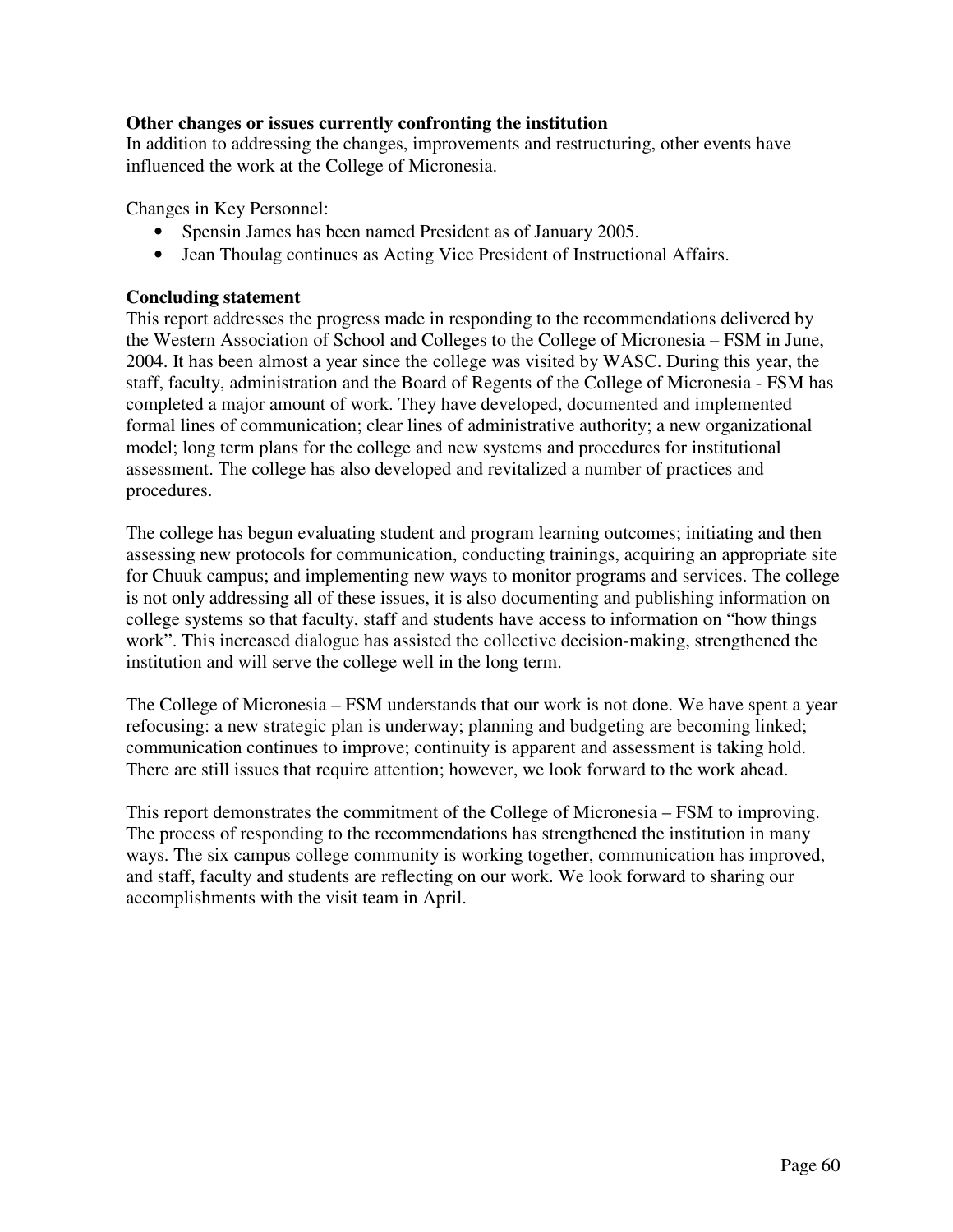### **Example of COM-FSM Face to Face Visit Log:**

(complete log of campus visits will be available in team room during accreditation visit)

|             | (complete log of campus visits will be available in team fooin during accreditation visit) |                                                         |
|-------------|--------------------------------------------------------------------------------------------|---------------------------------------------------------|
| March       | Joakim Peter, Chuuk                                                                        | Meet with President James and other administrative      |
| $17-$       | Alex Rhowuniong, Chuuk                                                                     | and instructional college personnel in regards to       |
| 21,2004     | Deliver Salle, Chuuk UB                                                                    | sponsored program management & other                    |
| Pohnpei     |                                                                                            | management & communication matters                      |
|             |                                                                                            | [Recommendation #1]                                     |
|             |                                                                                            |                                                         |
| March       | Penny Weilbacher, Pohnpei                                                                  | Meeting of the Board of Regents                         |
| $22 - 25$ , | Norma Edwin, Executive Assistant to the                                                    | Agenda included planning, budget, Chuuk campus          |
| 2004        | President                                                                                  | facility, Presidential search, articulation agreements, |
| Kosrae      | Danilo Dumantay, Comptroller                                                               | enrollment management, infrastructure development       |
|             | Spensin James, Interim President                                                           | and regular business                                    |
|             |                                                                                            |                                                         |
|             | Brian Isaac, Regent                                                                        | [Recommendation #1, #2, #4]                             |
|             | Podis Pedrus, Regent                                                                       |                                                         |
|             | Tiser Lipwe, Regent                                                                        |                                                         |
|             | Joakim Peter, Director Chuuk Campus                                                        |                                                         |
|             | Joseph Habuchmai, Regent                                                                   |                                                         |
|             | Lourdes Roboman, Director Yap Campus                                                       |                                                         |
|             | Matthias Ewarmai, Director FMI                                                             |                                                         |
|             |                                                                                            |                                                         |
| March       | Rioichy Johnny, Coordinator for Career                                                     | Local Language Implementation Conference and            |
| $22 - 27$ , | Ladder Project Chuuk Campus                                                                | meet and discussions with college personnel on          |
| 2004        |                                                                                            | performance reporting [Recommendation #1]               |
| Pohnpei     |                                                                                            |                                                         |
| March       | Mathias Ewarmai, FMI Yap                                                                   | Travel to Pohnpei to attend the Third Economic          |
| 27-April    | Kalwin Kephas, Kosrae                                                                      | Summit and meet with members of the                     |
| 4,2004      | Patrick Peckalibe, Yap                                                                     | administration [Recommendation #1]                      |
| Pohnpei     |                                                                                            |                                                         |
| March       | Bruce Robert, Librarian National                                                           | To provide technical assistance to Chuuk Campus         |
| 29-April    |                                                                                            | LRC re Follett Software and Cataloging                  |
| 05, 04      |                                                                                            | [Recommendation #2]                                     |
| Chuuk       |                                                                                            |                                                         |
| March       | Mark DeOrio, Information Specialist                                                        | To set up the new computers in the library and          |
| 29-April    | <b>National Campus</b>                                                                     | computer lab and conduct training                       |
| 2,2004      |                                                                                            | [Recommendation #6]                                     |
| Chuuk       |                                                                                            |                                                         |
| April 24-   | Yap, Chuuk and Kosrae Upward Bound                                                         | Campus visitation for high school seniors, $\&$         |
| May $1,$    | <b>Students and Staff</b>                                                                  | meetings with administrative, instructional and         |
| 2004        |                                                                                            | student services personnel [Recommendation #1]          |
| Pohnpei     |                                                                                            |                                                         |
| April 20-   | Gordon Segal, Director of Information                                                      | Assistance with technology following typhoon            |
|             |                                                                                            |                                                         |
| 24, 2004    | <b>Technology National Campus</b>                                                          | damage [Recommendation #1]                              |
| Yap         |                                                                                            |                                                         |
| April 27    | Spensin James, President                                                                   | To work with Chuuk campus staff and Chuuk               |
| $-30,$      |                                                                                            | leadership regarding permanent site for the campus      |
| 2004        |                                                                                            | and to meet with Chuuk campus staff/faculty             |
| Chuuk       |                                                                                            | regarding enrollment management                         |
|             |                                                                                            | [Recommendation #6]                                     |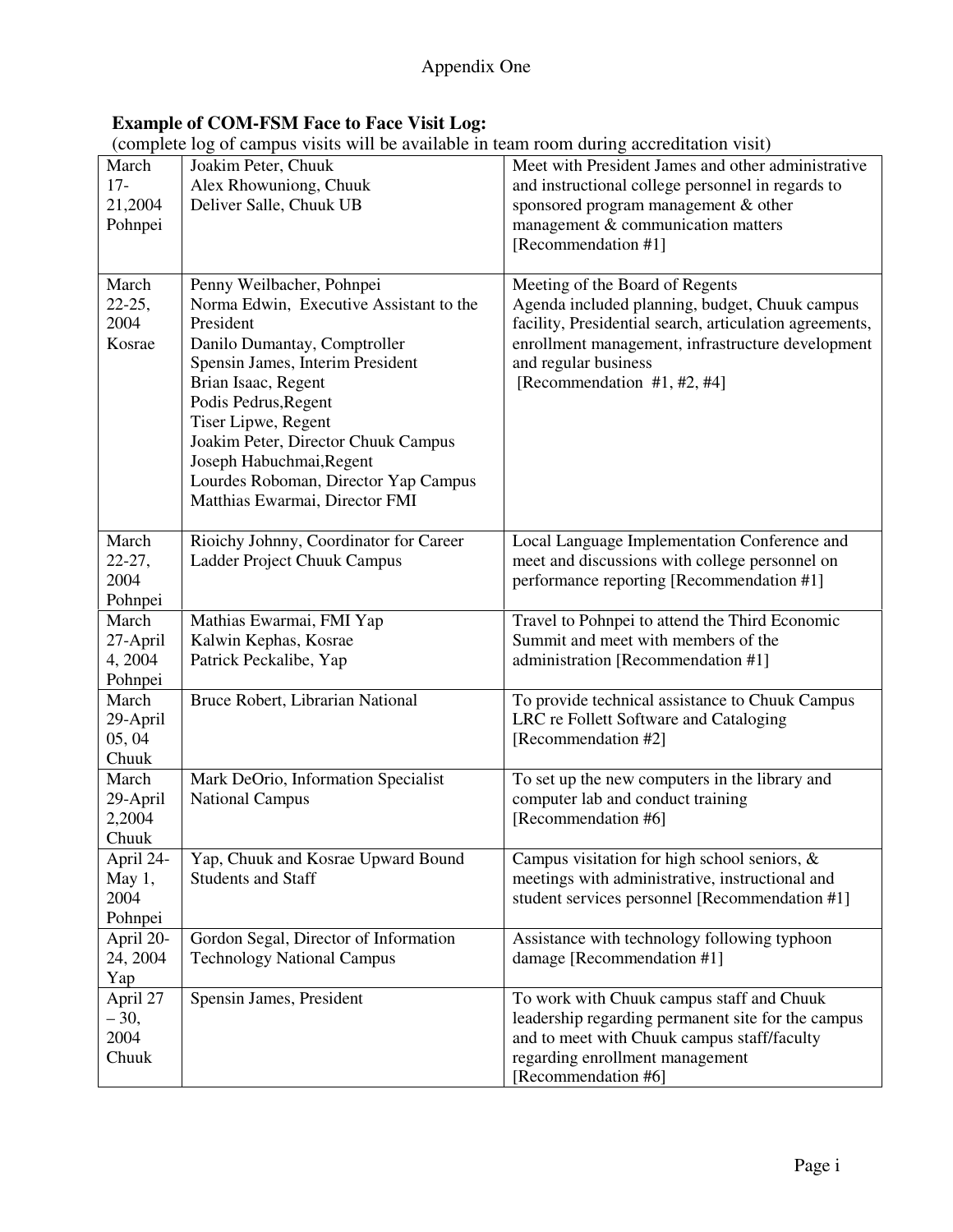## **Brief Review of the COM-FSM October 15, 2004 Progress Report to WASC**

The accreditation working group evaluated the reporting relationships and the line of authority identified in the previous organizational chart. The consensus was that a major reorganization was needed to clarify the lines of authority. Based on these findings, the President initiated discussion of reorganization. To begin, the group circulated information on organizational structuring and management theory. They also facilitated discussions on the needs of the college.

Three hypothetical organizational charts were created. These charts were used to demonstrate solutions to the needs the college identified and to stimulate discussion. During these discussions, the college community was challenged to create alternatives and develop additional charts [Standards IVA.1, IVA.3].

This intensive process engaged many groups and individuals and nearly a dozen organizational charts were circulated to everyone. All members of the college community had the opportunity to comment and numerous groups reviewed and discussed the alternatives. This process culminated in a week long meeting at national campus during which a new organizational chart was created. This meeting was attended by several representatives of each campus. The new chart was then submitted to the Board of Regents, who made minor modifications and then approved the organizational plan at the September 2004 meeting [Standard IVB.1c].

Plans for the integration of the new organizational chart were created, then reviewed by the college community, approved by the Board of Regents and submitted in the October 15 report to WASC. The report described three upcoming phases:

## **Phase One: Implementation**

From October until December 2004, training materials were developed to orient the college community to the meanings behind the organizational chart. These materials were gathered in a binder and will be available to the accreditation visit team.

### **Phase Two: Integration**

From January to April 2005, the members of the college community reviewed and developed procedures and processes that relate directly to the new organization structure. Staff and faculty assigned to newly created positions traveled from the Kosrae, Chuuk and Yap campuses traveled to the national campus for all campus meetings. Faculty and staff from the national campus administration traveled to all the states to discuss issues, assist with problem solving, listen to students, faculty and staff, and train and evaluate performance. This work is described in this progress report and supported by evidence that will be available to the accreditation visit team.

### **Phase Three: Evaluation**

From May until October 2005, the accreditation working group will continue to explore ways to evaluate the changes initiated at the college. Communication research is underway and student learning outcome measures for administrative performance is under investigation by the group. The research office is compiling an inventory of data to assist the group with baseline information. Some of the changes cannot be implemented until October 2005, which is the beginning of FY06.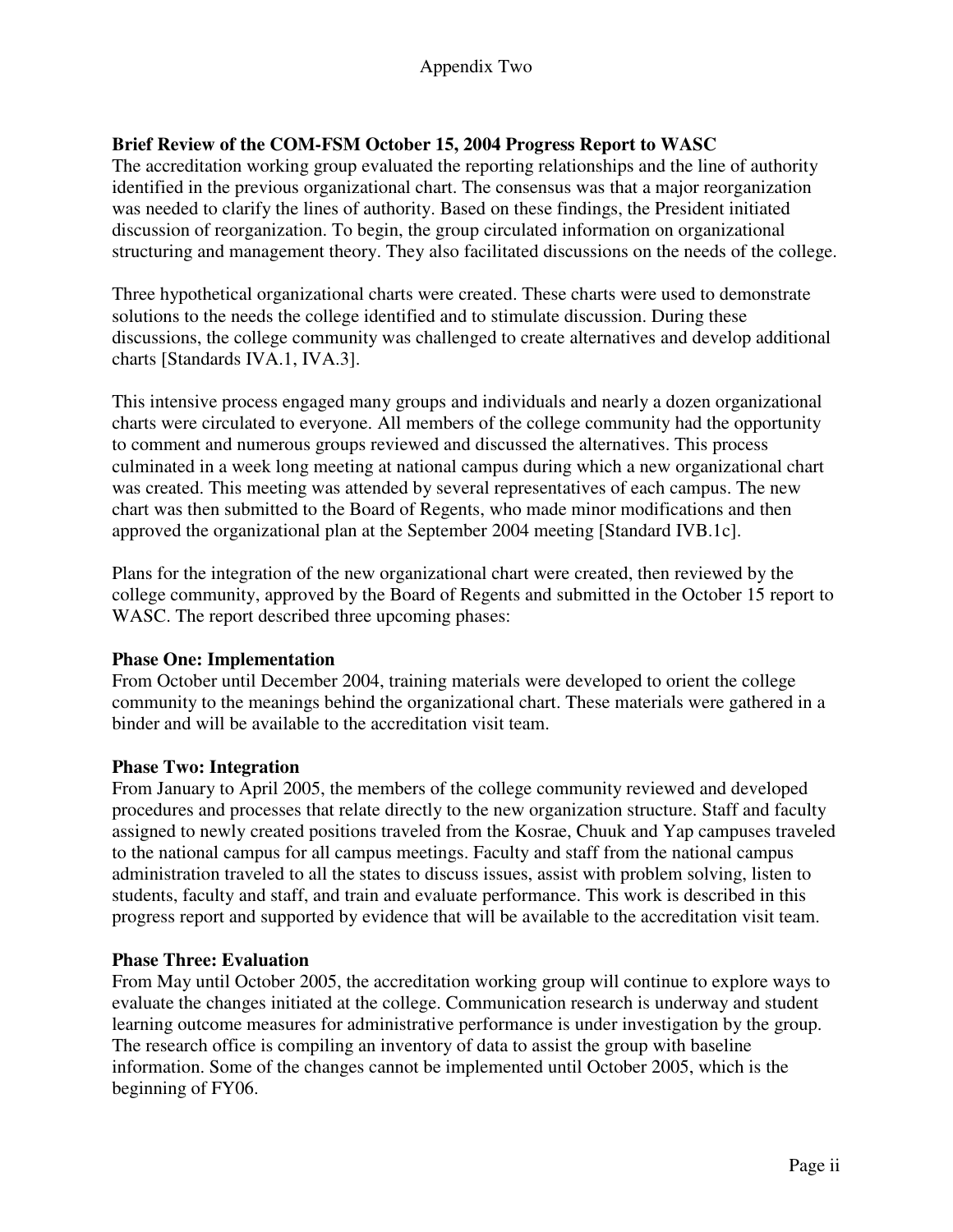## **Executive Summary of Response to FSM government in request for 20 year plan**

## **Planning Process**

Beginning immediately, the College is gathering data, seeking community input, exploring all available funding options and seeking advice from our leadership in order to prepare a long-term strategic plan. The College has been instructed to seek State as well as National funding for facilities and to attempt to reduce costs by maximizing efficiencies. The College has an ongoing goal of meeting the requirements of the Accrediting Commission, which recently reminded the College that it must provide equal, quality instruction and services at all sites.

### **Difficult Questions**

The College seeks the advice of our leaders in answering the many difficult and interesting questions surrounding the funding of post secondary education. Some of the most interesting are:

### *Accessibility*

- If educational opportunity for all is too expensive and cannot be provided, how should admission to the College of Micronesia-FSM be determined?
- Should the College decide what courses students are allowed to take, or should students be free to choose?

### *Workforce needs*

- What courses of study will be most helpful to the nation?
- Can the College of Micronesia-FSM offer programs that are expensive to run but serve manpower needs?

### Ultimate Questions

- Will it be possible to find enough funding to maintain services and therefore maintain an accredited college?
- What will happen to post secondary education opportunities if the FSM does not have an accredited college?

### **Projections**

Projecting five percent increases in operating costs, we provide three scenarios, continued high enrollment at seven percent, enrollment growth limited to three percent, and limiting enrollment to current levels. Here are the five-year projections of enrollment and costs:

| Projections<br>in 5 years  | # COM<br>students | Projected<br>expense budget | Projection FY<br>2005 government<br>contribution | Projected operating<br>funds from tuition,<br>w/increases<br>(without increases) | Projected shortfall,<br>w/increase<br>(without increase) |
|----------------------------|-------------------|-----------------------------|--------------------------------------------------|----------------------------------------------------------------------------------|----------------------------------------------------------|
| Current                    | 2,579             | \$10,196,144                | \$3,856,067                                      |                                                                                  |                                                          |
| High $(+7%)$<br>enrollment | 3.412             | \$14,324,848                | \$3,856,067                                      | \$9,724,200<br>$(\$8,700,600)$                                                   | \$744,581<br>(\$1,768,181)                               |
| Med $(+3%)$<br>enrollment  | 2,903             | \$12,844,205                | \$3,856,067                                      | \$8,273,550<br>$(\$7,402,650)$                                                   | \$714,588<br>$(\$1,585,488$                              |
| Capped<br>enrollment       | 2,579             | \$11,803,311                | \$3,856,067                                      | \$7,350,150<br>$(\$6,340,077)$                                                   | \$597,094<br>(\$1,607,167)                               |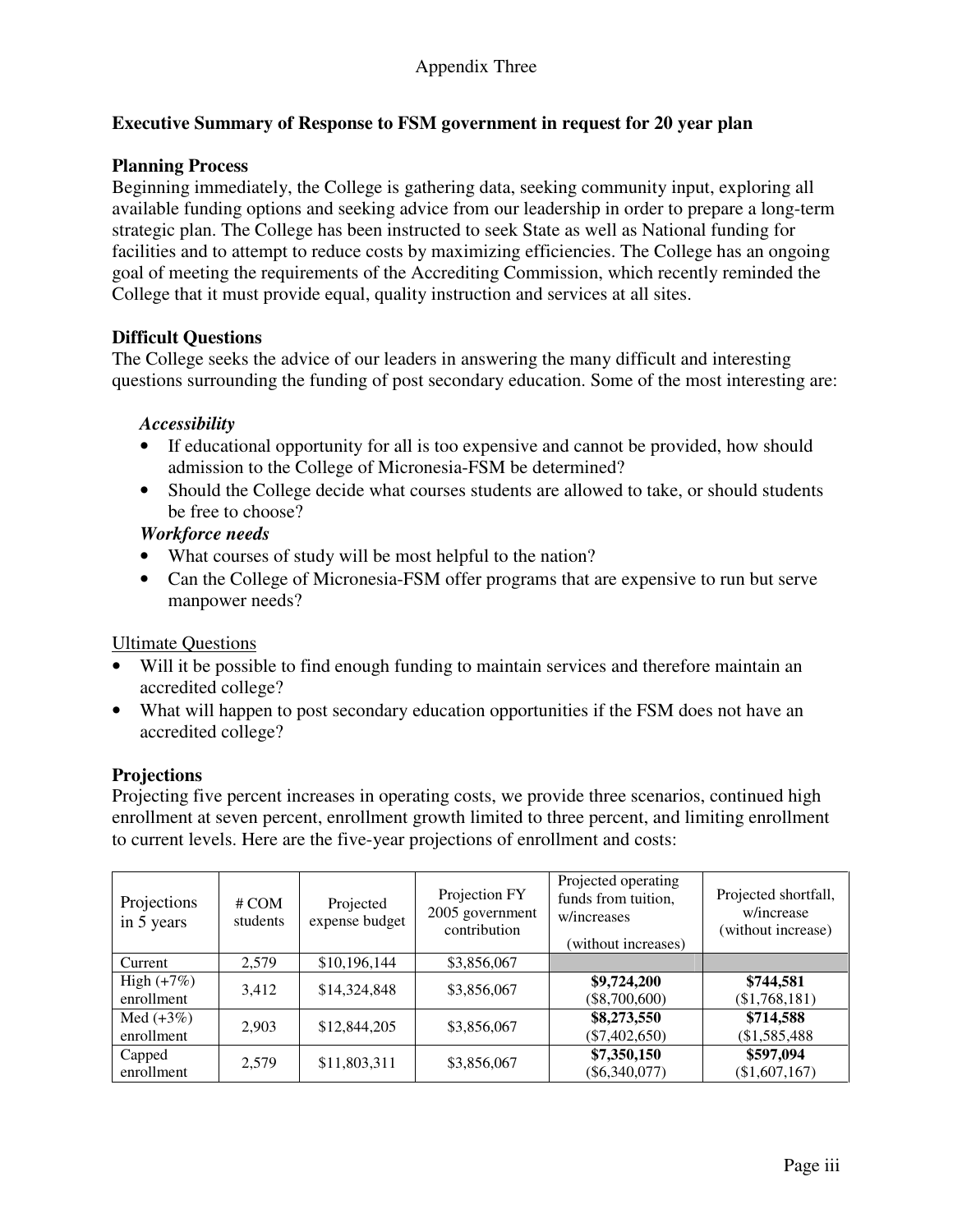## Appendix Four

## **College of Micronesia-FSM Institutional Effectiveness Coordinator Proposal Funded by the Department of the Interior, Office of Insular Affairs**

### Abstract

The College of Micronesia-FSM is on accreditation warning status. COM-FSM leadership is responding in part by initiating a college wide systematic assessment of program objectives. Educational literature strongly supports the link between the on-going assessment of program objectives and strengthened overall management. In order to achieve this goal, the college seeks funding to hire a consultant for one year who will initiate a program linking institutional activities and programs directly to the mission, goals and priorities. The consultant will assist the College of Micronesia-FSM in creating a system of on-going evaluation that uses the findings of institutional assessments to improve planning and resource allocation. This process will assist the institution with all the changes necessary to cause the commission to lift the warning.

#### Goals/Activities and Timeline

There are three goals: (1) develop consensus and continuity in assessment of outcomes for all programs and all campuses; (2) integrate all aspects of institution and program evaluation and resource allocation; and (3) help the institution facilitate effective communication and documentation.

| <b>Category</b>          | Description                                   | OIA      | Contribut |
|--------------------------|-----------------------------------------------|----------|-----------|
|                          |                                               | funding  | ed        |
| Salary                   | Consultant fee for Dr Felicia Hunt to assist  | \$20,566 |           |
|                          | COM-FSM, January to December 2005             |          |           |
| Salary                   | Contribution of 5% time from Spensin James,   |          | \$2,250   |
|                          | President COM-FSM                             |          |           |
|                          | Contribution of 20% from Jessica Stam,        |          | \$4,800   |
|                          | Director, Research and Planning               |          |           |
|                          | Contribution of 30% from Dayle Dannis,        |          | \$5,100   |
|                          | Administrative Assistant, IRPO                |          |           |
| Supply requested         | Office supplies, printing, and materials, etc | \$1,000  |           |
| Supply                   | Use of Computer/Software/Printer and books    |          | \$3,000   |
| contributed              | and materials                                 |          |           |
|                          |                                               |          |           |
| Travel                   | One two day visit to each campus (Yap,        | \$3,500  |           |
| requested                | Chuuk and Kosrae)                             |          |           |
|                          | Travel for Dr. Hunt to San Diego, April 13 -  | \$2,500  |           |
|                          | 15, 2005 for WASC Annual Meeting              |          |           |
| Travel                   | Two day all campus meeting with campus        |          | \$7,000   |
| contributed              | directors, instructional and student services |          |           |
|                          | coordinators, division chairs and             |          |           |
|                          | administrators                                |          |           |
| <b>Total OIA Request</b> |                                               | \$27,566 | \$22,150  |

### Requested and contributed budget: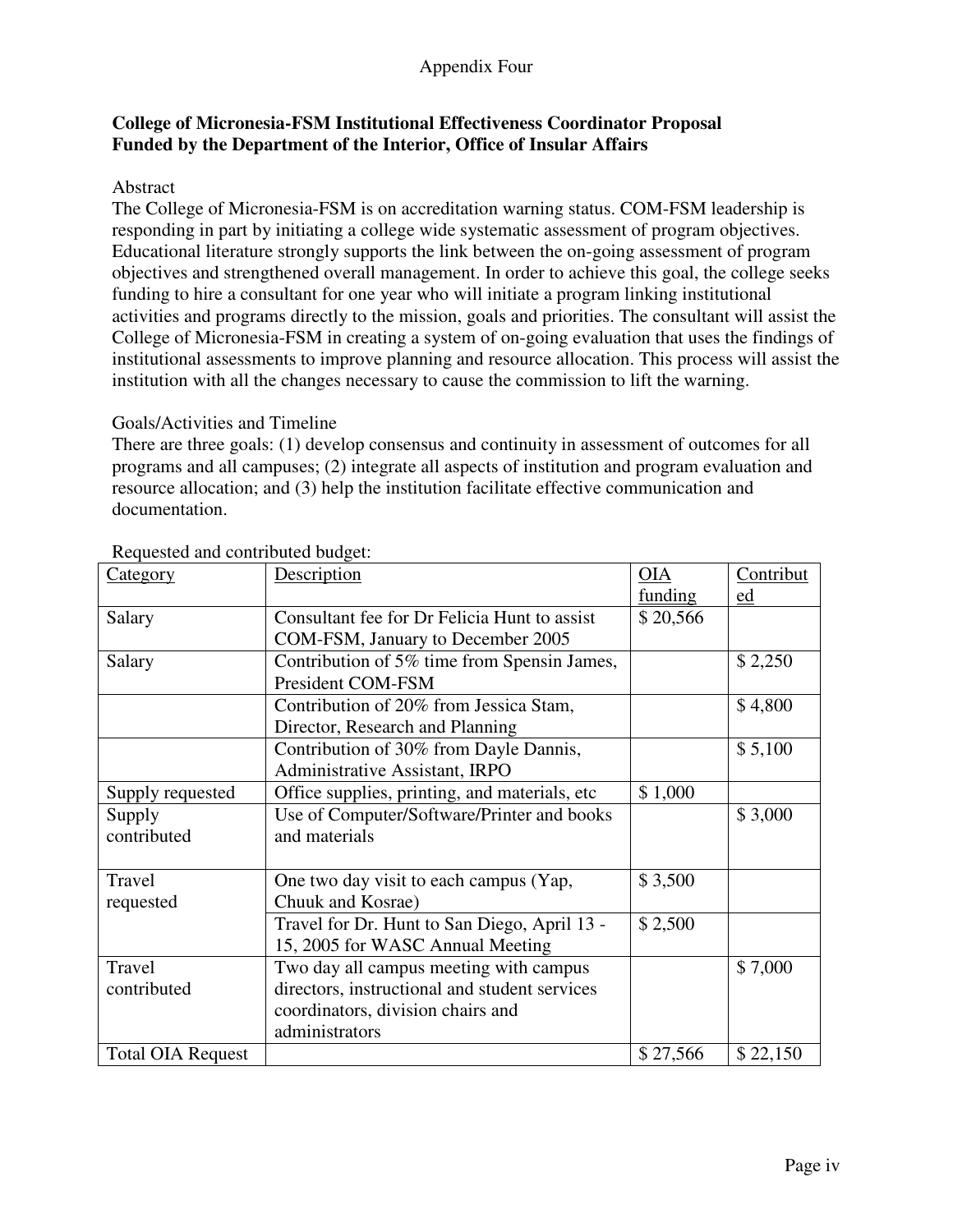## **Summary of the College of Micronesia-FSM Proposed Strategic Technology Plan**

## **SUMMARY**

This Strategic Technology Plan for COM-FSM outlines the vision, identifies resources, defines the priorities, and organizes the plan to support the continual upgrading of the technical infrastructure and capabilities of our communications systems.

### MISSION

All members of the College of Micronesia-FSM community will have access to a secure and reliable information technology infrastructure consisting of the technical tools, services and support that will enable them to effectively integrate information so that students, faculty and staff will be able to further the mission and goals of the College of Micronesia-FSM.

### GOAL

To continuously and consistently provide affordable, secure, relevant, up to date, high quality technical services that are responsive to the needs of students, faculty and staff, and assists the institution in meeting its responsibilities.

In order to reach the goal, there are strategic objectives to be met. In each area, specific actions are presented to achieve the objective.

### **OBJECTIVES**

To use appropriate tools and the resources of COM-FSM IT department to develop improved support systems, such as:

1) Increased Funding for Improved Information Technology Institutional Support

Given the fact that all members of the college community recognize the need to pay for telephone and fax services, and network services are currently being provided free of charge to the user, the TAC committee proposes a 1% surcharge for services on the overall COM-FSM budget for two fiscal years to cover the costs of developing  $#2 \& #3$ . Funds will be used to hire additional technical support personnel and an administrative assistant who will provide faster, more efficient service to the college by temporarily replacing or supporting current personnel to develop and perfect the activities described under #2 & #3.

2) An integrated intranet accessible Student Information Management System [SIMS] to include:

- Access to Student IDP by Faculty Advisors
- Course Selection
- Enrollment
- Add/Drop changes
- Course updates (e.g., Open/Closed Courses During Enrollment Period)
- Application for Course Substitutions
- Midterm deficiency list to Advisors and individual students